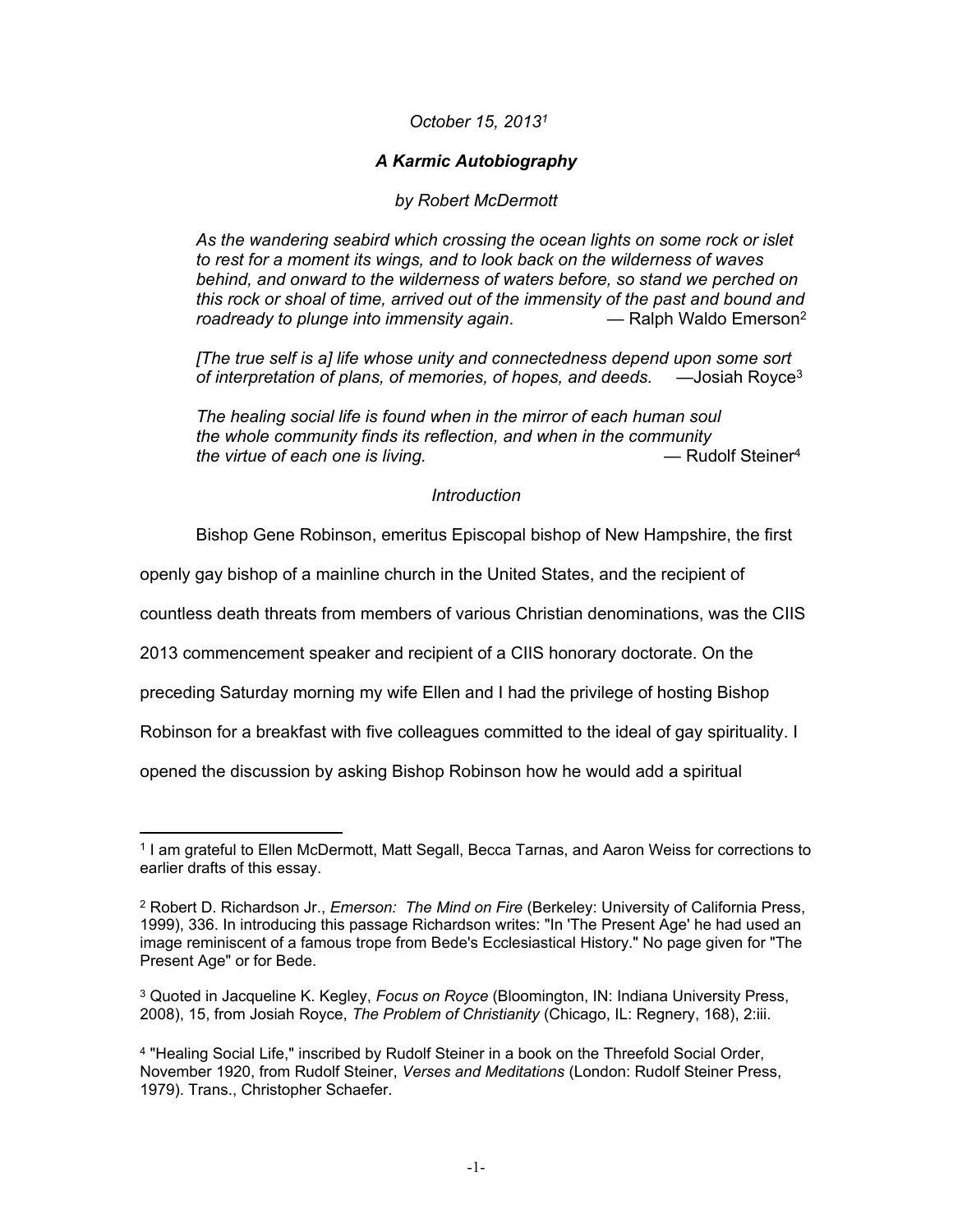dimension to an academic program on human sexuality (which CIIS is in fact creating). He replied something like: "Well, my goodness, what could be more spiritual than 'coming out'? Our very biographies are spiritual." I agree.

In the 1980s, while a professor of philosophy at Baruch College, CUNY, I was also director of the Life Experience Portfolio Program at the College of New Rochelle. For this process I appointed five readers of portfolios by which "returning adult" applicants to the School of New Resources could earn up to 30 college credits. The autobiographies of mothers and grandmothers, artists, construction workers, former addicts, individuals from hard families of origin, hard marriages, hard financial circumstances, all told their stories not merely as a chronicle, but as an account of the parts of their life experience that they had been able to render pedagogical. Each semester, committee members read perhaps a dozen 50-75 page portfolios and assigned a number of credits, one to thirty, before we met. Then at an all day meeting we discussed each portfolio and assigned a final number of credits. Each prospective student learned from writing his or her portfolio as well as from our feedback (which, based on the committee discussion, I wrote and sent to each student). The committee members learned both from the portfolios and from each other. I would like some of this same kind of learning to be realized in the course, *Karma and Biography* (fall 2013).

This essay is intended as a model exploration of some of the approaches, themes, relationships, events, core challenges, and aspirations that might be included in the essays that each student will write in this course. Each essay, like this essay, will require each student to adopt a conception of karma and to select examples from his or her biography that support and are aided by the assumed understanding of karma. Other concepts, such as spiritual journey, destiny, unity or thread of one's life will all figure in this exploration and expression.

-2-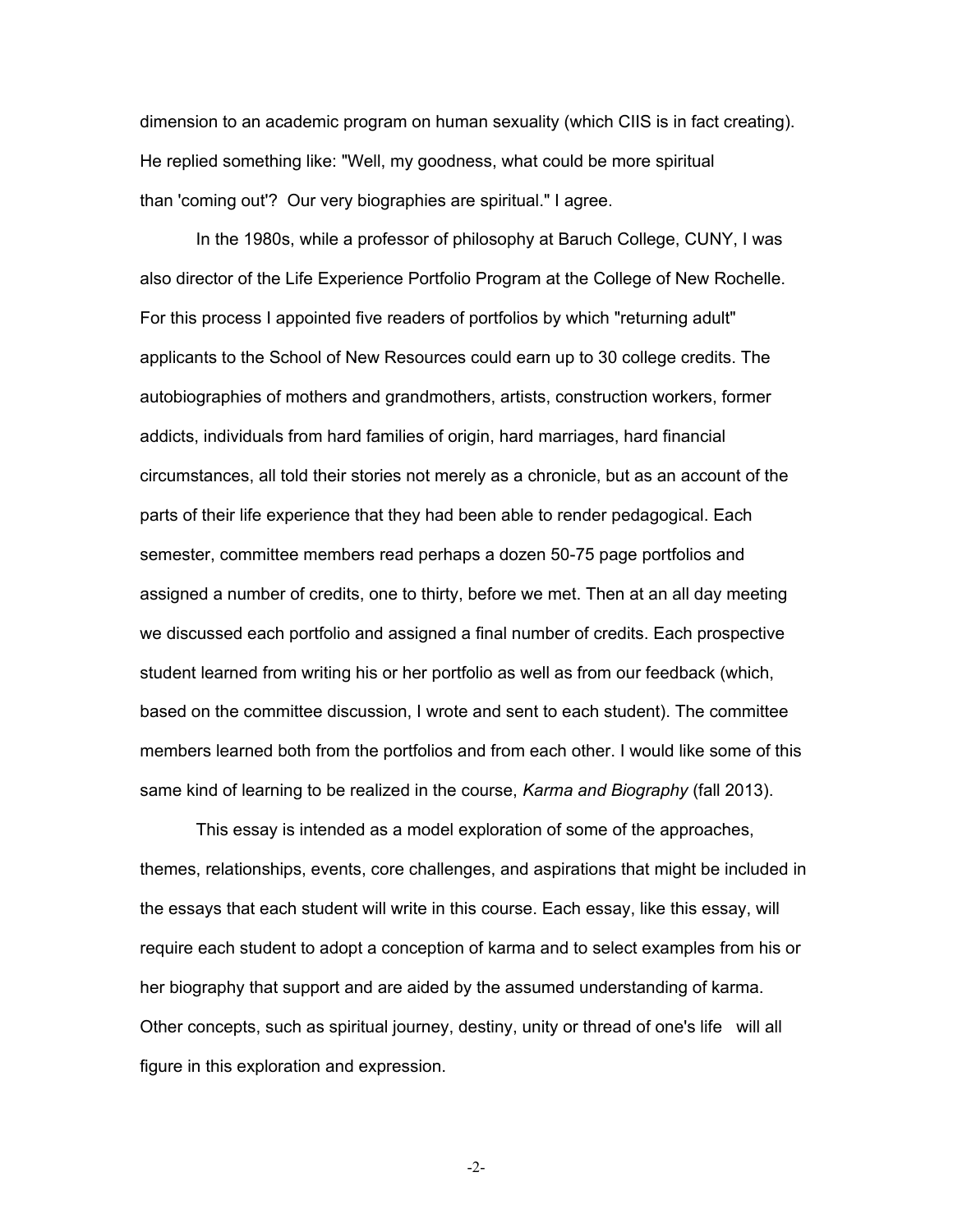The first section of this essay is based mostly on the work of Sri Aurobindo, Tibetan Buddhism, and anthroposophy according to Rudolf Steiner. The remainder of the essay narrates my own biography in four subsections: first twenty-five years—early life, family, and education; ages 25 to 50—my family life and work as a professor in New York; the past 23 years at CIIS and in San Francisco; and the last quarter which is still prospective.

#### *Karma, Biography, Afterlife, and Rebirth*

This essay assumes that karma is a spiritual reality that deeply, and rather mysteriously, influences but should not control our behavior. "Everything is karma" (or karmic) means that everything influences karma and karma in turn influences everything that follows, but karma is not a lock or script, it is not mechanical or completely determining. It assumes freedom and the possibility of assent, resistance, and transformation—depending on the spiritual wakefulness of the person.

I think of karma as being at my back while I try to discern my destiny, and work toward it. Karma, which is always appropriate, guides my effort to formulate the primary task—or primary tasks—of a unified life. It can point a person toward some ultimate destiny but fulfillment of one's destiny requires one's informed and steady cooperation. It would be wonderful if we could discern the relationships and events that are influencing each of us at a deep level—and so far as possible those influences that are a distraction from our true goals. According to Josiah Royce, one becomes a true self by forming a coherent but never-completed life goal and remaining faithful to it.<sup>5</sup>

This entire project, theory and examples, presupposes freedom and growth. The individuals I admire most and wish to emulate are the ones who have recognized and accepted their task, their "given," and deepened it in service to their own life and to the

-3-

<sup>5</sup> See Kegley, pp. 42-43.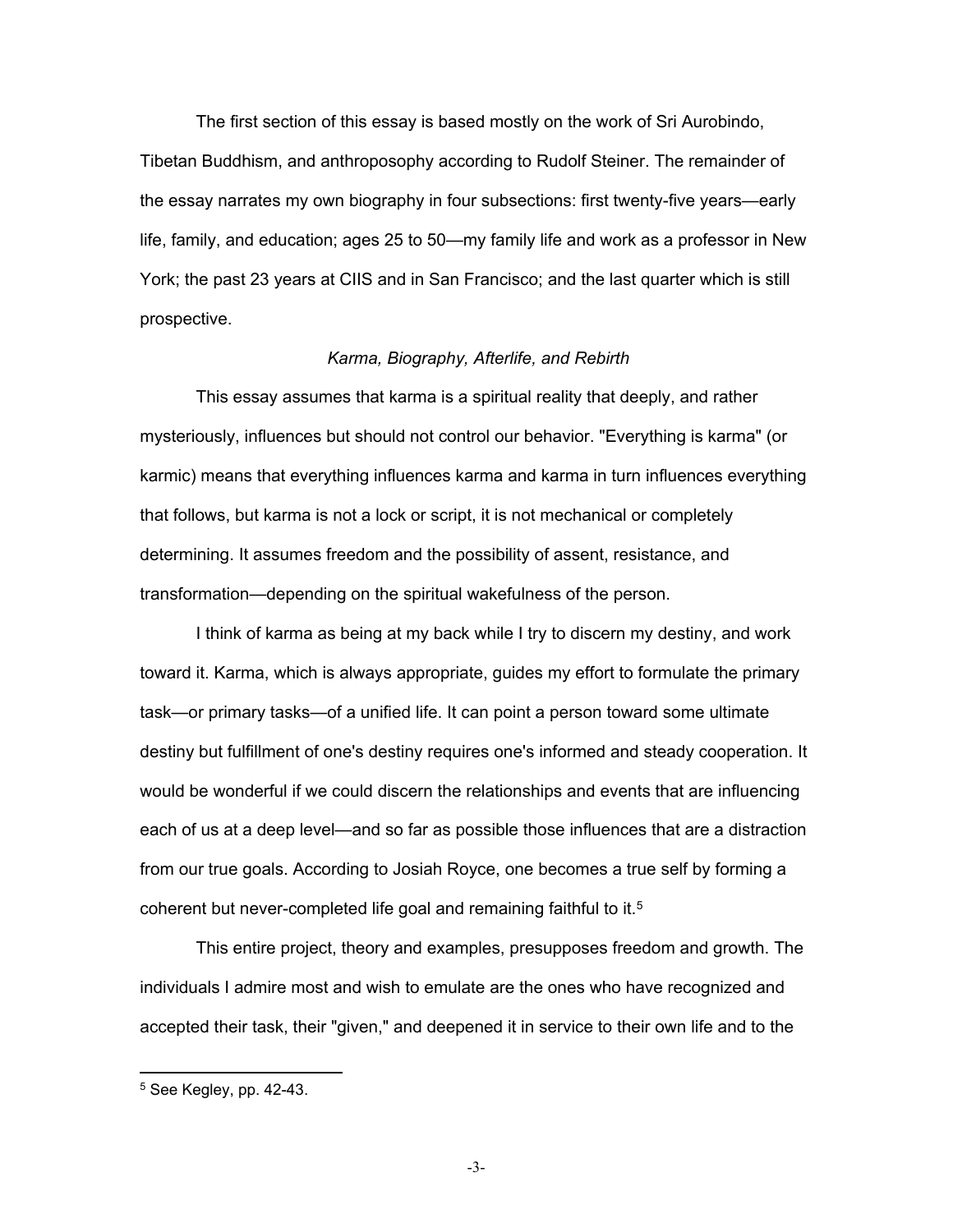welfare of their communities. As Josiah Royce has argued, it is the community that precedes the individual, and then with the help of the community's contributions the individual is able to give back to the community. A short list of examples of a positive, and inspiring, relationship of community and individual includes M. K. Gandhi, Albert Schweitzer, Dorothy Day, Martin Luther King, Jr., Rachel Carson, Thomas Merton, Wangari Maatthai, Joanna Macy.

At the same time that I began to write this essay I was invited by my friend Will Keepin to speak on "My Spiritual Journey" at a conference on Interspirituality. I tend to think of the term "spiritual journey" as a success term whereas I consider my life, including my spiritual effort, as a series of complex commitments leading to a mix of successes and failures, with most results in between. But I would like to find and express a thread, a theme, or task, something deep and unifying, something clearly pushed by karma and deserving to be called my destiny. This essay is my attempt to find a deeper meaning to my life, both in its individual parts and as a totality. Clearly, the major pieces are my four-generation extended family, my career as a professor of philosophy and religion and as an administrator, and anthroposophy. I am sure that these are the core pieces; I am less sure just how they cohere into a unified life with one goal or destiny. Presumably, I am their coherence but I do not usually feel, or think of myself as, coherent. I experience myself as trying, not entirely successfully, and not with any sense of finality, to hold together in one life entirely different competing activities and commitments.

I suspect that such an endeavor will almost certainly be limited by faulty subjective memory (a fact established by Freud, Bergson, and Royce) reconstructed under the influence of present needs, and an inescapable dose of presumption. Clearly, my life is rather small and ordinary when compared to the life of a genius, such as

-4-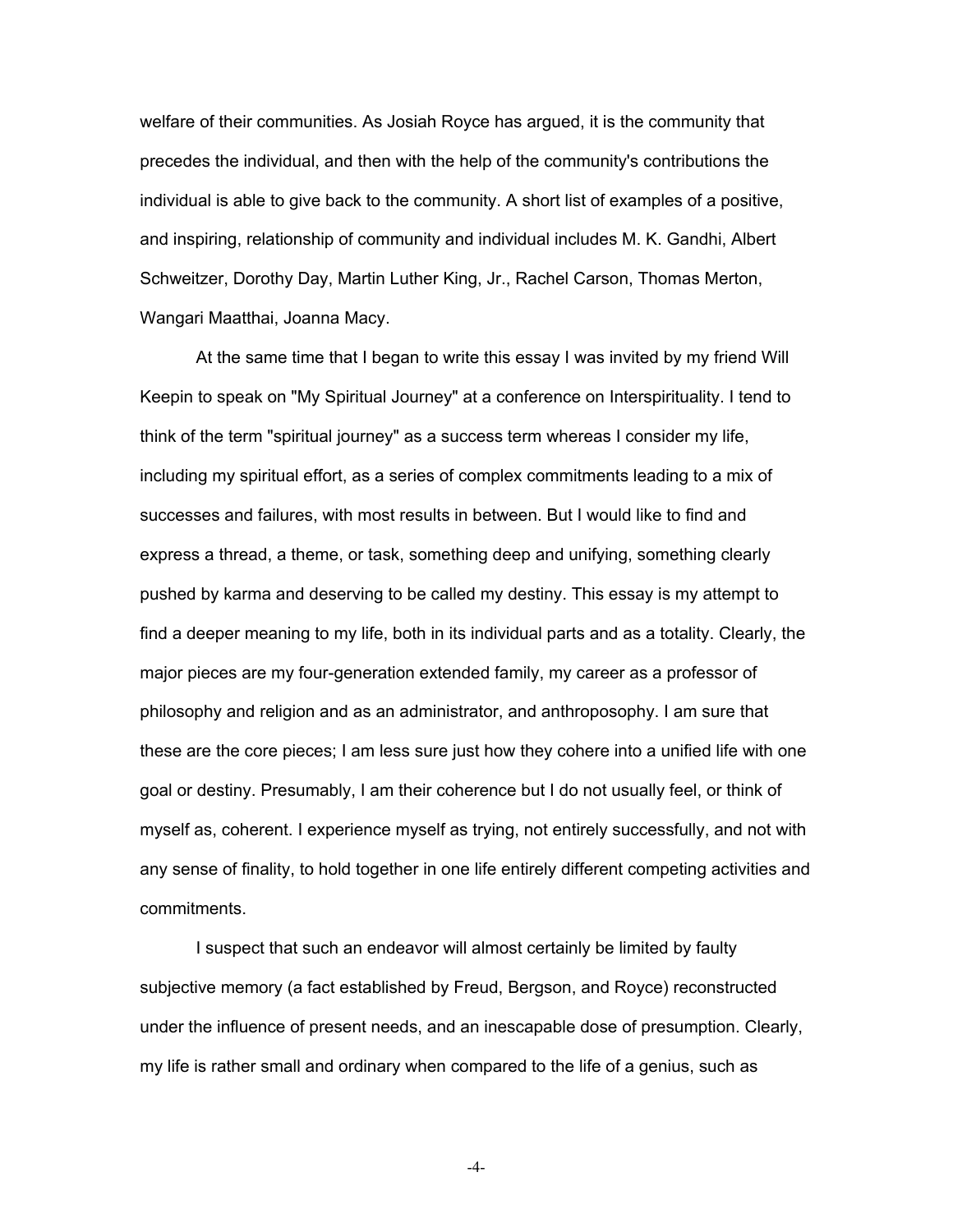Royce, Einstein, or Jung, or someone in the eye of a historical storm, such as J. Robert Oppenheimer, Daniel Ellsberg, or Edward Snowden.

At this stage of inquiry and writing, my theoretical understanding and my examples are mutually dependent, or co-arising. As my understanding of karma as a phenomenon, or a spiritual fact, improves, it helps me find examples, and as I do so, my understanding of the mystery of karma deepens. At the outset of this investigation of individuals who have been karmically significant in my life, three groups come immediately to mind: family members, both my birth family and the family I have created with my wife Ellen; friends, especially those with whom I share some kind of spiritual awareness; colleagues who have been significant by way of collaboration, or in some cases by what is sometimes called "a karmic connection."

Assigning a specifically karmic influence is not easy work: it requires more discernment than I have been able to bring to it. Some friendships, of course are easy to identify while other relationships seem to me more difficult to interpret from a karmic perspective. Quite simply, some relationships that seem important in some specific respects might be karmically insignificant, or they might have a potential karmic significance to be realized a decade or two later—or perhaps in a subsequent lifetime!

I try to keep in mind that despite the wide range of importance among friends and events, every relationship, every event, illness, pleasure, skill that is part of my life will have some karmic effect. From the perspective of karma, all of my friends, colleagues, and significant situations rush in, more than can be mentioned in this essay. There are also individuals for whom I have been a karmic influence (so I have been told), by virtue of which I am privileged to strengthen the bonds of an invisible community of karmic relationships.

-5-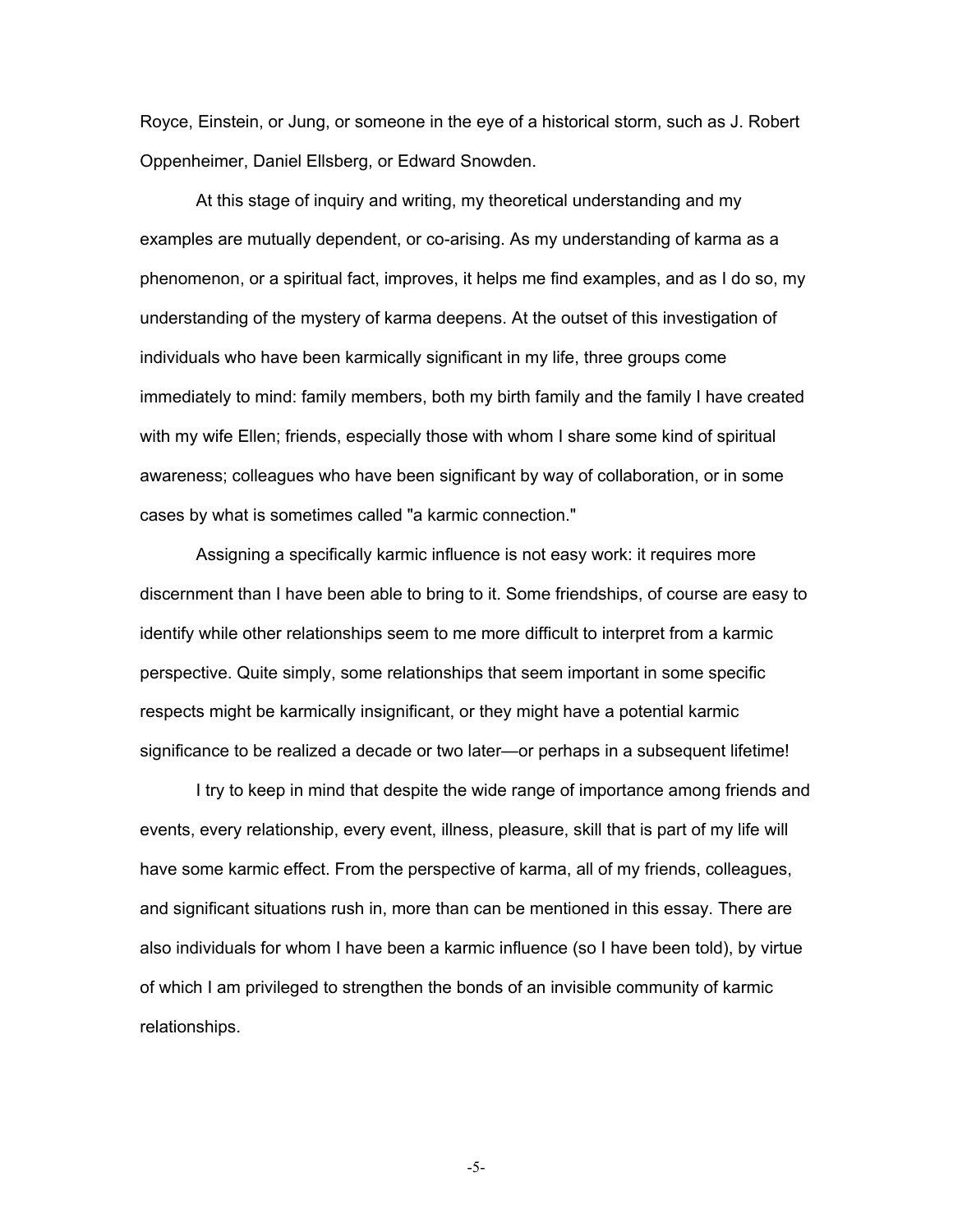If it were easy to track one's karma, and more dramatically, one's prebirth and rebirth, the great minds and souls of our time would surely do so. Instead, such research is still a minor paradigm. In his *Human Survival of Bodily Death* (1903),<sup>6</sup> F. W. H. Myers makes a case for the afterlife while Ian Stevenson's *Twenty Cases Suggestive of*  Reincarnation (1974)<sup>7</sup> and *Reincarnation and Biology* (1997)<sup>8</sup> trace birthmarks and deformities of a living person to a previously deceased person who had left similar marks on his or her body. These works, while important, seem to reinforce the conviction of individuals previously committed to rebirth and seem to have little impact on the culture at large.<sup>9</sup>

Helena Blavatsky (HPB), Rudolf Steiner, Sri Aurobindo, His Holiness the Dalai Lama, and Stanislav Grof all contribute knowledge to this topic while the following major twentieth-century religious teachers generally ignore karma, prebirth, and rebirth: William James, Henri Bergson, Rudolf Otto, Mahatma Gandhi, Pierre Teilhard de Chardin, Thomas Merton, C. G. Jung, Martin Buber, D. T. Suzuki, Huston Smith, Thomas Berry,<sup>10</sup> and Thich Nhat Hanh. James and Bergson were both presidents of the Society for Psychical Research but in the end were unable to affirm survival of personal

<sup>6</sup> F. W. H. Myers, *Human Personality and Its Survival of Bodily Death* (NY: University Books, 1961) (1903).

<sup>7</sup> Ian Stevenson, *Twenty Cases Suggestive of Reincarnation*, 2nd ed., rev., enl. (Charlottesville, VA: University Press of Virginia, 1974). First edition: American Society for Psychical Research, 1966.

<sup>8</sup> Ian Stevenson, *Where Reincarnation and Biology Intersect* (Westport, CT: Greenwood, 1997).

<sup>&</sup>lt;sup>10</sup> I recall from a discussion with Thomas in the late 1970s his polite but definite expression of disinterest when I tried to explain Steiner's ideas on rebirth.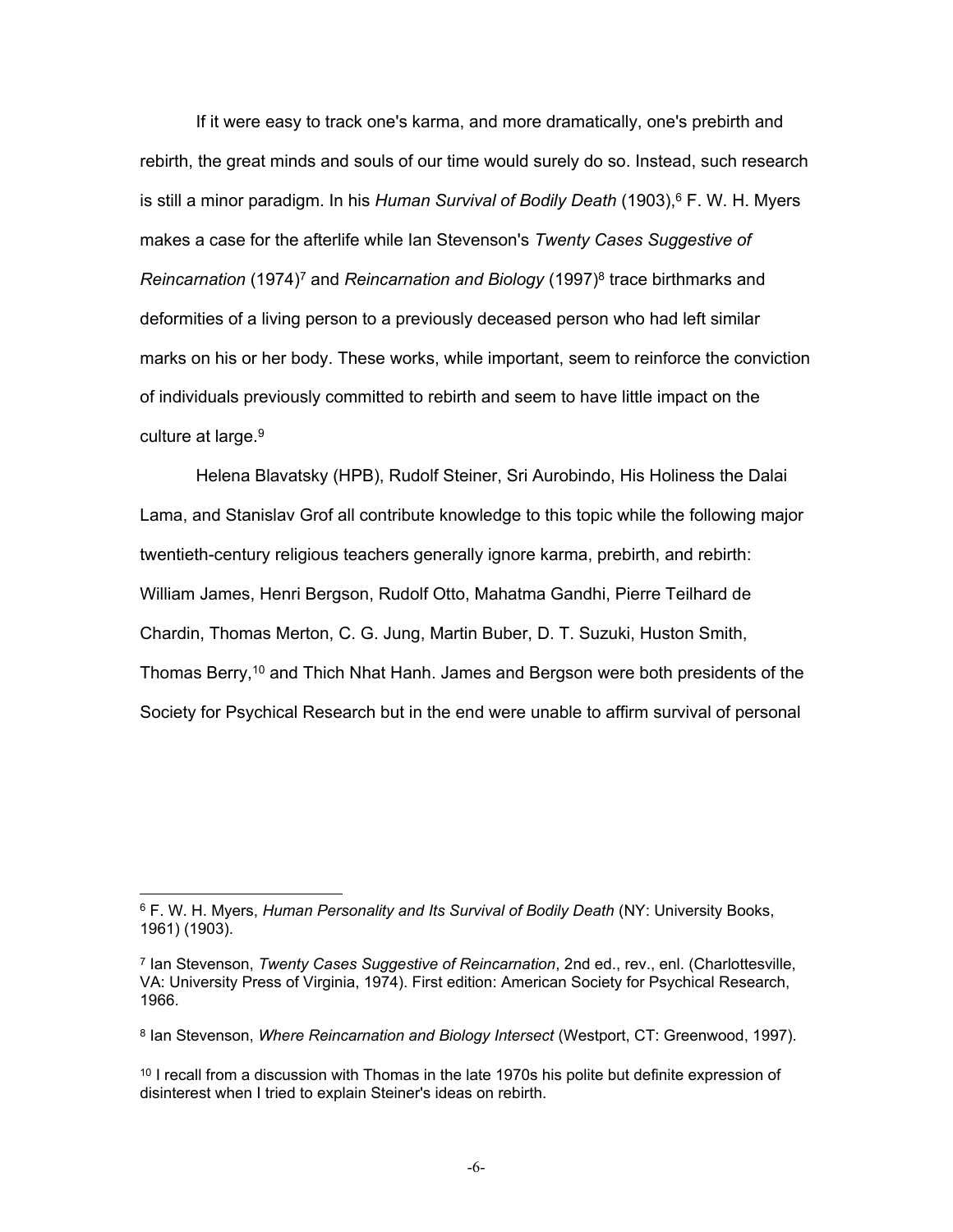consciousness.<sup>11</sup>

In his "Address of the President before the Society for Psychical Research (1896)," James made a compelling case for "one white crow," one individual who might bring information from the other side of death:

If you will let me use the language of the professional logic-shop, a universal law can be made untrue by a particular instance. If you wish to upset the law that all crows are black, you mustn't seek to show that no crows are; it is enough if you prove one single crow to be white. My own white crow is Mrs. Piper.<sup>12</sup> [*add* 

*footnote on Palladino Piper.]*

But thirteen years later, in "The Confidences of a 'Psychical Researcher," a famous essay written the year before he died, James, ever the pluralist and open-ended thinker, offered a very cautious summation of the meticulous work that he and the Society for Psychical Research had conducted for a generation:

For twenty five years I have been in touch with the literature of psychical research, and have had acquaintance with numerous 'researchers.' I have also spent a good many hours (though far fewer than I ought to have spent) in witnessing (or trying to witness) phenomena. Yet I am theoretically no 'further' than I was at the beginning; and I confess that at times I have been tempted to believe that the creator has eternally intended this department of nature to remain baffling, to prompt our curiosities and hopes and suspicions all in equal

<sup>&</sup>lt;sup>11</sup> While William James was president of the American Society for Psychical Research he accepted the irresponsible report of Richard Hodgson against the integrity of H. P. Blavatsky (HPB). One hundred years later the *Journal of the Society for Psychical Research* completely recanted its false report on HPB but in the intervening years the charge of fraud stuck to her name. See Vernon Harrison, *H. P. Blavatsky and the SPR: An Examination of the Hodgson Report of 1885* (Pasadena, CA: Theosophical University Press, 1997).

<sup>12</sup> William James, "Address of the President before the Society for Psychical Research (1896)," in *Essays in Psychical Research*. Introduction, Robert McDermott. (Cambridge, MA: Harvard University Press, 1986), 131. Paladino Piper.....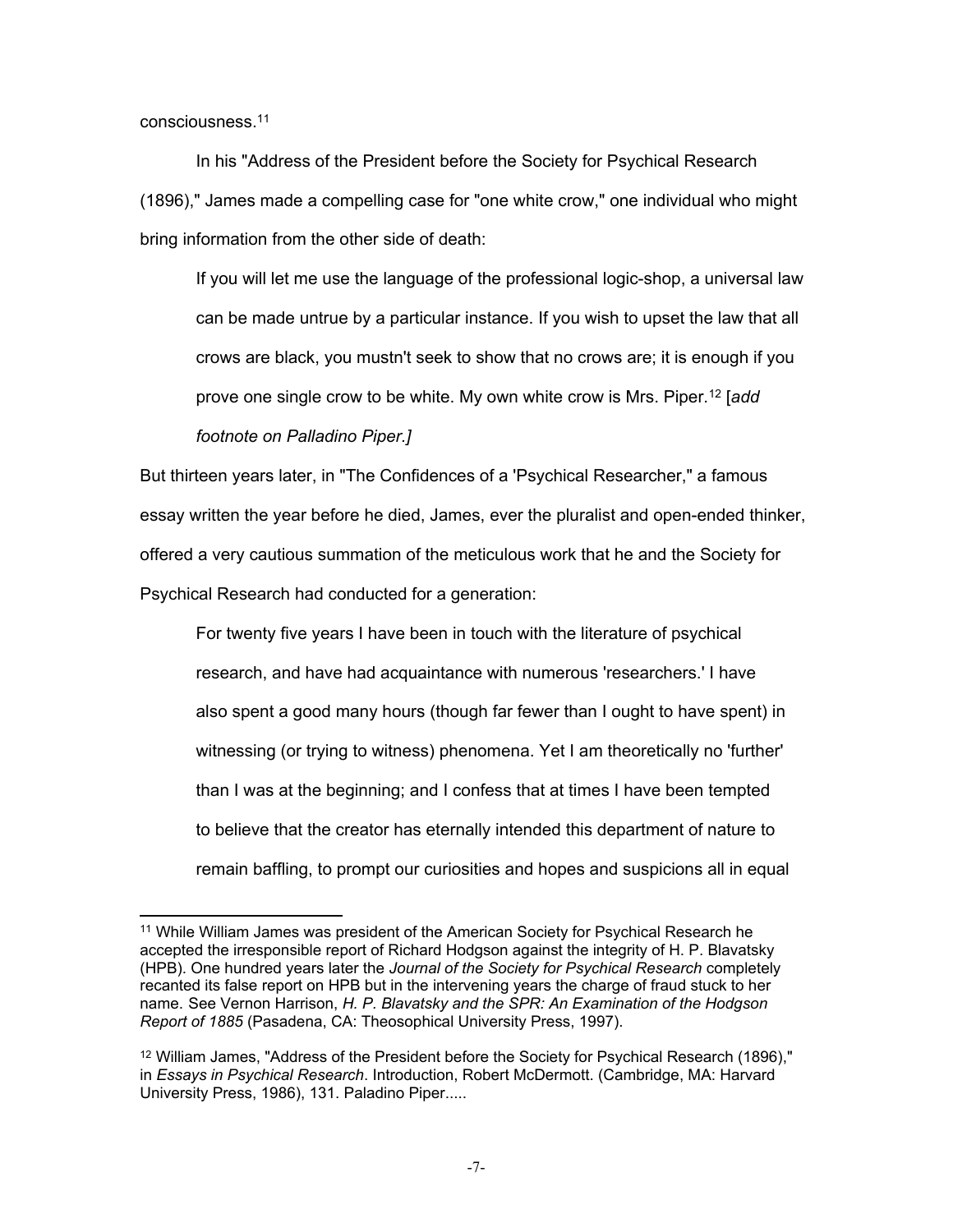measure, so that although ghosts, and clairvoyances, and raps and messages from spirits, are always seeming to exist and can never be fully explained away, they also can never be susceptible to full collaboration.<sup>13</sup>

As William James, like the rest of us, was not a "white crow"—not one of the rare individuals able to know "the other side"—it is too bad that he did not know of Rudolf Steiner (surely the whitest of white crows) and His Holiness the Dalai Lama (whose "whitecrowness" is acclaimed by the entire world outside of the People's Republic).<sup>14</sup>

Fifty years later, C. G. Jung, arguably the greatest psychologist subsequent to James and Freud, wrote cautiously in his autobiography, *Memories, Dreams,* 

*Reflections*:

We lack concrete proof that anything of us is preserved for eternity. At most we

can say that there is some probability that something of our psyche continues

beyond physical death.<sup>15</sup>

Clearly, it is not easy to be confident of survival of personal consciousness.

One body of literature that has permeated popular culture describes the so-called

Near Death Experience (NDE) literature.<sup>16</sup> The first volume on this phenomenon, Life

<sup>13</sup> William James, "Confidences of a 'Psychical Researcher,'" Ibid., 362.

<sup>14</sup> The Dalai Lama is not such much known for his claims concerning reincarnation or life after death as for his being a possible evidential case—tht he himself is believed to have been reborn thirteen previous times.

<sup>15</sup> C. G. Jung, *Memories, Dream, Reflections*. Recorded and edited, Aniela Jaffe. Trans. Richard and Clara Winston (NY: Random House/Pantheon Books, 1961. This was a considered statement that Jung dictated at the end of his life. The key phrase is probably "concrete proof." In his *Red Book* Jung clearly affirms the need for individuals to try to communicate with the dead. See Sonu Shamdasani, ed., intro., C. G. Jung, *The Red Book: Liber Novus*. A Reader's Edition (NY: Norton, 2009) and James Hillman and Sonu Shamdasani, *Lament of the Dead: Psychology after Jung's Red Book* (NY: Norton, 2013).

<sup>16</sup> See Raymond Moody, *Life After Death* and similar books by Kenneth Ring and Elizabeth Kubler-Ross.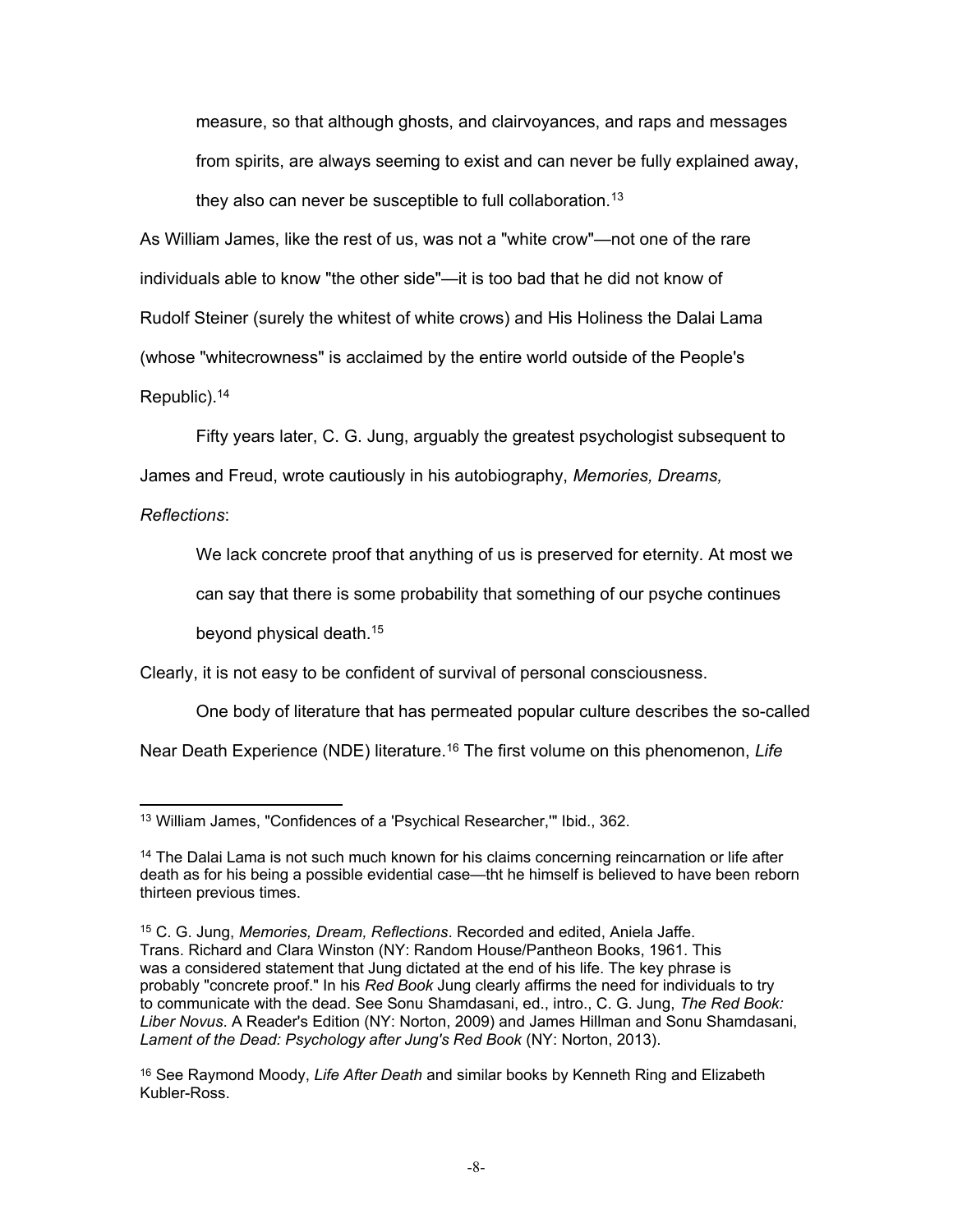*After Death*, by Raymond Moody, sold 14 million copies. The reliability of Eben Alexander, author of *Proof of Heaven*, has been questioned rather severely.<sup>17</sup>

In his book *The Problem of Rebirth,<sup>18</sup>* Sri Aurobindo (1872-1950), the foremost spiritual philosopher and spiritual teacher of 20th-century India, offers a trenchant defense of karma and rebirth. Perhaps more importantly, he argues for the indissolubility of karma and rebirth: for Aurobindo, karma is the instrument of the divine for advancing (divinizing) the consciousness of individuals and civilizations. Karma requires that individuals return repeatedly to take up where they left off at the end of a previous life, and thereby to draw from and contribute to the total evolutionary arc.

One of the most prominent features of Aurobindo's defense includes a strong we might say inaccurate and intemperate—critique of both Advaita Vedanta and Buddhism. He rejects the philosophy of Shankara (8th century), the dominant metaphysical worldview of Hinduism, because of its monism—all is Brahman, "One Reality without a second"—which, according to Aurobindo, essentially denies individuality and history. Aurobindo similarly rejects Buddhism because, in his view, Buddha and Buddhism deny the reality of the individual self which for Aurobindo is the carrier of the evolution of consciousness (in adherence to the will of the divine—which Buddhism also allegedly denies). Aurobindo's understanding of Buddhism is arguably fair concerning early (Theravada) Buddhism but rather unfair with respect to Mahayana Buddhism (with which, surprisingly, neither he nor Rudolf Steiner show any familiarity).

Irrespective of Aurobindo's critique of Advaita Vedanta and (Theravada) Buddhism, his *Problem of Rebirth*, which presupposes familiarity with his major works,

-9-

<sup>17</sup> See Luke Dittrich, "The Prophet," *Esquire*, August 2013, p. 89ff.

<sup>18</sup> Sri Aurobindo, *The Problem of Rebirth* (Pondicherry, India: Sri Aurobindo Ashram Press, 2005) (1952)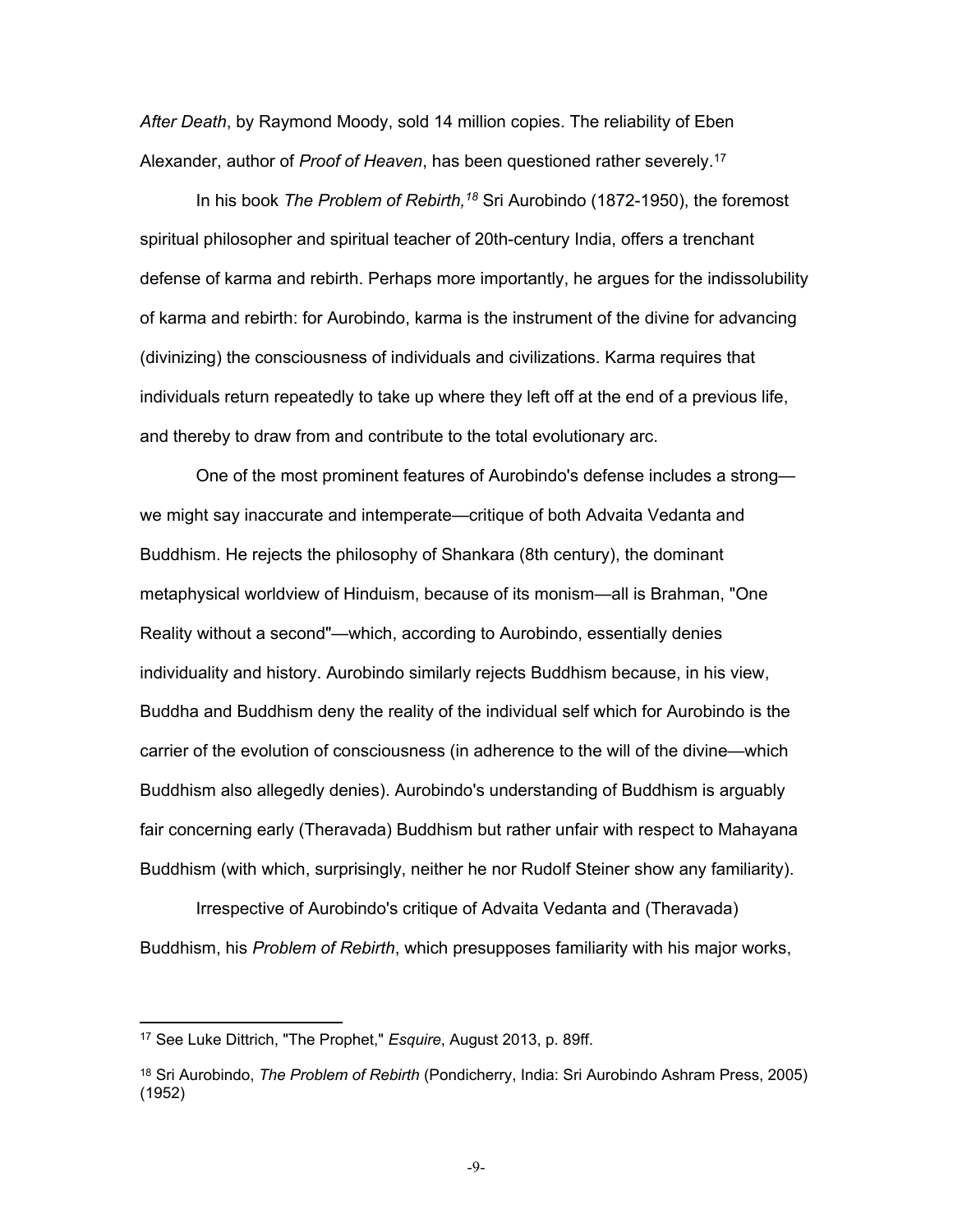especially *The Essays on the Gita, Synthesis of Yoga, The Life Divine*, and *Savitri*, argues compellingly that each human life is potentially a contribution to the realization of divine consciousness in human history. This is the essential meaning of his oft-quoted statement: "All life is a secret yoga."<sup>19</sup> Of course not all souls make a positive contribution to the evolution of consciousness in each lifetime: some souls will return in a deficient state, desperately needing, to but often unable, to benefit by the advances of consciousness made possible by individuals whose lives are thought to manifest the divine will.

The source of the Tibetan teaching of prebirth and rebirth dates to the enormous, authoritative text by the 8th century Tibetan lama, Padmasambhava. The Dalai Lama, Sogyal Rimpoche, and Robert A. F. Thurman are among the prominent commentators on this text in the last decade. Although this text is known in the West as "The Tibetan Book of the Dead," the more proper translation, as Thurman explains, would be the subtitle of his translation: *The Tibetan Book of the Dead: Liberation through*  Understanding in the Between.<sup>20</sup> This readable translation leaves little doubt that "the between" for all of us who have spent our lives half asleep and attached to self and other illusions, will very likely be a horrific experience that will land us in another disastrous incarnation.<sup>21</sup> Because of his spiritual training and depth, and his preeminence in the Tibetan Buddhist tradition, the Dalai Lama's comments on the text of Padmasambhava carry extra authority. As I read these sources, it seems that the

<sup>19</sup> Robert McDermott, *The Essential Aurobindo* (Hudson, NY: Lindisfarne Press, 1987), p. 165, from Sri Aurobindo, *The Synthesis of Yoga* (Pondicherry, India: Sri Aurobindo Ashram Press, 1972ff), 591.

<sup>&</sup>lt;sup>20</sup> Robert A. F. Thurman, *The Tibetan Book of the Dead: Liberation through Understanding in the Between* (NY: Bantam Books, 1994).

<sup>&</sup>lt;sup>21</sup> Anyone wishing to avoid this horrendous fate would do well to read and heed the advice in Anyen Rinpoche, *Dying with Confidence: A Tibetan Buddhist Guide to Preparing for Death*  (Boston: Wisdom, 2010).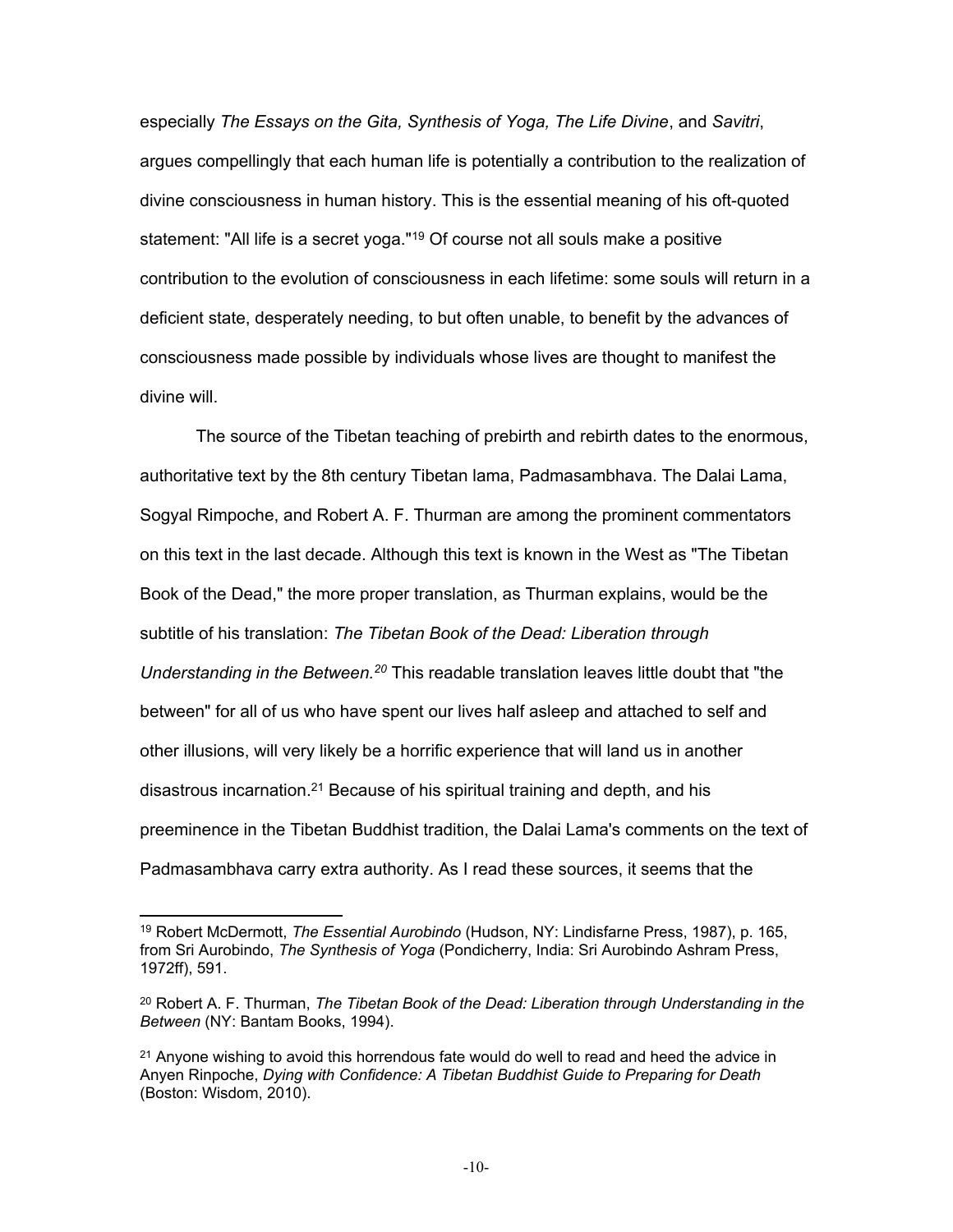Tibetan tradition boasts vast accumulation, over many centuries by many fabulous lamas and rinpoches, of experience of the "between" (also call the Bardo). But this same tradition seems also to face a theoretical challenge, namely, its idea of the self as insubstantial yet accumulating karma and carrying it from life to life. The significance of the Dalai Lama as an enduring self would seem to be inseparable from his being the fourteenth reincarnation of Avalokiteshwara, the bodhisattva of Wisdom and Compassion.

My commitment to anthroposophy (which will be evident throughout this essay) also includes a devotion to His Holiness the Dalai Lama as well as to the Tibetan Buddhist tradition which produced him and which he advances so inspiringly. Rather, Steiner and anthroposophy support and encourage my relationship to world religions and major philosophies. Steiner lectured extensively on great souls both historical and contemporary. I wish he had lived to appreciate Gandhi and Sri Aurobindo, His Holiness the Dalai Lama and Thich Nhat Hanh, Thomas Merton and Teilhard de Chardin, Wangari Maathai and Joanna Macy. He would have referred to them as Michaelic beings, a term he used for individuals who embody the ideals of individual integrity, warriors against the forces of evil, and devoted to the evolution of humanity. In his view, great souls, increasingly since the 15th century in the West, exemplify his characterization of anthroposophy as "a path of knowledge to lead the spiritual in the individual to the spiritual in the universe."<sup>22</sup>

Improving the understanding of karma, prebirth, and rebirth in the modern West was one of the missions that his Master, whose identity is unknown, gave to Rudolf

<sup>22</sup> Rudolf Steiner, *Anthroposophical Leading Thoughts*, trans. George and Mary Adams (London: Rudolf Steiner Press, 1973), p. 13, and in Robert McDermott, ed., intro., *The New Essential Steiner* (Great Barrington, MA: Steinerbooks, 2012), p. 9.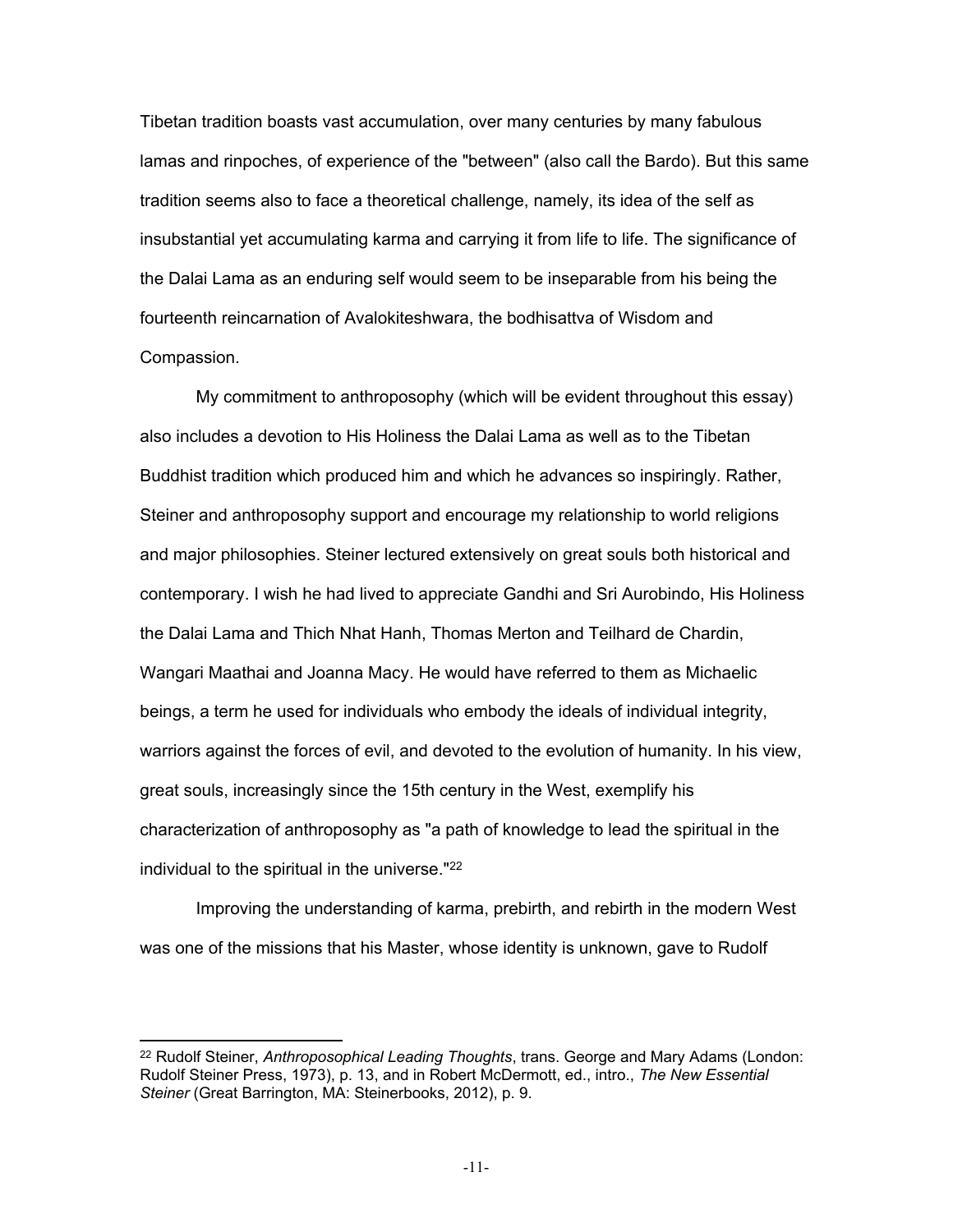Steiner at age eighteen.<sup>23</sup> Steiner's research on karma and rebirth is one of the two commitments (along with the founding of the General Anthroposophical Society<sup>24</sup>) that Steiner pursued by his own initiative. He was extremely eager to bring these concepts to Western thought and culture. He wrote his closest colleague, and personal physician, Ita Wegman, a description of lives that he claimed to have shared with her.<sup>25</sup> My attempt to attend to karma is based almost entirely on my reading of Rudolf Steiner, though I must admit that some of the examples in Steiner's lectures, particularly in *Manifestations of Karma*, seem to me too deterministic. I prefer to speak of tendencies or attractions rather than causes.

To cite an example that lives in recent American experience, the "9/11" leveling of the World Trade buildings, I believe that there is simply too much indeterminacy (whether freedom or chaos) for those, and only those, "whose time was up," to have died in that conflagration. I cannot accept the idea that those who stopped for coffee on the way to their office that morning were not karmically intended to die whereas all of the several thousand employees as well as the tourists who visited the World Trade Center buildings on September 11, 2001, were intended to die that day.

I will take up the influence of Rudolf Steiner and anthroposophy toward the end of this essay, but even the following section on my own biography will probably, if subtly, evidence Steiner's influence.

#### *Birth to Twenty-Five Years*

<sup>23</sup> Rudolf Steiner, *Autobiography—Chapters in the Course of My Life: 1861-1907*. Collected Works, v. 28 (Great Barrington, MA: Steinerbooks, 2005), 29-31.

<sup>24</sup> See Christoph Lindenberg, *Rudolf Steiner: A Biography* (Great Barrington, MA: Steinerbooks, 2012), pp. 666-82.

<sup>25</sup> T. H. Meyer, *Rudolf Steiner's The Core Mission: The Birth and Development of Spiritual-Scientific Karma Research* (Forest Row, UK: Temple Lodge, 2010).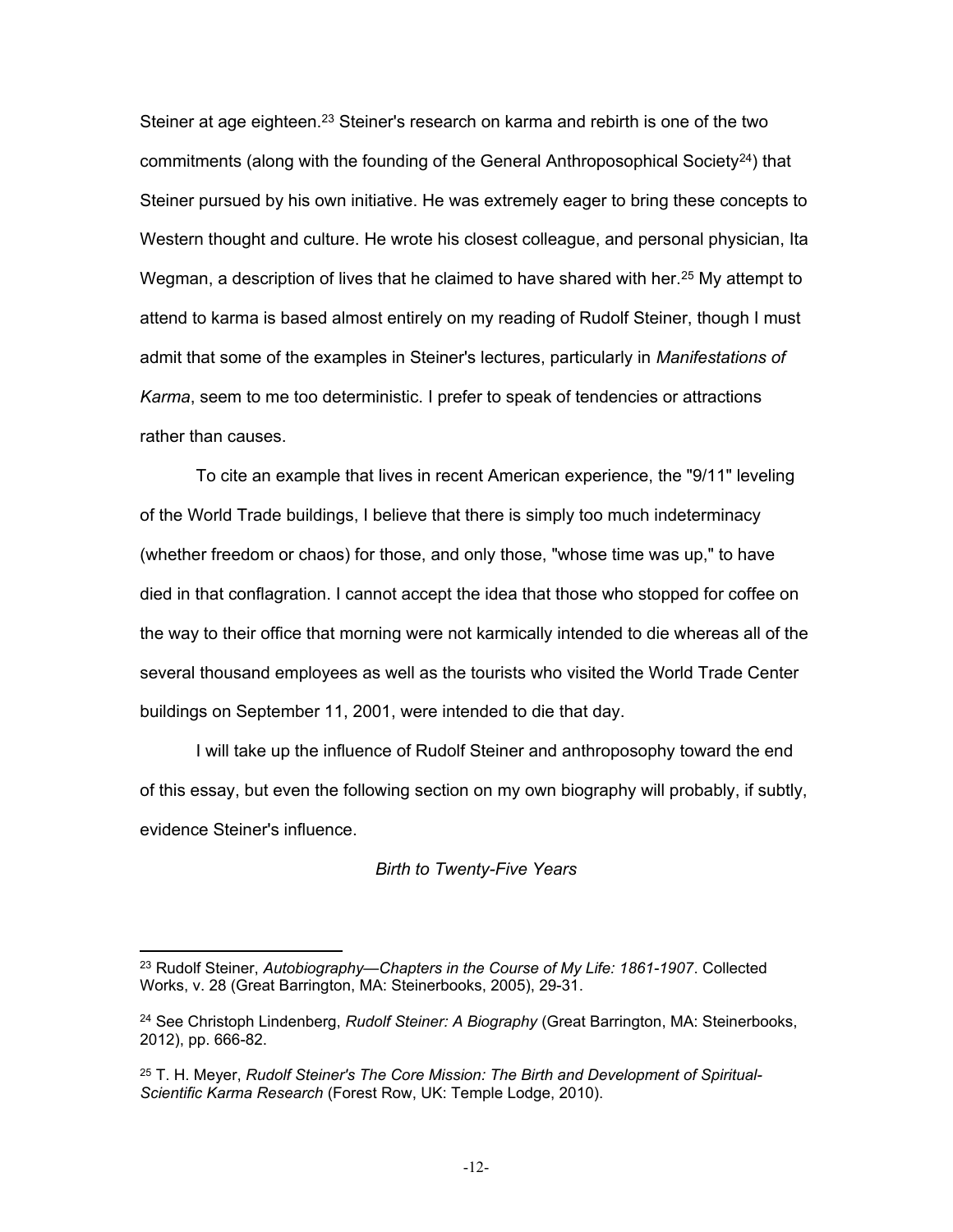I was born in New York City on August 5, 1939, approximately 7:30 am. I mention the date, time, and place because astrological research is built into the Karma and Biography course. I was not surprised that on the morning of my interview at CIIS in April 1990 I was asked repeatedly for my date, time, and place of birth. Prior to moving to CIIS, I of course knew that my natal chart showed me to be a Leo. I had my chart read by a woman in Greenwich Village in the early 1970s. In the Aurobindo communities to which I belonged from 1970 to 1976, my leonine status was considered privileged because it is close to Sri Aurobindo's birthday on August 15. I did not know about transits until RichardTarnas read my chart in the early 1990s, before he came to CIIS. As a result I have been conscious of the prominence in my natal chart of Jupiter, Venus, Saturn, Mars, Mercury, and Uranus.

I am certainly conscious (mostly by contrast to others) that according to Jung's personality types, I am definitely extroverted, and am often referred to as intuitive. Using the four temperaments that Steiner developed at length, I am especially conscious of my stubborn sanguine and choleric temperaments, and my almost total lack of melancholia and phlegma. I have spent a major part of my waking life trying to listen, think, speak, and act less quickly. Contrary to the popular conception of sanguine, however—moving lightly and quickly, starting without finishing projects—I have had one wife, one profession, lived in only two cities, and have worked full-time for only three institutions.

Without focusing on karma, I wrote "Lineage and Legacy: An Intellectual Memoir," in response to Brian Swimme's request that I write such an essay for a volume of essays by our department faculty. We did not follow through on the volume but I did finish and post the essay on the PCC website.<sup>26</sup> That essay is focused primarily on

<sup>&</sup>lt;sup>26</sup> Robert McDermott, "Lineage and Legacy: My Intellectual Journey" (August 2011). CIIS/PCC/ Faculty/robertmcdermott/publications.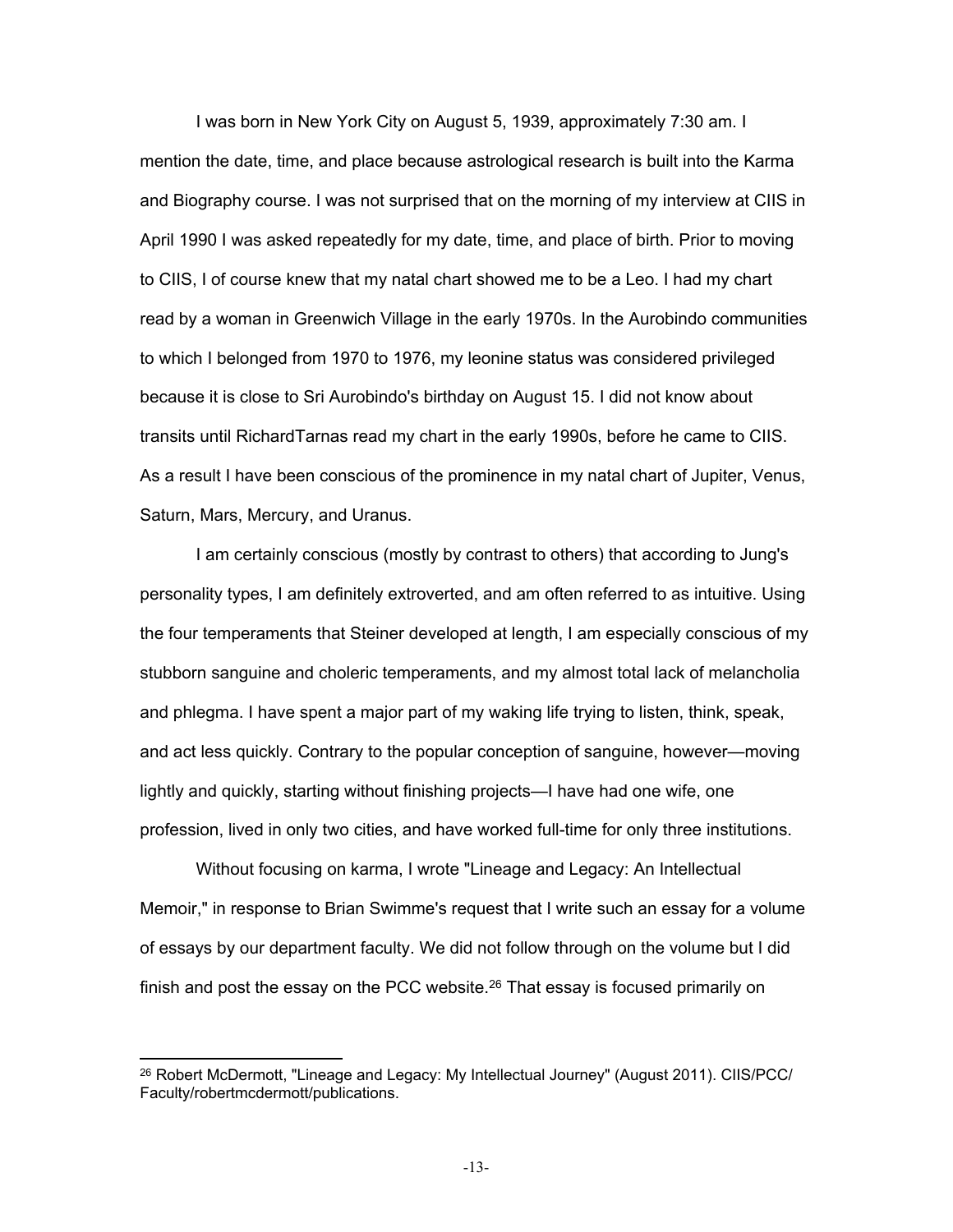teachers, texts, and thinkers with no reference to karma; this essay is focused on communities, institutions, and individuals and with a consistent focus on karma.

More precisely, this essay is a chronicle told as an attempt to sort the essential relationships, influences, and events that seem to me karmically significant, as though their meanings survived in a vision of light. I have not had a near death experience but I want to report as though I had, as though I really could distinguish the enduring relationships from the superficial. Surely some facts at birth are inescapably karmic: parents, date and location, gender, language, class, religion, extended family, and certain inherent capabilities waiting to be developed. In my case, white, working class, Irish New York Catholic could not but be influential and presumably appropriate for my karmic tasks. The first fact of every person's karma would seem to be one's birth and birth family.

My mother was pious, dependent on Roman Catholic narratives and rules; my father was moral, an observant Roman Catholic but his actual religion was his family and work. He frequently said: "Work will save us." I think it is clear that, following my father, I have aspired to morality, loyalty, and work; following my mother I have been inclined to conversation, affection, friendship, religion, and beauty. Following my father I am Saturnian, following my mother I am driven by and drawn to Venus. Following my mother I am a Platonist (i.e., focused on ideals); following my father I am an Aristotelian (focused on practical concerns). Following both I am devoted to my family.

My oldest brother John was extremely dramatic and academically brilliant; he was often at odds with my (practical) father and adored by my (romantic) mother. My two sisters, Mary and Ann, who not insignificantly were born after him, were in the opposite situation. All of my adult life I have had a professional as well as a fraternal relationship with all three brothers whereas my sisters did not pursue academic careers. John is a

-14-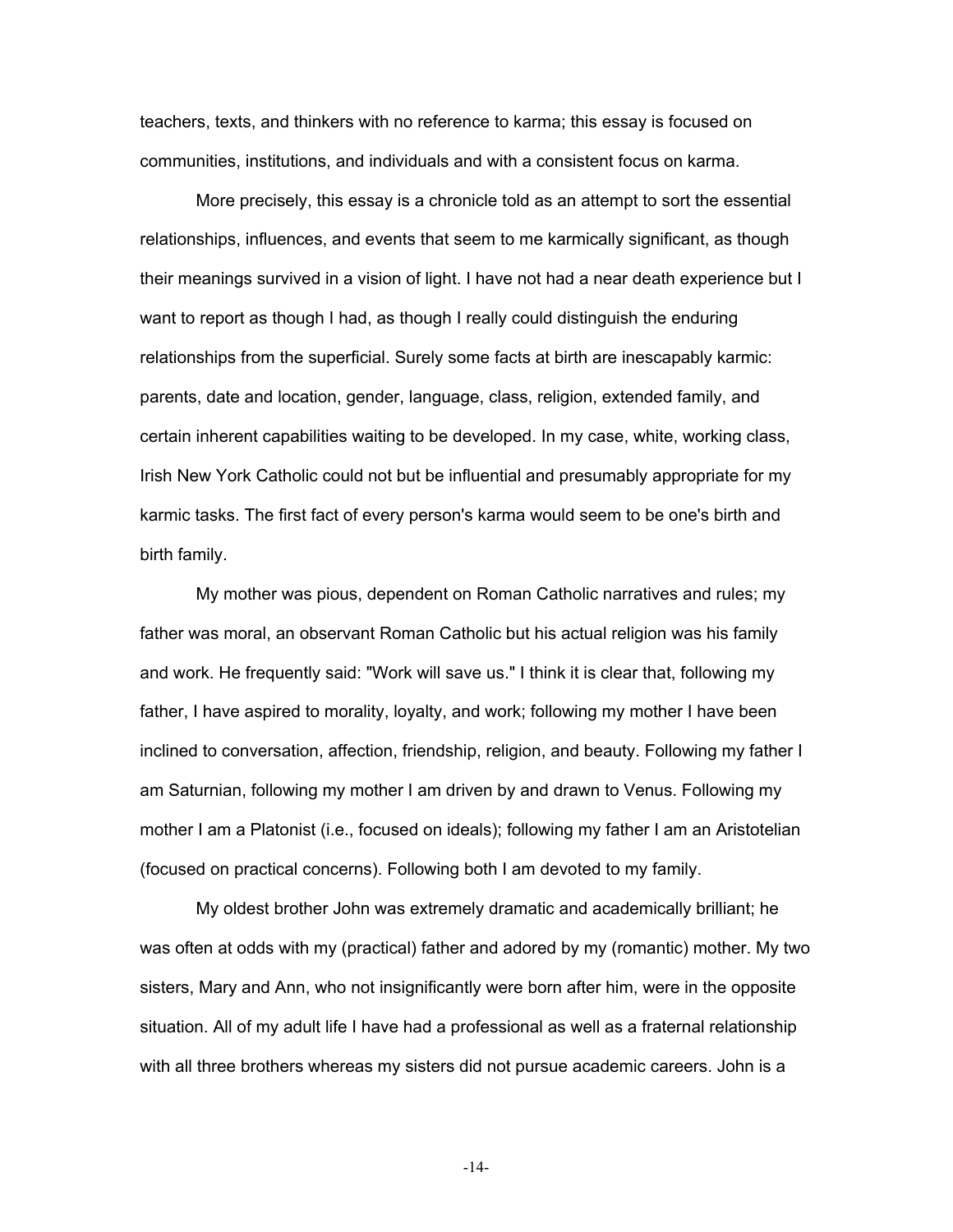scholar and advocate of classical American philosophy, from Emerson to Dewey. He is a University Distinguished Professor of Philosophy and Medical Humanities at Texas A&M. As will be noted throughout most of this essay, he has exercised an enduring influence on my academic career.

My slightly older brother, Joe, who is universally loved, did all-but-dissertation in political science at The New School, was director of 250 Peace Corps teachers in Sierra Leone, founded and directed the School of New Resources at the College of New Rochelle, and then founded and is president of The Coalition for Worker Education, a significant institution for the education of union workers in New York City. The sixth child, Ray, my third brother, also beloved of all who know him, is a professor of anthropology and education at Stanford. Two brothers born after me died in infancy, one when I was two, and one when I was four. Following each of these deaths my mother was extremely depressed. I believe that she prayed to her deceased babies for many years after.

Fitting into this mix was certainly a karmic challenge, but perhaps because I was at home in a family guided by loving and competent parents, I also felt at home in my neighborhood, school, church, newspaper route, and New York beaches. Although I was restless in elementary school (and everywhere else), I was too scared of the nuns, and in high school of the brothers, to misbehave. I was not a particularly successful student because I could not read very well. I almost never finished an exam in high school and in college I almost never finished a book when due. It was not until I was writing my dissertation that I learned that I had seriously faulty stereopsis.

These seem to be the major threads and the most enduring influences of my early life, presumably all karmically significant. But, of course, there are countless other influences and relationships which warrant consideration. My closest friend by far from age three to thirteen was Chuck Spitaliere, still one of my closest friends today. Chuck

-15-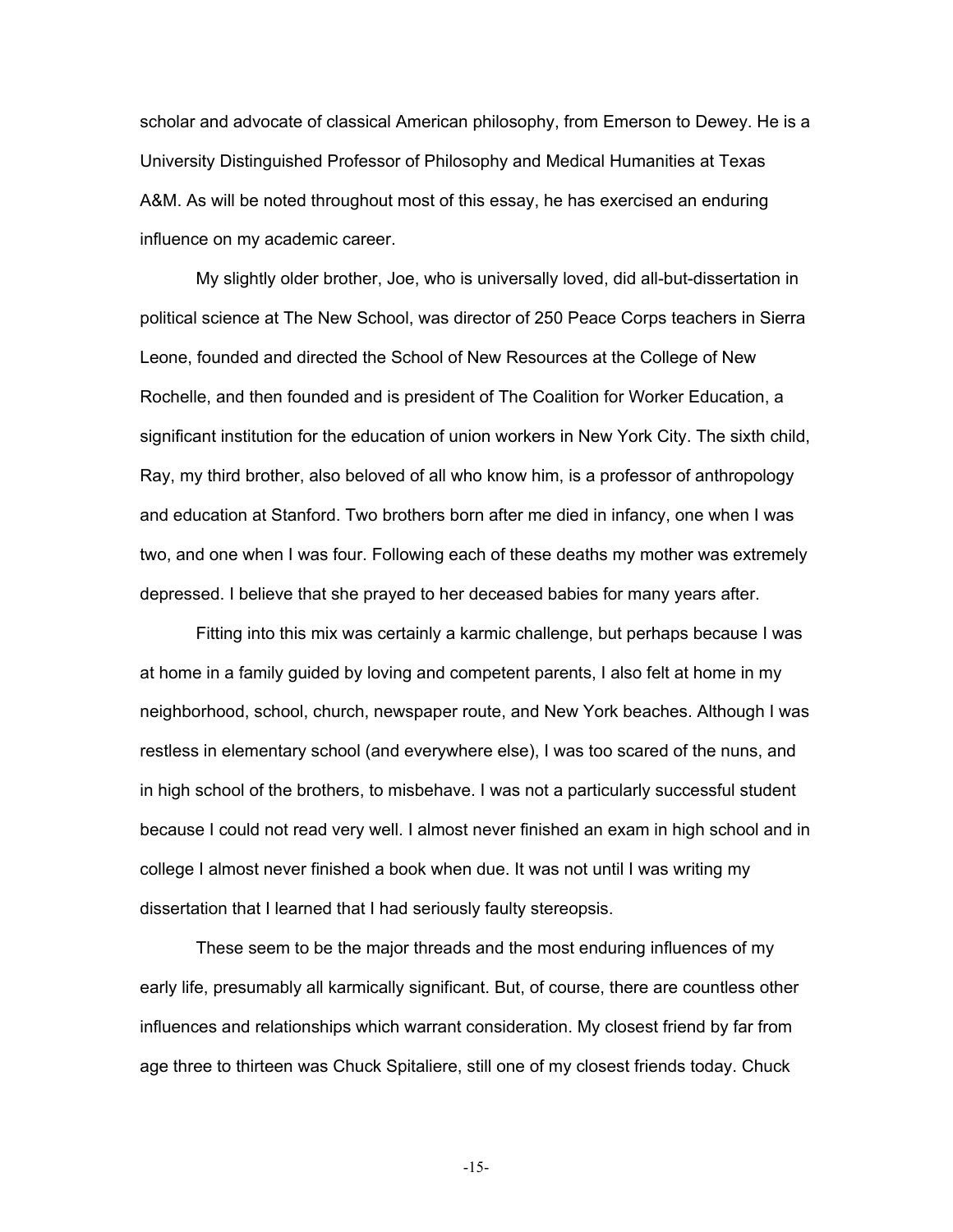and I played basketball and stickball many hours of every week with no need to keep score. Another friend took me to Jones Beach with his parents several nights a week throughout the summer. My summers age fourteen to nineteen were spent at a camp in the Catskills. The first summer I washed dishes and rode horses, to the point where I was riding bareback in a bathing suit. (Forty years later, when I mounted a horse in Crestone, Colorado, after a Lindisfarne Conference, the pain was unbearable.) At age 15 I was responsible for a cabin of eight boys, all age ten. Three meals a day and bedtime were definitely a challenge. Eight weeks on a lake surrounded by mountains exercised on me a deep love of nature, especially lake swimming and canoeing.

I attended an academically inferior all-boys Catholic high school on West 61st Street and 10th Avenue, in a building replaced by Lincoln Center. Many of the teachers, Irish Christian brothers and laymen, were anti-intellectual; a few were sadistic. My memories of age 13 to 17 are mostly my social life with a group of very enjoyable teenagers, all cool (or so we thought), dancing, sports, innocent romance. I had an enjoyable afterschool and Saturday job for a Fifth Avenue haberdashery. I delivered custom made shirts and expensive ties to apartments in midtown Manhattan, and more than once to Rockefeller Center offices where, thirty-five years later, I would meet Laurance Rockefeller in the famed Suite 5600 of 30 Rockefeller Center.

On graduation from high school, for reasons that have never been clear to me, I went to a Paulist Fathers pre-seminary college for two years. I enjoyed the community life, the discipline and especially what I considered to be the high purpose, but I clearly was not in the right place. I cannot explain why I stayed a second year; it was not due to family pressure. Remarkably, my five siblings and I had total freedom to choose the schools we attended. I suspect the real (karmic) purpose of those two years was for me to befriend the brilliant, inspiring, beloved Patrick Hill. I still feel the profound loss of

-16-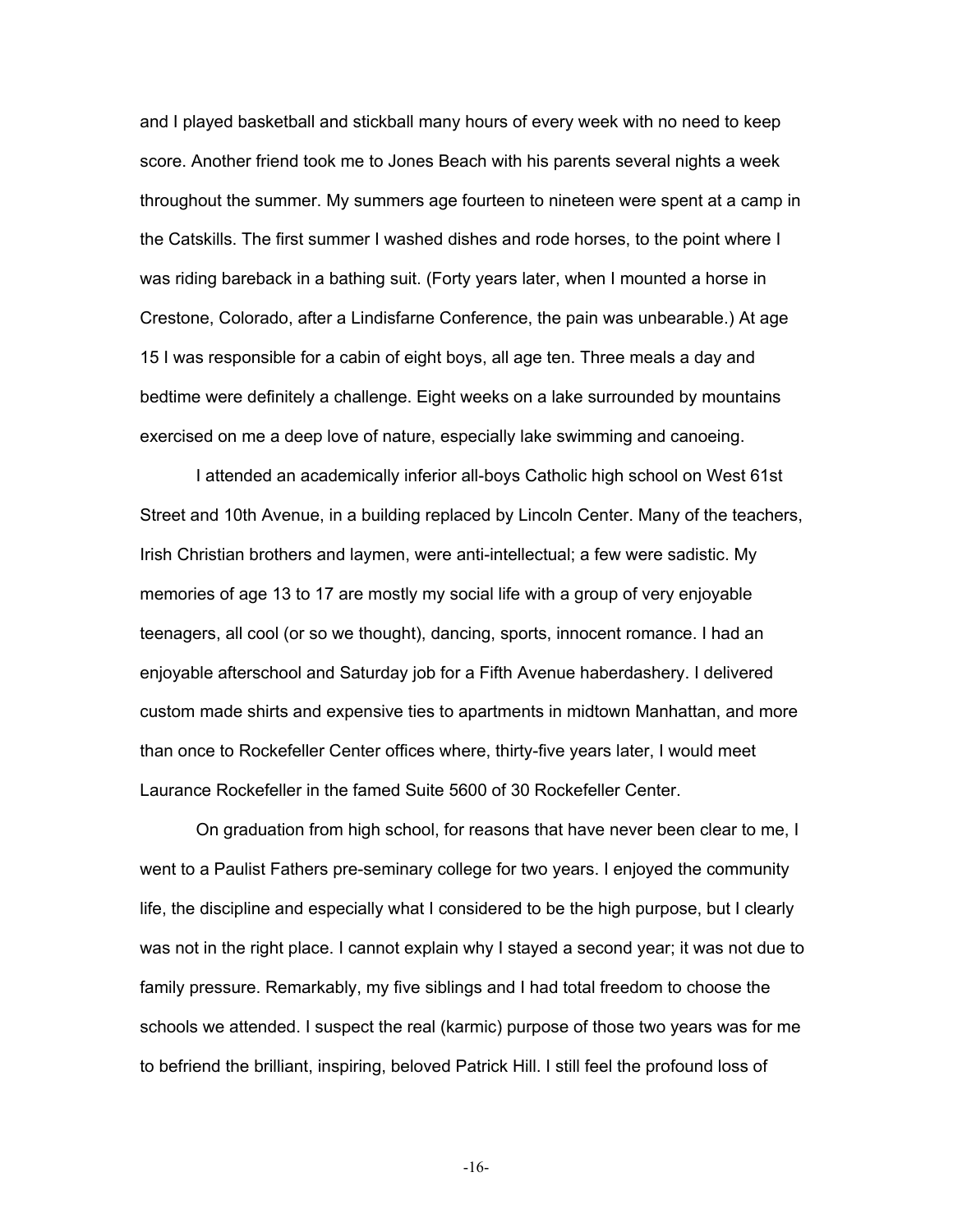Patrick's death five years ago. Patrick and I attended Queens College and Boston University together, two institutions that seemed to us entirely positive. He had no interest in either Sri Aurobindo or Rudolf Steiner but we shared the influence of my brother John and Thomas Berry, *Cross Currents*, 27 Dewey, Buber, Teilhard, and John and Robert Kennedy. Along with Patrick I appreciated Martin Luther King, Jr. but it was not until teaching King's writings in the last decade that I came to appreciate adequately the miracle of his courage, insights, and global significance; MLK gets better every year.

At Queens College, where I majored in Classics, I founded and edited *Triangle*, a Queens College annual journal for Catholic and Jewish thought sponsored by the Newman Club and Hillel. Two years later Patrick edited the third issue of *Triangle*—and several years after that my brother Ray edited *Triangle*. In my last semester at Queens College I applied to five graduate schools in five fields: philosophy, religious studies, theology, American studies, and liberal arts. I attended Emory partly to study with Charles Hartshorne, which I did, but when he left so did I, for Boston University where I belonged. While working for a doctorate at B.U. I lived and worked at the Fessenden School, an elite pre-prep school in West Newton. All of the boys on the floor that I monitored had pennants of the Ivy League schools that their fathers had attended, schools to which they were certain to be admitted by legacy admissions policies.

# *3. The Second Twenty-Five Years*

As everyone who knows me is well aware, perhaps the deepest karmic relationship of my life is my forty-nine year marriage (following a seven-year friendship) with Ellen Dineen. Thomas Berry officiated at our wedding and baptized our two children, Darren (b. 1967) and Deirdre (b. 1970). Ellen brought constant fidelity to me

<sup>27</sup> My first publications were in *Cross Currents*, editors of which—Joseph Cunneen, William Birmingham, and Eugene Fontinell—became my friends as well as collaborators.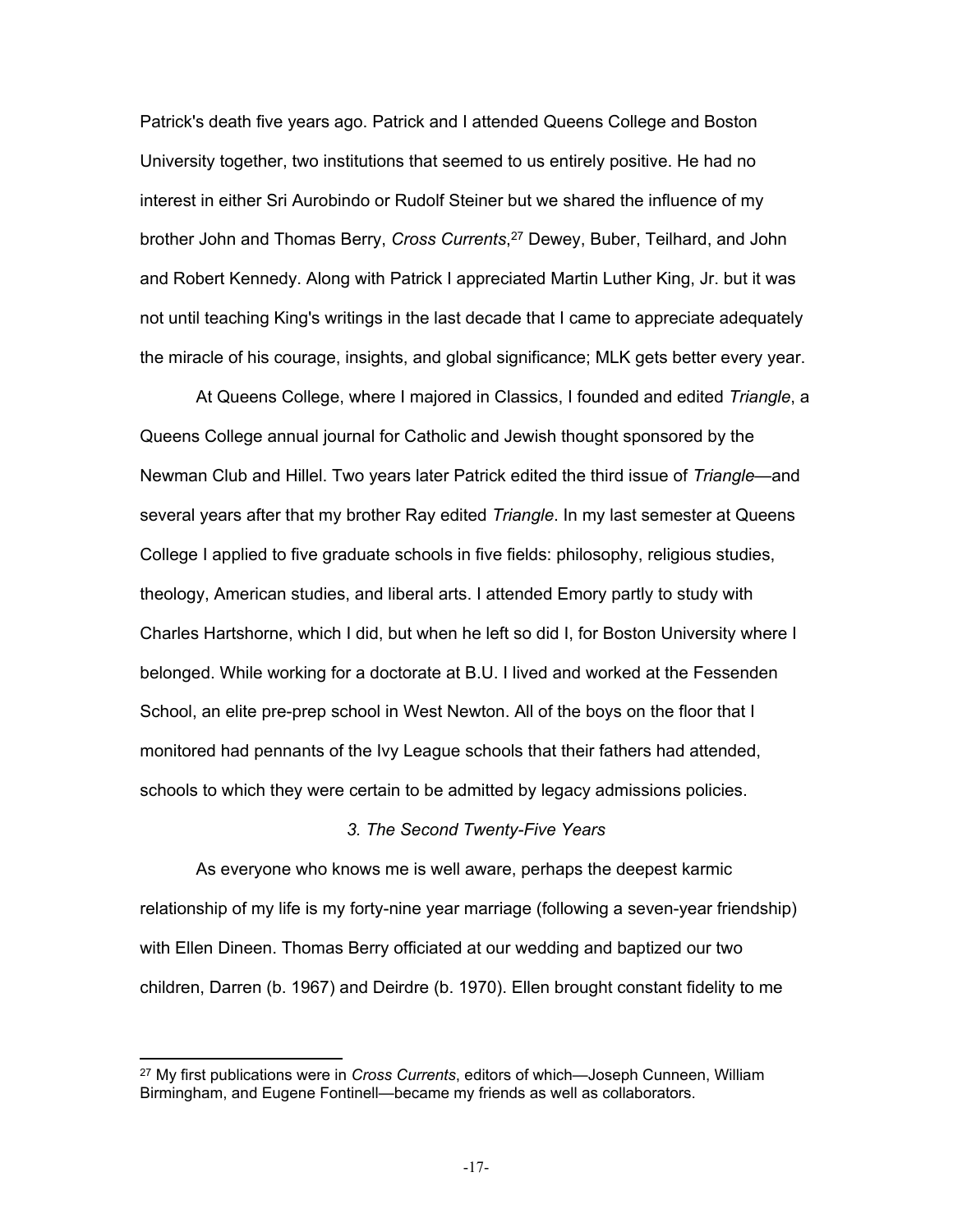and to our families and friends as well as an enthusiasm for jazz, art, literature, gardening, cooking, clothing, conversation, and, of course, romance. For the three years before my romance with Ellen, I was in a serious relationship with another woman who left me one week after we arrived at Boston University to study for doctorates. I never saw her again. As this was not my decision, and as it ended so suddenly with a brief note, it took some time for me to see, thanks to the joy of my relationship with Ellen, the karmic rightness of this ending. I hope Arlene had as positive a marriage as I have had, thanks curiously to her, and very obviously to my unfailingly loving wife.

I can confidently say that through all the nearly fifty years of my marriage my family has been my first commitment—spiritually, socially, financially. Although I spoke a vow at our wedding on Thanksgiving Day, 1964, in front of Thomas Berry and about 200 family members and friends, I subsequently decided, probably due to the influence of existentialism, that I do not believe in vows. I think it is not possible or responsible to make a commitment for a lifetime. I have never considered ending my marriage to Ellen, but not because of a vow; rather because every day our marriage seems to me right. Not the least of the reasons (in addition to an abiding karmic sense that we were meant for each other), quite simply, ElIen is kind and generous to me, to relatives, friends, and colleagues. Which doesn't mean that our marriage has been easy. We are often frustrated by our different temperaments: I want big pictures, Ellen wants details. I go too fast and am too confident; Ellen is cautious and meticulous. Of course, these very qualities sometimes save me from self-induced disasters. We are well used to the conflict between our temperaments, and we think we are making progress, rather slowly, in dealing with them.

The challenges that Ellen and I have confronted—in addition to pace and different interests, Ellen's craniotomy, two strokes, and breast cancer—have always

-18-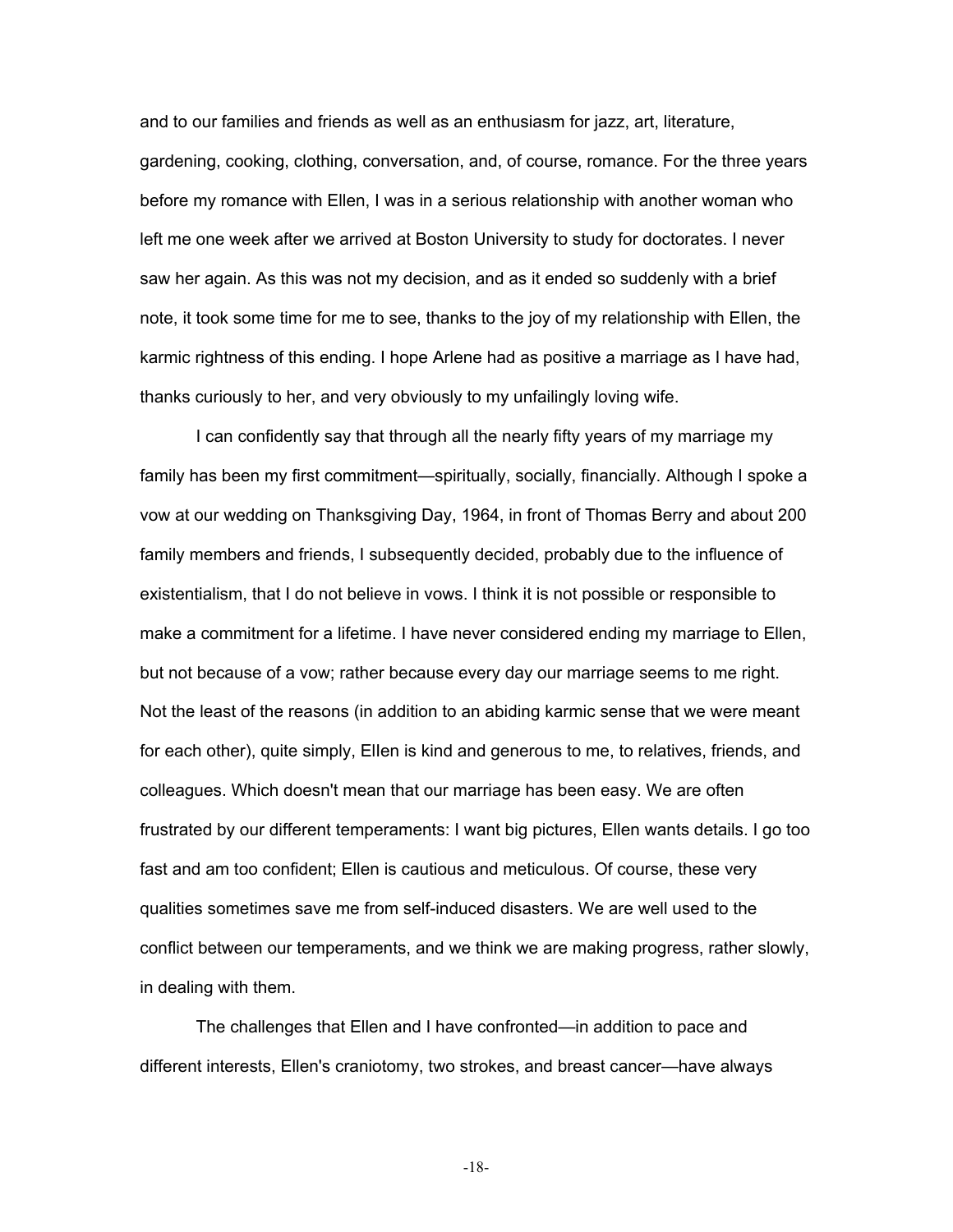seemed to me somehow ours. The grace with which Ellen has dealt with five major surgeries has clearly indicated to me she has accepted these as part of her karma, and therefore indirectly but no less certainly I accepted them as part of mine.

Similarly, raising our children seemed to me exactly what I should be doing. Although I was not as "on board" as Ellen in the first two years of our children's lives, I was totally on board once they each reached age two or three. I was intensely devoted to our children thereafter, a responsibility I thoroughly enjoyed—and still do, now with grandchildren. It has always seemed to me that caring for children, whether or not one's own, is the most sacred of obligations and, fortunately, among the most rewarding.

My marriage to Ellen is certainly one part of my life for which karma has been an obvious fact. It would have been a good idea to marry Ellen if only to watch her work with children, especially with our children and grandchildren but reaching to many other children both in classrooms and in social situations. My father often said, "Quite a girl that Ellen." In later years, here in San Francisco, my mother (who believed in heaven) often said, "That Ellen is going straight up." In response to Ellen's unfailing kindness, her husband has been heard to say, "But I don't want to be as kind as you do."

Equally obvious as candidates for karmic significance are our two children and four grandchildren. Our son Darren was born when I was 27, while I was teaching full time, plus serving as part-time dean, and finishing a doctorate at Boston University. Fortunately, Ellen beautifully cared for Darren, for me, and three years later for our daughter Deirdre. Once I moved to Baruch, however, I had only one job and a lot of time at home for family life. Beginning in 1972 we lived in the affluent town of Rye, NY, across from a beautiful beach on Long Island Sound. It was pretty close to perfect. Darren and Deirdre went to Rye public schools. Darren went on to Amherst, Columbia Journalism, and the *Wall Street Journal* until he joined the Brunswick Group after 17

-19-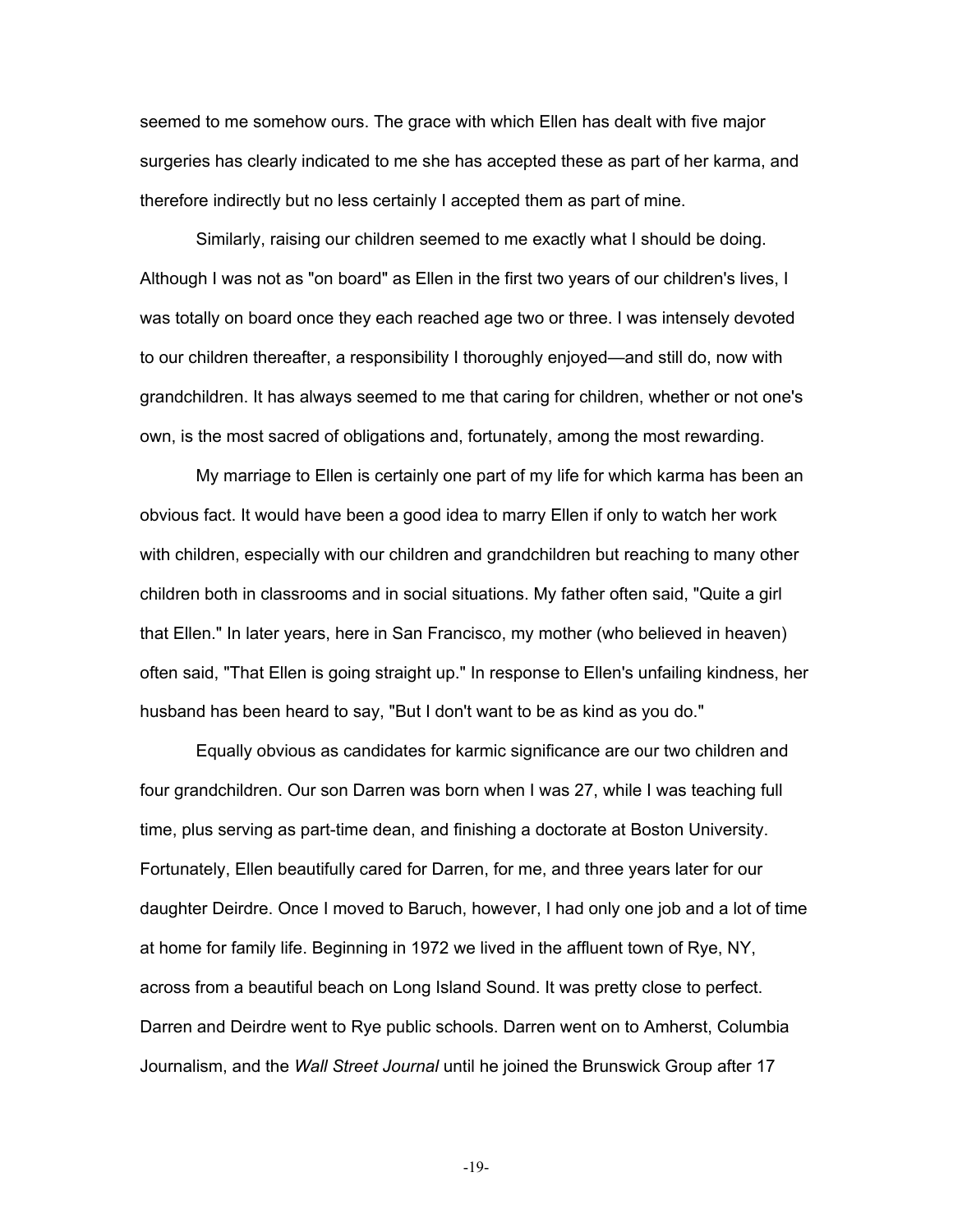years at the *Journal*. Darren made an ideal marriage to Julia (a therapist for the deaf) with whom he is raising two exciting daughters, Benna (b. 2003) and Kate (b. 2005).

Because Deirdre was unhappy at Rye High School, for the academic year 1985- 86 we moved to Columbia Teachers College where Ellen studied for a masters degree and worked as the nursery-kindergarten teacher at the Rudolf Steiner School (on 79th Street off Fifth Avenue). This made it possible for Deirdre to attend Rudolf Steiner High School. Deirdre's time to flourish came when she did a fifth year at the Sacramento Waldorf School, followed by Hampshire College, a UCSF MA, and a career as a nurse practitioner. Deirdre, too, has an excellent marriage (to Jan, an engineer) with whom she is raising two delightful children, Liam (b. 2005) and Neve (b. 2008). Ellen and I both experience the deepest possible relationship to our children, their spouses, and our four grandchildren. This part of my life has always seemed to me karmically right, and truly a joy.

Not all of my activities, or even commitments, however necessary they might have been in some respect, seemed to me then, or seem now, to have been part of my central karmic task. I spent hours countless hours repairing our house—shingling the roof, putting in skylights, fixing broken pipes. When I responded to an amazing psychic that I visited in the early 1980s that I was not interested in doing some work that he thought I should undertake, he replied that I had avoided that same work in my previous life. I do not remember the exact nature of the work I had been avoiding but it was almost certainly something to do with details, probably housework.

Maybe work that seemed to me peripheral was indirectly important, intended and right. Maybe, as I often hear said (and do not believe) everything is positive just as it is. My Daoism, which, admittedly, is not as deeply entrenched as my Confucianism, involves insight and discipline, and does not accept the passive bail-out, "everything

-20-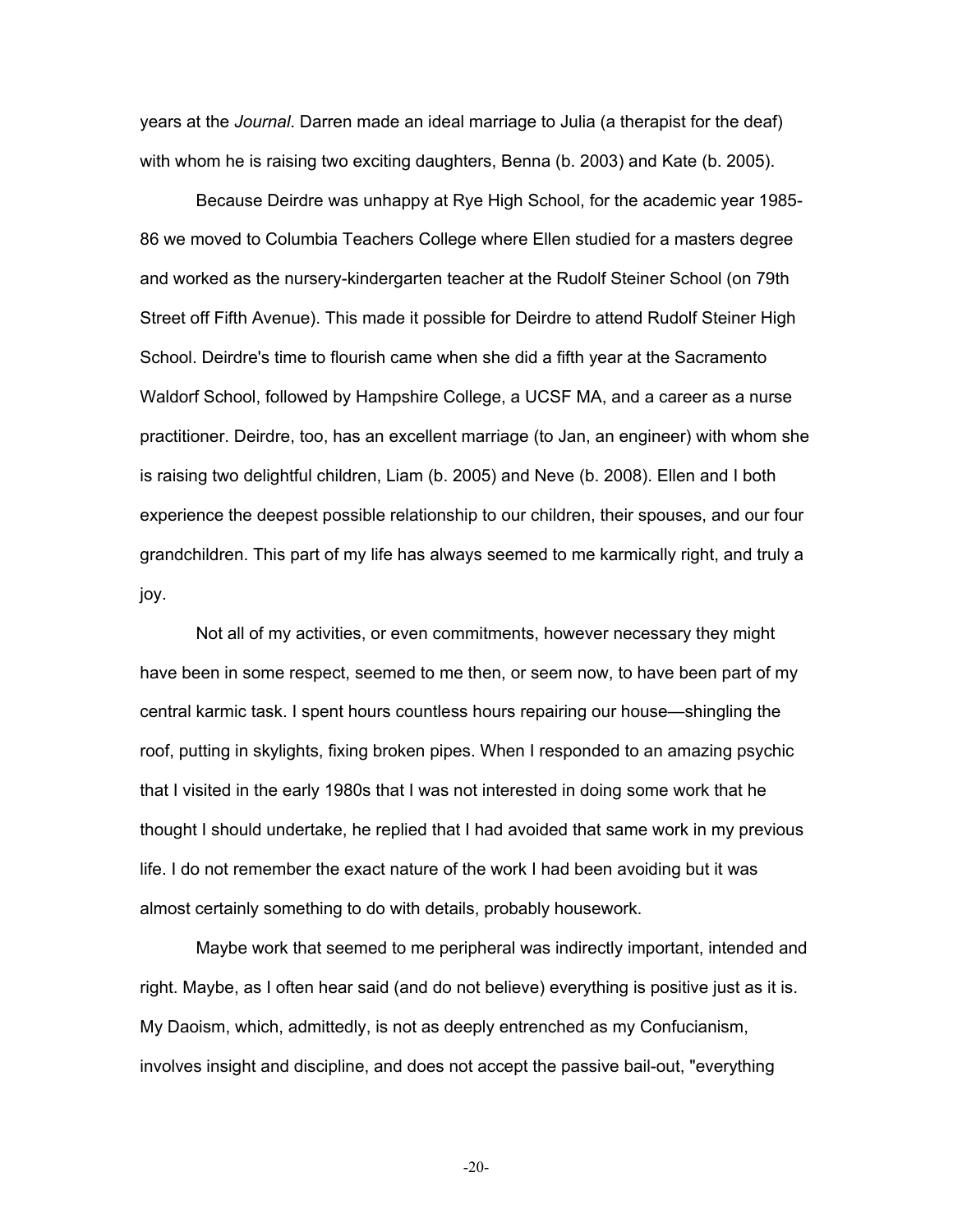happens for the best." (I can hardly control my disapproval at each annual faculty staff orientation sitting beneath a sign that announces: "Every one who needs to be here is here." No: some faculty were not meeting their responsibility; they could have and should have been there.)

The continuing influence of my oldest brother John is not least because like him I studied philosophy, including American philosophy.<sup>28</sup> Interestingly, probably in ways that are subject to many interpretations, my entire (karmic) orientation is in favor of religion and spirituality, both of which he has opposed since his mid-twenties, and ever more passionately in later years. My other siblings ranged from indifferent to explicitly hostile to the Catholic Church, the only religious tradition of which they have any experience. I read myself out of the Catholic Church in college but I did not at all lose interest in religion, spirituality, or Christianity itself.

As a counter as well as a complement to John's world view, beginning at age 14 I had the direct influence, inspiration, and friendship of Thomas Berry. I studied Asian religions and Sanskrit with him, and he introduced me to the thought of C. G. Jung, Mircea Eliade, and Eric Voegelin. I did not follow his interest in Native Americans in the 1960s or his interest in ecology in the 1970s. Two mistakes, or so I think now. In 1975, Thomas arranged for his Fulbright to the Open University in England to be awarded to me.

In recent years, due to my friendship with Brian Swimme, Mary Evelyn Tucker and John Grim, the influence of Thomas Berry, and my gratitude to him, has been intensifying. In preparation for a course on Teilhard and Thomas that I co-taught last year with Brian Swimme I read Thomas' collected works. Between Teilhard and

<sup>&</sup>lt;sup>28</sup> See his editions of the works of William James, Josiah Royce, and John Dewey, as well as a collection of his essays: *The Drama of Possibility: Experience as Philosophy of Culture*. Ed., Douglas R. Anderson (NY: Fordham University Press, 2007).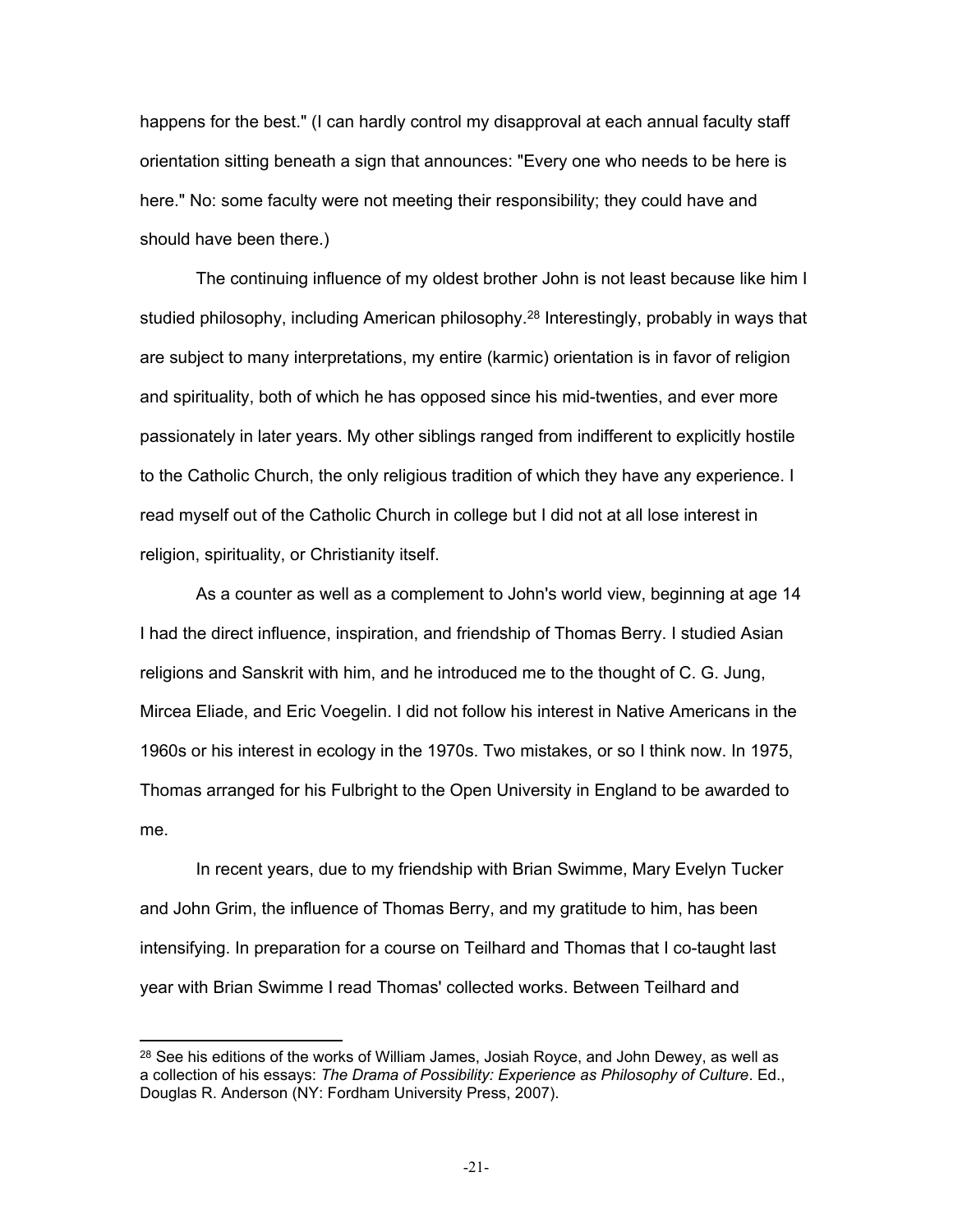Thomas, I finished that course, at least with respect to his explicit spirituality, closer to the thought of Teilhard.

Within days of defending my dissertation on the philosophy of Sarvepalli Radhakrishnan at Boston University, in spring 1969, I received notice of being awarded a two-year grant to study Indian civilization during summer 1969 at Syracuse University and summer 1970 in New Delhi. In the Syracuse University library I discovered the writings of Sri Aurobindo and resolved to write on his two careers, his radical political activism against British rule of India (1893-1909), and his career as a mystic, yogic philosopher in Pondicherrry, South India (1910-50). After six weeks of study in New Delhi in August 1970, I went to the Sri Aurobindo Ashram and Auroville in Southeast India. I was scheduled for a private meeting (*darshan*) with the Mother of the Ashram (the former Mira Richard) on my birthday, but I was told by her secretary that she cancelled in order to enter a battle with psychic forces. I was present when she gave a public *darshan* on Sri Aurobindo's birthday, August 15. Devotees around me seemed transported in ecstasy but I felt nothing. Twenty years later, when Bob Thurman introduced me (in Tibetan) to His Holiness the Dalai Lama in the penthouse of the Fairmont Hotel, I definitely felt something. What is the significance of these two very different *darshan* experiences? The handshake? Twenty years? Bob Thurman's severalminute introduction in Tibetan?

On the way home from Pondicherry, August 1970, I met with Haridas and Bina Chaudhuri and visited the California Institute of Asian Studies that they had founded four years previous. The meeting had the strongest stamp of karma; I somehow was convinced that he and I would work together, and we did. In 1972 we edited and

-22-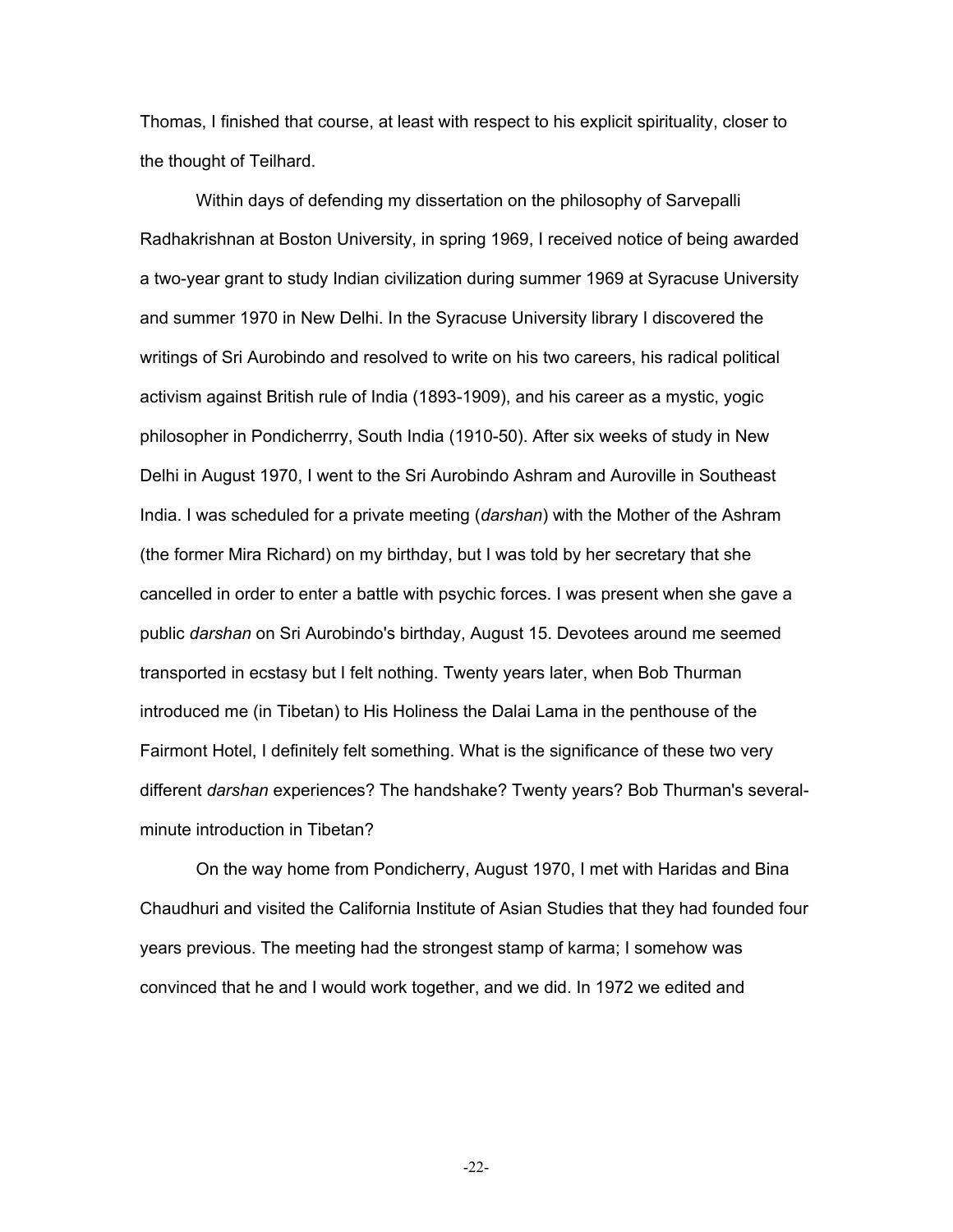contributed essays to a special issue of *International Philosophical Quarterly (IPQ)*. 29 It was tragic for the future of CIAS/CIIS and for Sri Aurobindo scholarship in the United States that Haridas died of a heart attack in 1975. Eight years later I was offered the opportunity to succeed him as president of CIAS but I did not accept. When I was offered the presidency again in 1990, with the help of Elizabeth McCormack and Laurance Rockefeller, I was able to accept. Everything to do with Haridas and Bina, and my being appointed president of CIIS, seems to me to have the strongest possible karmic significance. On assuming the presidency full time in February 1991 I wrote an essay for the Institute newsletter that I entitled "Autobiographical Reflections as a Schooling in Karma."

I did not accept the teaching position that Haridas offered me in 1970. As our son was three years old and Ellen was expecting our daughter, I needed a real salary. Further, I was heading for tenure at Manhattanville College, an institution I admired and enjoyed. The students had been to excellent high schools and enjoyed learning. They also had values: many volunteered for the Catholic Worker and protested the Vietnam War. I was a dean of a class of 350 students, most of whom I knew. I was also faculty advisor to SDS (Students for a Democratic Society). At a national SDS meeting in Kansas, 1969, I observed sadly that the leaders of SDS hated learning, including Plato, Shakespeare, and history. I have ever since been fascinated by the double-edged sword of "concerned" professors, the term by which those of us who opposed the Vietnam War referred to ourselves. I continue to approve "concerned" against injustice but "concerned" sometimes includes commitments that I do not respect and that lead me to prefer less "concerned," more dispassionate, scholarship.

<sup>&</sup>lt;sup>29</sup> See Robert McDermott, "Sri Aurobindo: An Integrated Theory of Individual and Historical Transformation," pp. 168-80, and Haridas Chaudhuri, "The Supermind in Sri Aurobindo's Philosophy," pp. 181-92, *IPQ*, XII, 2, June 1972.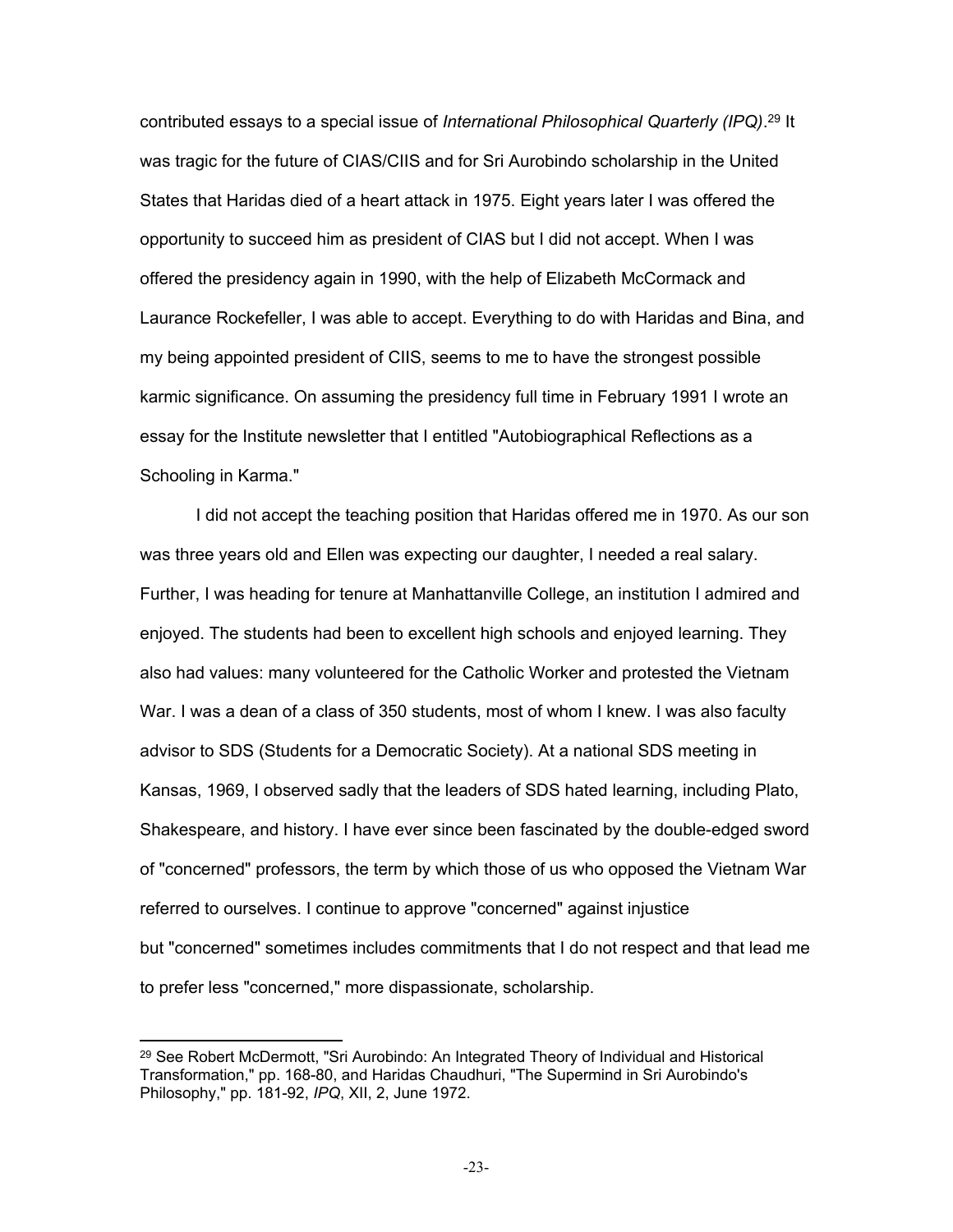In 1971 I left Manhattanville where I had taught philosophy for seven years, where I had thrived and to which I have ever since been grateful. I also thrived at and was grateful to my next school, Baruch College, CUNY, where I taught for twenty years, was chair of the Philosophy Department for twelve years and chair of the Religion and Culture program for six years. I was well paid, promoted, granted tenure, awarded teacher of the year, and other honors. Yet during my entire tenure at Baruch I had a sense (an intuition, more than a desire) that I was not to stay there permanently.

While at Baruch I had many outside commitments. I served as secretary of the American Academy of Religion, secretary of the Society for Asian and Comparative Philosophy, president of the New York Center for Anthroposophy, and president of the Rudolf Steiner Institute. I delivered more than fifty lectures at the New York Open Center and edited five books. I also attended the Columbia University Oriental Seminar directed by Wm Theodore de Bary. My close academic friends included Jim Carse, acclaimed professor of religion at NYU, and Douglas Sloan, professor of history and religion at Columbia Teachers College. With such a rich academic and social life I had no reason to be unhappy at Baruch but I sensed that something would move me onward, and it certainly did.

While at Baruch I received several tempting offers, including a prestigious position and a promising future with John D. Rockefeller IV (Jay), arranged by Elizabeth McCormack, but Ellen and I agreed that we did not want to move to West Virginia. I was also offered chair of a joint philosophy and religion department with a high salary and an opportunity to make six appointments, but we decided we did not want to move to Florida. Then, I was offered president of A.R.E, the Edgar Cayce headquarters (with a serious interest in Steiner) but again we walked. Were any of these intended or were they diversions from the straight path to CIIS and the San Francisco Bay Area?

-24-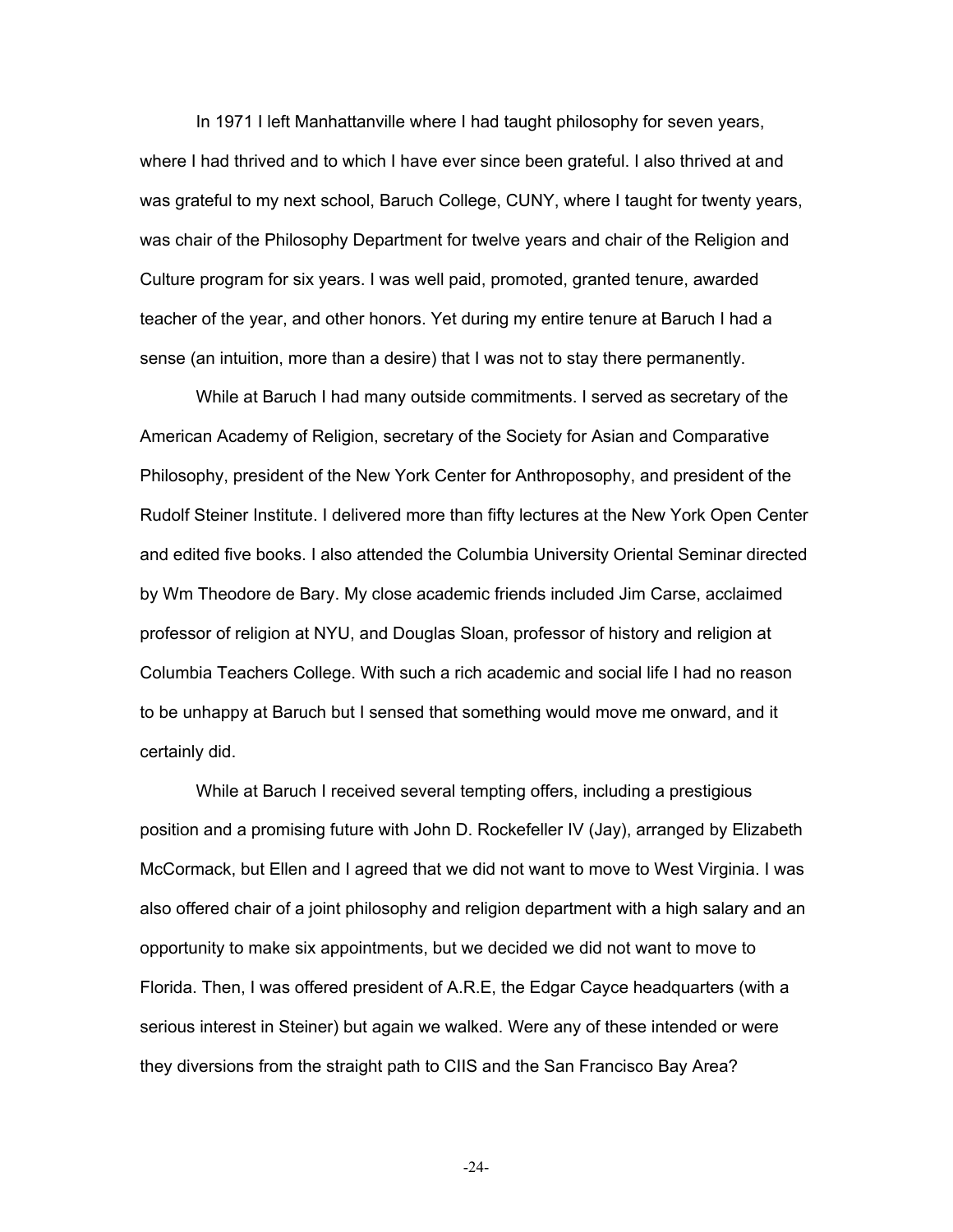None of the three opportunities just mentioned resurfaced, but some others did. In 1972 William Irwin Thompson and I were guests on Lex Hixon's radio program, *In the Spirit*, to discuss Auroville, where we had both recently visited. In 1976, after I returned from the Open University where I had begun to study Rudolf Steiner, I was invited by Bill Thompson to teach a course on Sri Aurobindo and Rudolf Steiner at Lindisfarne, which was then in Manhattan, a few blocks from my office at Baruch. I did not see Bill again until 1993 when Laurance Rockefeller offered to finance Bill's salary if I could appoint him to CIIS, which I did. Soon after Bill invited me to join Lindisfarne Association, a remarkable group of thinkers, all invited by Bill, who meet for a week each summer. Wendell Berry, Mary Catherine Bateson, Wes Jackson, Amory Lovins, David Orr, Lynn Margulis, and Jane Hirshfield are only a few of the impressive colleagues I came to know through Lindisfarne.

Thanks to Ellen's work in clay we both became close friends of Mikhail Zakin, a nationally known potter. After an impossibly difficult childhood, Mikhail became an inspiring teacher of music, clay, culture, cooking, and all aspects of life. Without a college education she served as chair of the Fine Arts Department at Sarah Lawrence College. She founded and directed the Old Church Cultural Center and School of Art in Closter, New Jersey, where Ellen taught pottery. We bought a house together in Truro, Cape Cod. Quite simply, Mikhail was an amazing person, tremendously important to me and to our children, and, of course, especially to Ellen.

It seems that my friendships with individuals with spiritual awareness (Buddhists, Christians, and anthroposophists) tend to form quickly, presumably because of a karmic relationship. For thirty years I have been friends with at least a dozen individual anthroposophists with whom I talk and exchange emails regularly. Due to our shared devotion to Rudolf Steiner and anthroposophy, my friendships with these individuals

-25-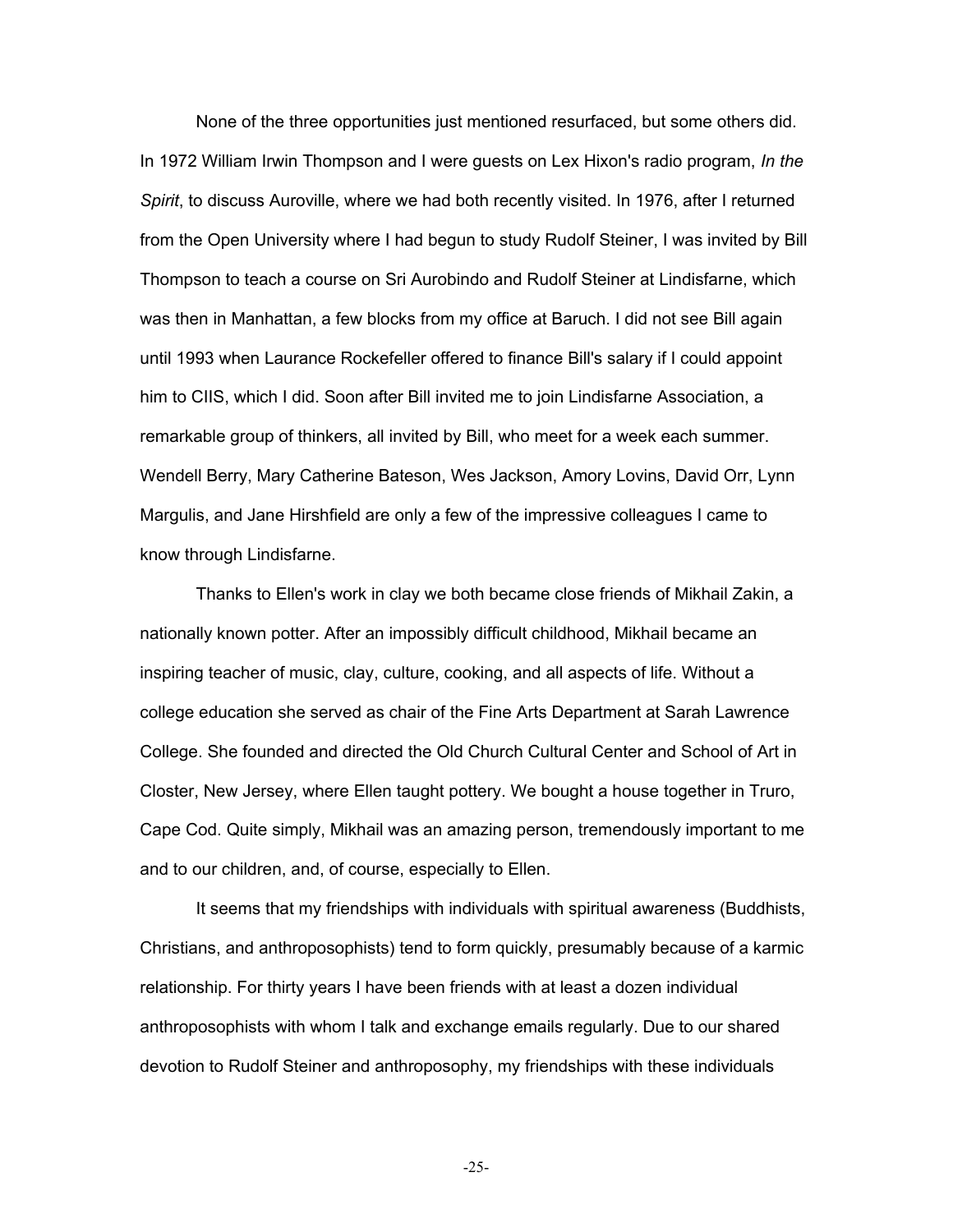began and continue with an added dimension. I find it easy and enjoyable to support the work of individuals with a moral compass and spiritual awareness.

My devotion to Rudolf Steiner and anthroposophy has been my spiritual base and the center from which I engage the world. This is in keeping with Steiner's characterization of anthroposophy as a path of thinking, feeling, and willing as ways to join the spiritual in the individual to the spiritual in the universe. All of my academic work has at least a slight tincture of anthroposophy, and some, as in this essay and the forthcoming course, a thorough coloration.

 I am often asked how I came to anthroposophy. The story is worth telling because it shouts karma. Ellen was taking a pottery course at Greenwich House in Manhattan with Mikhail Zakin. At the end of the class I saw Mikhail showing photos of living forms reproduced in Sensitive Chaos by Theodore Schwenk,<sup>30</sup> a book that had been recommended to her by her close friend, M. C. Richards, a life-long anthroposophist and author of the 60s classic, *Centering in Pottery, Poetry, and the*  Person.<sup>31</sup> In order for me to purchase the book for Ellen's birthday, Mikhail directed me to 211 Madison Avenue, at 35th Street. As it was on my walk from Grand Central Station to my office at 26th Street and Park Avenue, I often had occasion to pass "211," the library and bookstore of the Anthroposophical Society. Furthermore, my first two books $32$ were published by E. P. Dutton and Schocken Books, both at 210 Madison Avenue, but I always avoided "211" across the street because it looked too weird, too nineteenth-

<sup>30</sup> Theodore Schwenk, *Sensitive Chaos: The Creation of Flowing Forms in Water and Air*  (London: Rudolf Steiner Press, 2005) (1965)

<sup>&</sup>lt;sup>31</sup> M. C. Richards, *Centering in Pottery, Poetry, and the Person.* Foreword, Matthew Fox (Middletown, CT: Wesleyan University Press, 1989). See also M. C. Richards on Waldorf education: *Toward Wholeness: Rudolf Steiner Education in America* (Middletown, CT: Wesleyan University Press, 1980).

<sup>32</sup> Robert McDermott, *Radhakrishnan* (NY: E. P. Dutton, 1970), and *The Essential Aurobindo*  (NY: Schocken, 1974).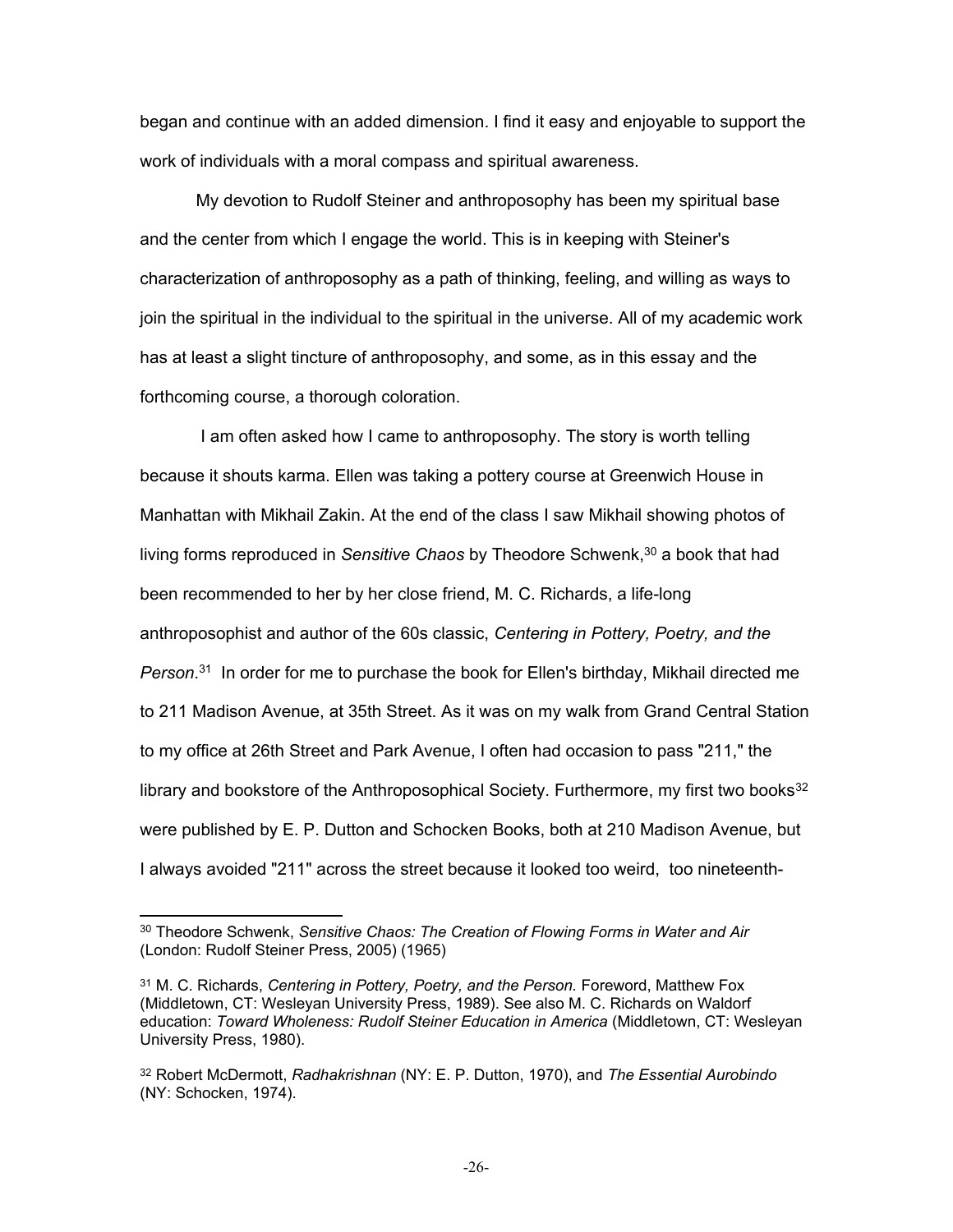century occult.

Once inside the library and bookstore of 211 Madison I found 200 books by an author whose name was entirely new to me. A few years before I had published an essay review of commentaries on the Bhagavad Gita,<sup>33</sup> and here were two books on the Gita unknown to me (this was before Google search). I purchased and read Steiner's *Occult Significance of the Bhagavad Gita* and *The Bhagavad Gita and the Epistles of Paul*. (In 2009 I edited *The Bhagavad Gita and the West*, containing these two volumes with my introduction.<sup>34</sup>) During the academic year 1975-76, while on a Fulbright to the Open University (thanks to Thomas Berry), I had the chance to read Steiner extensively and attend lectures at Rudolf Steiner House in London. For my Open University work I wrote a small book on Gandhi and Sri Aurobindo and wrote the script for *Avatar: Concept and Example*, a BBC video on Krishna and Sri Aurobindo, but my spiritual compass was already pointing me to Steiner and anthroposophy.

Unlike the exclusivism of Christianity, particularly the Irish version of Roman Catholicism on which I was raised, anthroposophy is embracing of the texts, teachers, and practices of Hinduism and Buddhism. My informed and reverent relationship to Krishna and the Bhagavad Gita, Mahatma Gandhi and Sri Aurobindo, as well as to Buddha, Thich Nhat Hanh, His Holiness the Dalai Lama, and Joanna Macy are part of my life as an anthroposophist. Steiner delivered fourteen lectures on Krishna and the Bhagavad Gita, and carefully researched the positive relationship between Buddha and

<sup>33</sup> Robert McDermott, "Indian Spirituality in the West: A Bibliographic Mapping," *Philosophy East and West* (April 1975), XXV, No. 2, 213-39.

<sup>34</sup> Rudolf Steiner, *The Bhagavad Gita and the West*, in *The Collected Works of Rudolf Steiner*, vols. 142/146. Introduction and notes, Robert McDermott (Great Barrington, MA: Steinerbooks, 2009).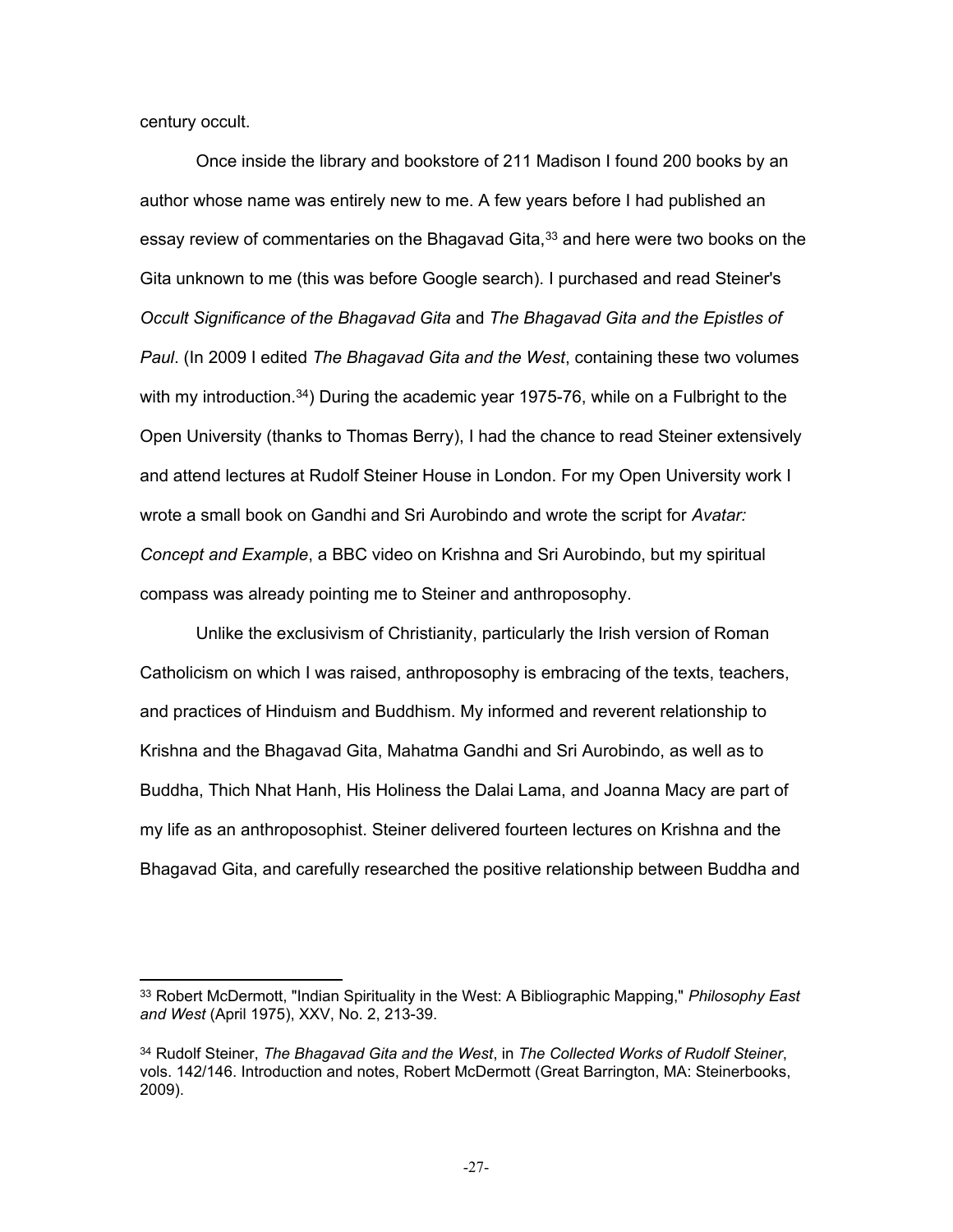Christ.<sup>35</sup> Once I began to think inside anthroposophy I felt at home spiritually because I was able to bring with me the great texts and teachers with whom I already had developed a relationship. More importantly, I was able to bring to them Steiner's perspective, especially on the evolution of consciousness.

Although neither a Hindu nor a Buddhist, I try to practice the three yogas of the Gita (spiritual thinking, selfless action, and love) and the Three Jewels of Buddhism (the teacher, teaching and practice, and the community). Steiner's three disciplines, which he refers to as thinking, feeling, and willing, are essentially the same as the yogas of the Gita. In my practice, I revere Rudolf Steiner (whom I regard as the preeminent initiate of the age). I study his teaching and practice the disciplines he recommended, and I try to serve the communities (not only anthroposophical communities) to which I belong.

I believe that as I was born to be married to Ellen and with her raise two children (and be enchanted by four grandchildren), be a professor of philosophy and religion, and serve as president of CIIS, I was born to be an anthroposophist. In karmic terms it makes sense to me that I started life as a Catholic, left it in favor of many religious and spiritual ideals, and since age 35 have been nourished by anthroposophy. I am grateful that Ellen led me to Grace Cathedral, but the Episcopal Communion, of which I am an active member, is supplementary to my anthroposophy. If the Grace Cathedral community were not an important part of my life with Ellen, I would be more active in the Christian Community, the Church that Rudolf Steiner essentially gave to Lutheran priests<sup>36</sup> as a way of renewing the Christian seven sacraments.

<sup>35</sup> See Robert McDermott, ed., intro., *According to Luke: The Gospel of Compassion and Love Revealed* (Great Barrington, MA: Steinerbooks, 2001).

<sup>36</sup> See Alfred Heidenreich, *Growing Point: The Story of the Foundation of the Movement for Religious Renewal, The Christian Community* (London: The Christian Community Press, 1965).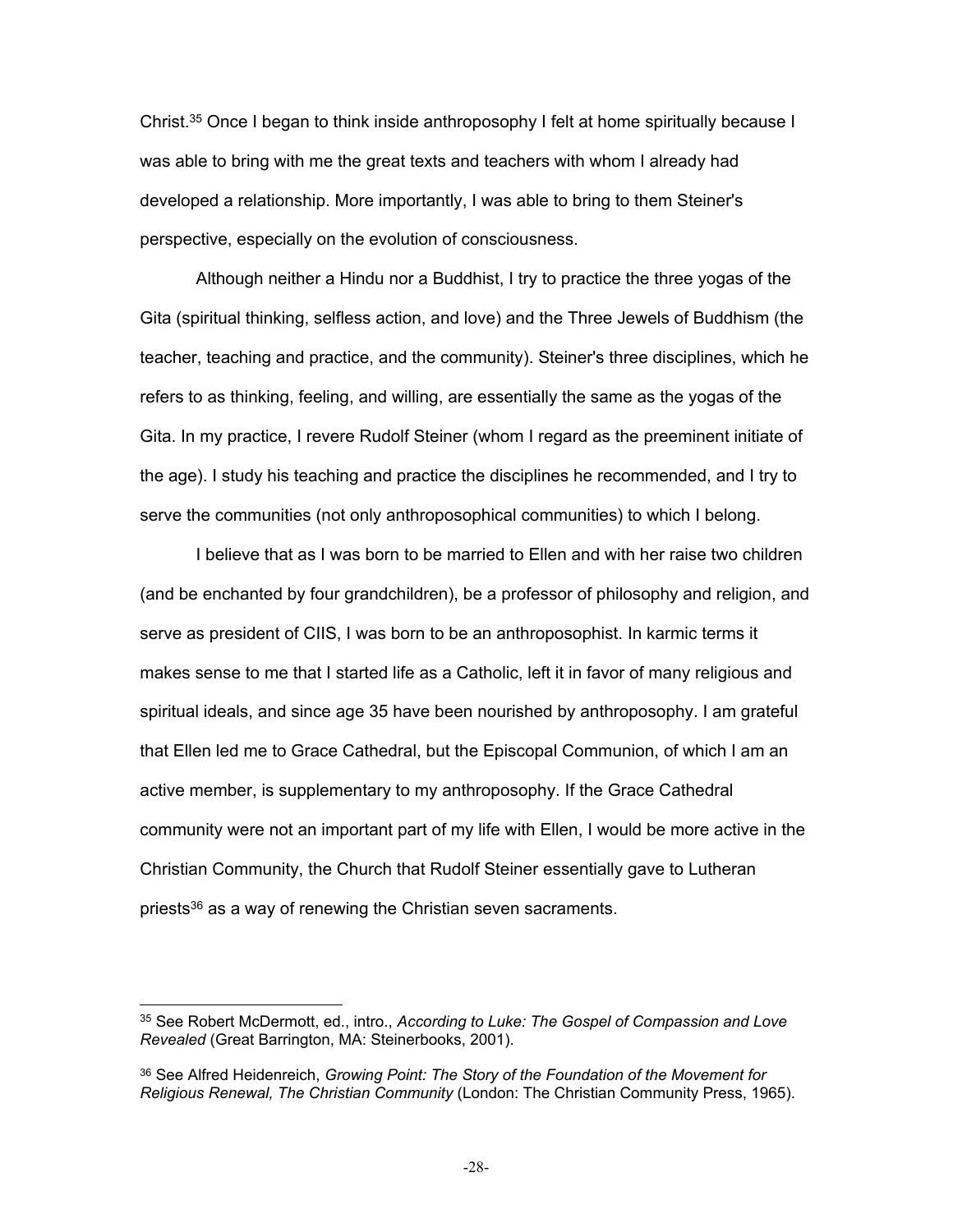Vincent Ragone, the psychic referred to above, casually commented that I would publish *The Essential Steiner* with Harper and Row. At first I was astonished that he could know that I had just weeks before submitted a proposal for *The Essential Steiner* to a new friend who was an editor at Seabury. I replied to Vincent that my editor friend had recently phoned to say that I would be receiving a contract in a few weeks. After the conversation with Vincent, my friend phoned again to say that Seabury had discovered that Harper had contracted with a highly accomplished anthroposophist for a Steiner anthology. At first I concluded that Vincent had fused my proposal to Seabury with the Harper volume which was presumably forthcoming. With the help of Jacob (Jerry) Needleman, I was able to contact the vice president of Harper who explained that the Steiner anthology was not making progress and asked if I had a proposal. A week after I sent my proposal I received a contract from Harper for *The Essential Steiner*. I definitely do not understand precognition. I often quote Whitehead's comment that there are no future facts, but there do seem to be examples of individuals who can see and genuinely know what has not yet happened in linear time. Clearly, there are "white crows" of precognition.

In 1983, in my role as president of the Rudolf Steiner [summer] Institute, I invited Owen Barfield to teach a course on one of his books. He agreed. The Institute that summer was held at Wilson College, where I was able to bring it thanks to my years of collaboration with Harry Buck. But then Owen wrote to say that at 85 he was really too old to teach, that I should teach the course. In the end, I co-taught with Owen Barfield a course on books by Owen Barfield, one of the most admirable as well as most learned and wise individuals it has been my privilege to experience. In 1995 he wrote a letter to me celebrating CIIS which I think he would not mind my quoting:

Dear Robert,

-29-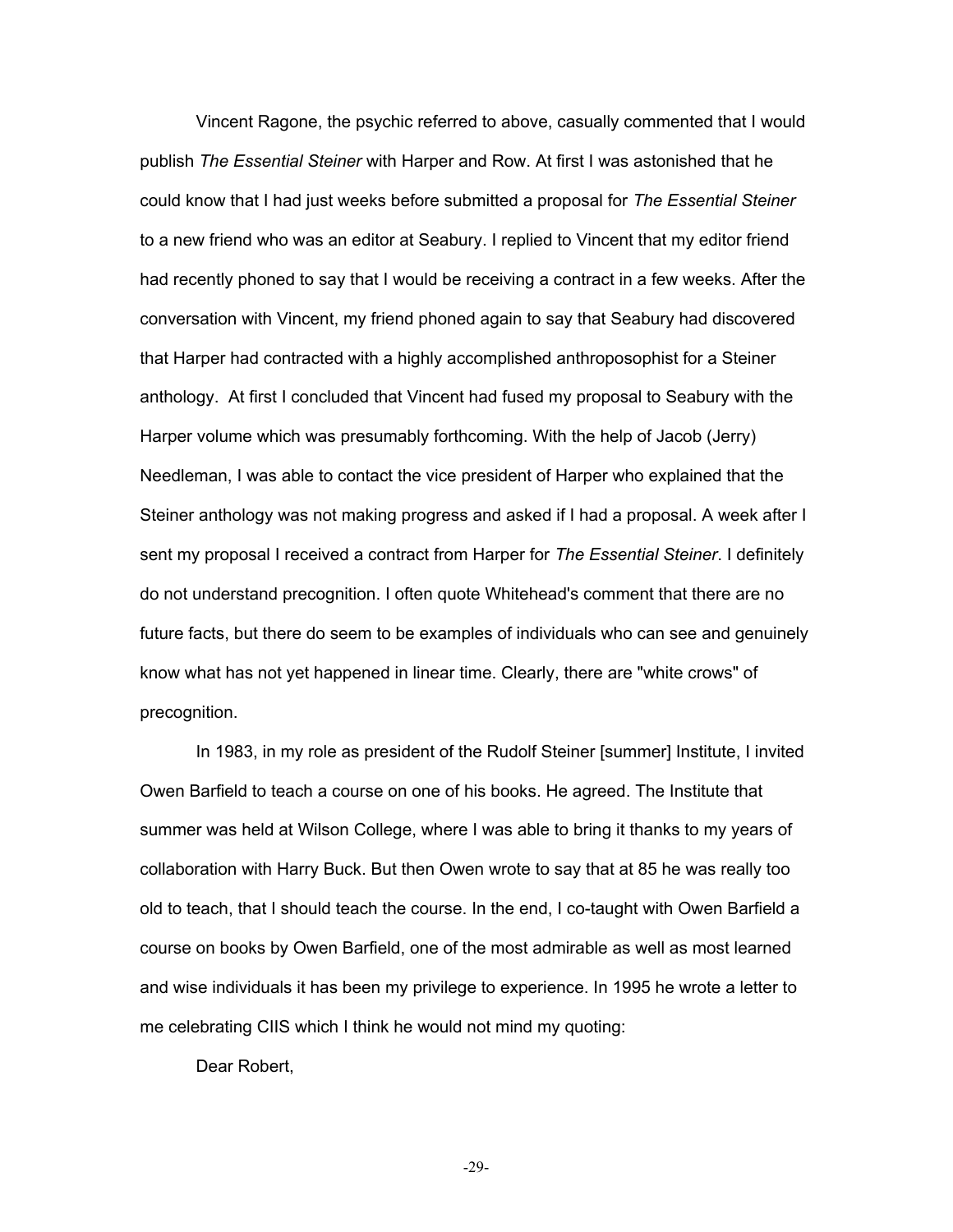It was good of you to remember me. I was impressed by both the articles you enclosed with your letter, your own and Richard Tarnas's, and glad to have had the opportunity of reading them. They confirm the impression I have had for some time (on admittedly slender evidence, as I am not really in touch) that the C.I.I.S. is one of the very few positive signs that there may be some hope of a paradigm shift being accomplished by our civilization in time to avert a total catastrophe. (February 17, 1994)

Steiner seems often to be viewed as a German philosopher who just happens to have started Waldorf Schools and Biodynamic agriculture, or as someone with visions of angels and devils, and wild ideas about rebirth. In my view, Steiner is a high initiate one sent by the spiritual world with a wide and deep mission, a kind of Western avatar who was wise, selfless, and incomparably productive. Jung comes close to Steiner's productivity but Steiner worked in the same four or five disciplines in which Jung worked plus he also contributed to systematic philosophy, a detailed account of and case for evolution of consciousness, cosmology, architecture, mystery dramas, economics, social theory, education, and agriculture. He was astonishingly clairvoyant, he delivered 6,000 lectures, he was patient and kind, and at the end of his life he established both an esoteric and exoteric organization to advance esoteric research. For me, Rudolf Steiner is the teacher, the first jewel.

It is not an exaggeration to claim that my commitment to anthroposophy has widened and strengthened my commitment to spiritual teachers who are the first jewel of other traditions. From anthroposophy I reach, for example, to Christian thinkers, including Dorothy Day, Martin Luther King, Jr., Teilhard de Chardin, Thomas Merton, Josiah Royce, Valentin Tomberg, and Archbishop Desmond Tutu. Steiner lectured extensively on great souls both historical and contemporary. Surely, the Dalai Lama and

-30-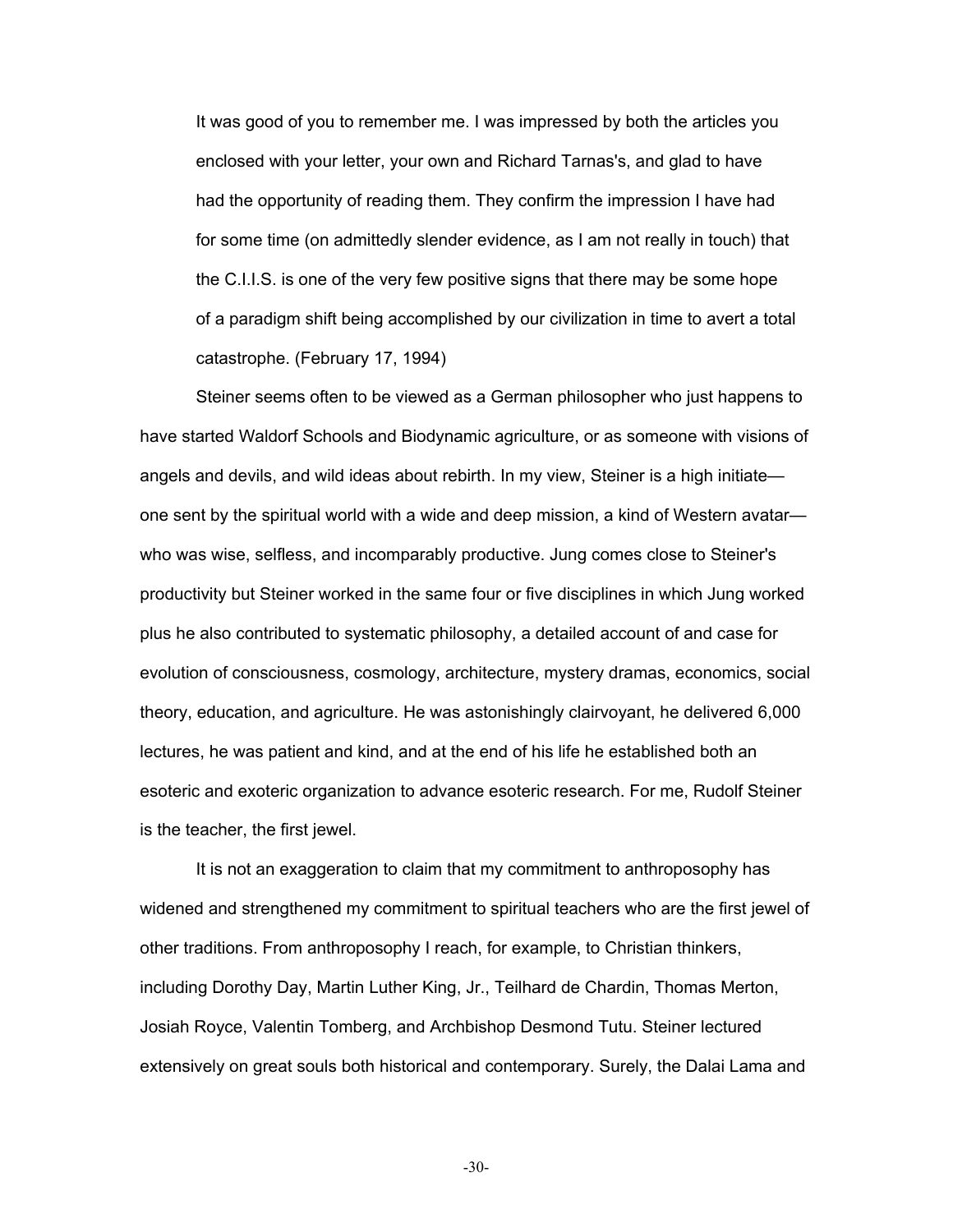Archbishop Tutu are preeminent examplea of precisely this relationship: a free, unique, creative individual in intimate positive relationship with the spirituyal world, with many religious leaders, national destinies, and the Earth.

The second jewel is *dharma*: teaching and practice. Although I have been studying books by and about Steiner for more than 35 years, and practicing anthroposophy in many different ways, I still feel that I am at the beginning. But the essential criterion for success in anthroposophical practice is faithful effort. Practicing anthroposophy is essentially a life-long process of transformation of one's thinking, feeling, and willing—the three yogas of the Gita—except that Steiner formulated these transformative disciplines precisely for modern Western practitioners. Consequently, thinking, as Steiner explains, needs to take account of the lack of participation characteristic of Western consciousness, lost steadily for many centuries, and severely since the15th century in the West. The practices Steiner recommends are aimed at the development of warm, will-filled, original, spiritual thinking.

The esoteric research that Steiner conducted throughout his life, and the vast esoteric, as well as exoteric and practical knowledge that he bequeathed, all support the fundamental need of the time. Steiner offers a new, modern Western *dharma*: to think originally, feel deeply, and will deliberately, all in service of the divinely guided (but not determined) evolution of consciousness. This three-fold discipline is intended for the transformation of each individual life, and the whole of humanity. It has been developed in stages by Krishna, Buddha, and Christ. In Steiner's view, it has been aided by a host of other high beings including Siddhartha Gotama, the historical, physical Buddha and Jesus of Nazareth, the historical, physical Christ, as well as by the mother of Jesus, John the Evangelist, Michael the Archangel, and indirectly by the tempters, Lucifer and Ahriman.

-31-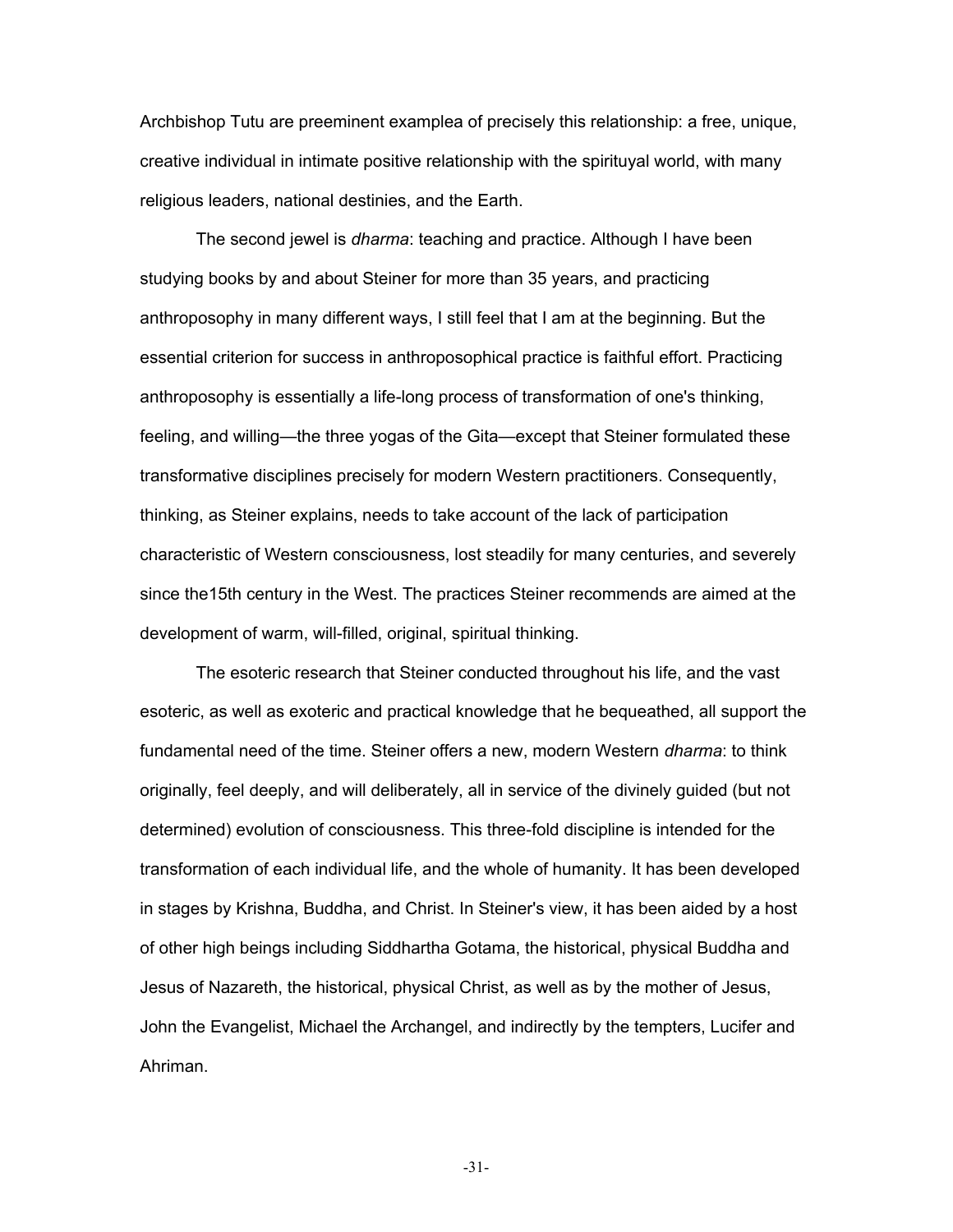Another way to understand and practice anthroposophy, in relation to which I have made a serious effort, is to steer between the two tempters. Lucifer leads us to think that we are already liberated (as in Hinduism), enlightened (as in Buddhism), or saved (as in Christianity). Lucifer is the champion of grandiosity and presumption; on the other side (of Christ) is the tempter Ahriman, the advocate of materialism and reductionism, insisting that money, sex, and power are the only realities.<sup>37</sup> Like most people, my adult life has been inevitably entwined with pressures that Steiner characterizes as Luciferic and Ahrmimanic.<sup>38</sup>

The third jewel is the *sangha*, the community. While Steiner advocated ethical individualism, completely continuous with Emerson's, he also, like Buddha, supplemented the ideal of individual effort by his commitment to the improvement of old institutions and creation of new ones. He worked literally to his death in service of institutions and organizations which would enhance the opportunity for individuals and groups to glimpse the spirit. It was a deed of astonishing generosity that at the end of his life he offered to the spiritual world that his karma be joined to the Anthroposophical Society that he had just refounded. During the years that I served various anthroposophical institutions, I often thought that I could find a better use of my time but then stayed the course because of the possibility that the destiny of Rudolf Steiner, one of the great spiritual figures of our time, might depend on precisely these institutions so manifestly unworthy of his sacrificial life.

My service to the third jewel has not been limited to anthroposophical institutions. Serving as class dean at Manhattanville, department chair at Baruch, and president of

<sup>&</sup>lt;sup>37</sup> Steiner created a thirty-foot statue of Christ, whom he named the Representative of Humanity, between the figures of Lucifer and Ahriman.

<sup>&</sup>lt;sup>38</sup> See my "Money, Sex, and Power," PCC website.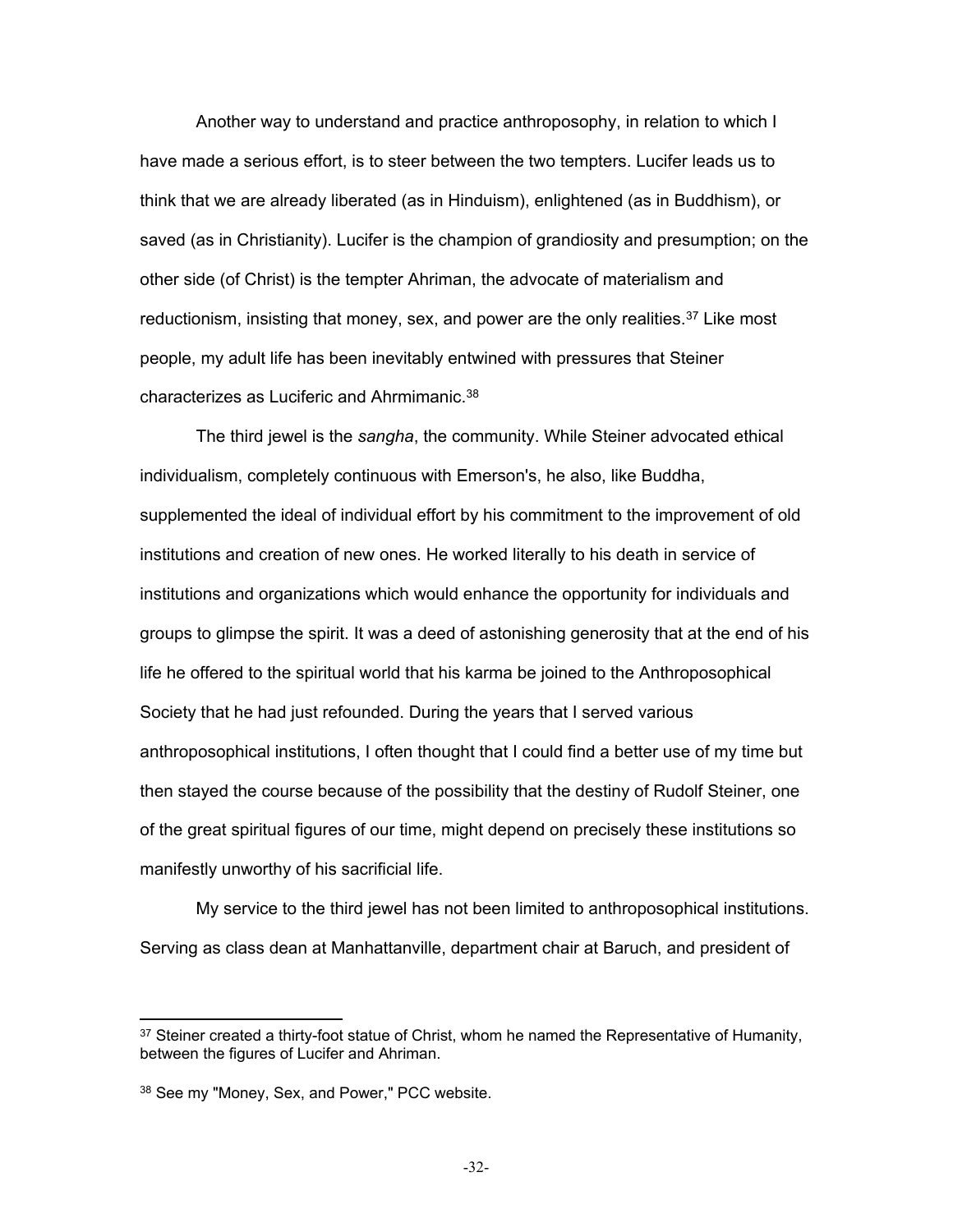CIIS are among my many ways of serving Sangha, institutions which make it more possible for participants to work on their transformation and realize their destiny, irrespective of how unconscious they might be of these. Without the Anthroposophical Society it would be difficult for an individual to find Steiner; without the visible Church it would be more difficult for individuals to awaken their souls and to find Christ. All of these institutions are obviously imperfect—and so are the individuals who need them and complain about them. I think "spiritual but not religious" needs an upgrade to "spiritual and therefore religious."

#### *The Third Twenty-Five Years*

I was offered the position of president of CIIS in 1983 but I thought it would be too difficult to lead an institution with inadequate resources and so much dissension. I applied in 1990 only because Bina Chaudhuri had asked Michael Murphy to urge me to do so. Because I was ambivalent about the school (deep affinity with Haridas, little appetite for chaos and controversy), I deliberately did not work to be appointed to this position, neither when I allowed my name to be entered as a candidate nor at any time in the process. I recall thinking that if this is the right move (I probably even said "karmically right" move), which I had to ask Ellen to make, I needed it to happen without my effort.

The meeting in July 1990 at which the CIIS board voted to offer me the position of president has often been told by long-term members of the CIIS community precisely as a karma story. I was one of two candidates with strong mutually exclusive backing. The other candidate had been president of three community colleges with no relation to the mission of the school; I was the professor deep in the mission. Because of a zoning rule, the board had to vacate the building at 9:00pm. At approximately 8:50 the board was about to vote on the two candidates with the almost certain result in favor of the

-33-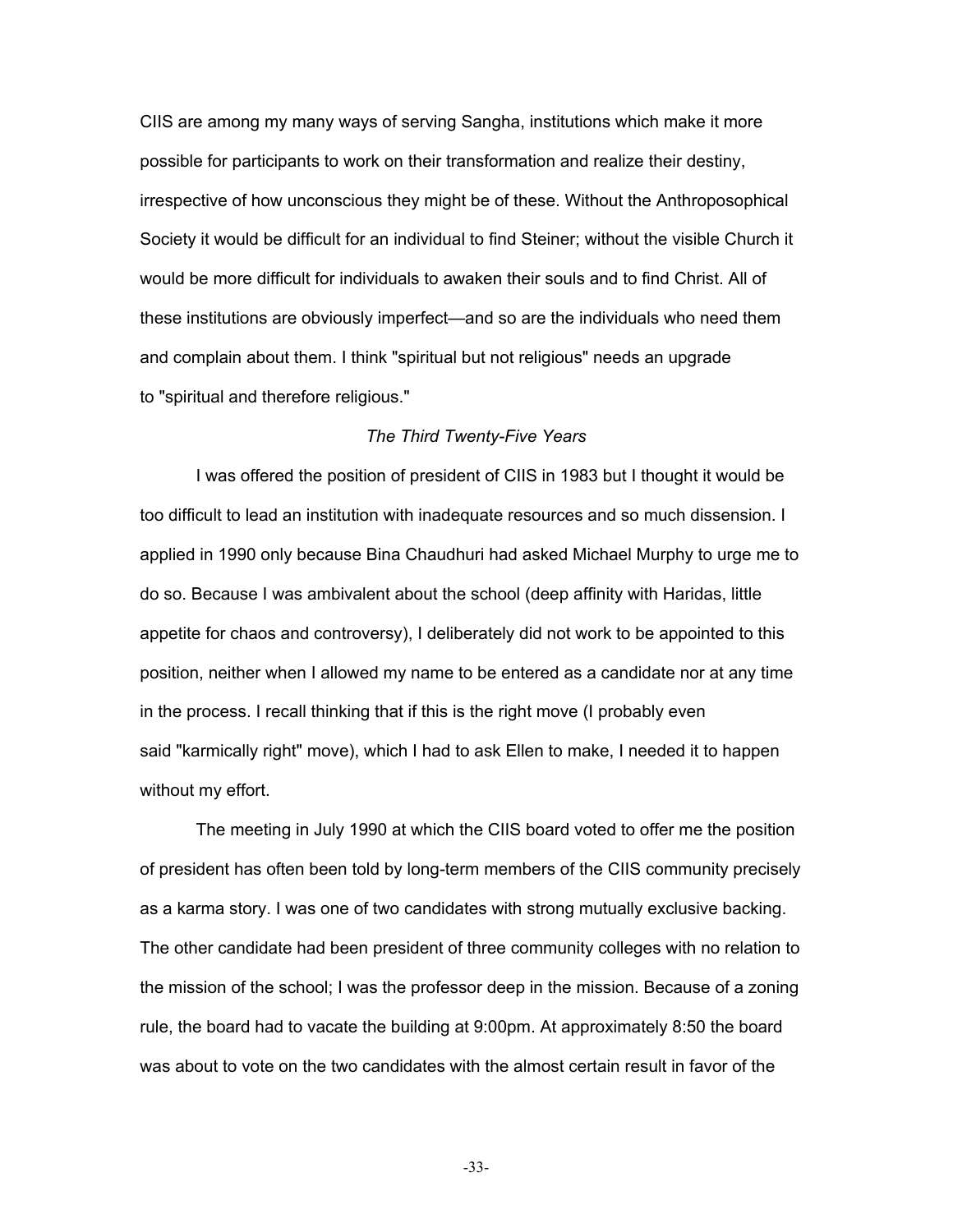other candidate by one vote. At that very moment a message came from the receptionist that Rina Sircar's sister had just suffered a heart attack. Her doctor, who was a board member and had announced for the administrator candidate, said he had to leave immediately. The vote was postponed. When the board met two weeks later, the doctor announced for me; I was offered the job. By the way, Rina's sister recovered that night and was released from the hospital the next day.

It might be one of the characteristics of a karmic influence that it happens without one's effort, as with a synchronicity—a so-called non-causal coincidence (but actually causal at a deeper level) which, if one heeds it, in effect turns one's attention to an important shift of consciousness, and revelation important for the present situation. The first karmic event that happened in relation to CIIS without my direct action was the board meeting in July 1990; the second was my meeting with Laurance Rockefeller two weeks later.

Although I could not have recognized this in 1964 when Elizabeth McCormack appointed me instructor in philosophy at Manhattanville College, Elizabeth has proven to be one of the most significant influences in my life. She appointed me dean of the class of 1971, and most dramatically twenty years later introduced me to Laurance Rockefeller at a meeting in the Rockefeller office, 30 Rockefeller Center, in July, 1990, that changed my life.

I had attended the first of three *Esalen Revisioning Philosophy Conferences* in 1987 where I met Rick Tarnas (and in 1988, Brian Swimme), and fifteen other prominent philosophical thinkers, including Don Hanlon Johnson, Sam Keen, Robert Solomon, Steven Rockefeller, and Robert Bellah. I have ever since referred to this conference, to which I was invited either by Michael Murphy or Huston Smith, as proof positive of karma! After the conference, Elizabeth McCormack, who was Laurance Rockefeller's

-34-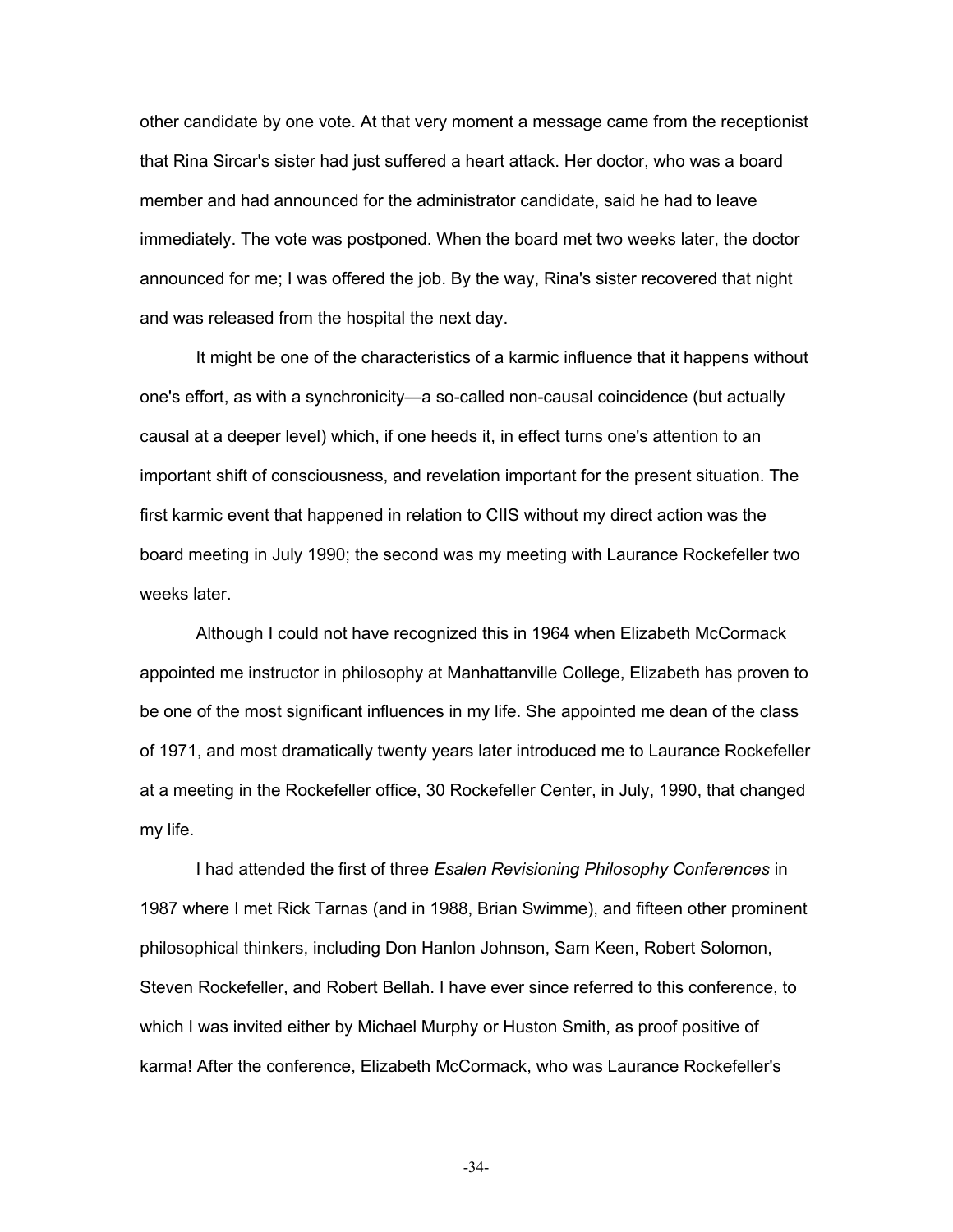close associate, called me to her office for a candid report on the conference which (unknown to me) Laurance had funded. One immediate result of that meeting was a three-year project that I co-directed with Arthur Zajonc and Douglas Sloan. But a more dramatic result came in July 1990 when I phoned Elizabeth to say that I had been offered the position of president of CIIS. Elizabeth's opinion of CIIS was such that she responded unhesitatingly, "Well you can't take that!" When I nervously admitted a desire to take it, and included something about my relationship with the founder, she offered to introduce me to Laurance Rockefeller.

Within minutes of meeting Mr. Rockefeller in his office (behind a wall of Monets and Matisses), he said that he was interested in the mission of the school—"body, mind, and spirit." He then asked me what I meant by "spirit." It was such a defining moment in my biography and the future of CIIS that I remember my reply exactly: "I think that the mind is behind the body and spirit is behind the mind." Three days and three meetings later Laurance offered me five million dollars for CIIS. As I observed Mr. Rockefeller offering this pledge, I said to myself, "This is happening to me."

Laurance Rockefeller's incredible gift through me to CIIS led to Ellen's and my moving to CIIS, San Francisco, and a new life. In January 1991, Ellen and I left Grand Central Station on an AmTrak to Oakland, CA. Ellen faced back, to New York, and read Jill Kerr Conway's book about her coming to Smith College; I faced west reading Josiah Royce's book about California.<sup>39</sup> I assumed the presidency; controversies ensued immediately and did not let up for eight years. After we laid off about a quarter of the faculty and a quarter of the staff (including a vice president and two deans) in years seven and eight, the ninth year, my last as president, was a time of quiet healing.

<sup>&</sup>lt;sup>39</sup> See Josiah Royce, *California, from the Conquest in 1846 to the Second Vigilance Committee in San Francisco [1856]: A Study of American Character* (Boston: Houghton, Mifflin, 1886).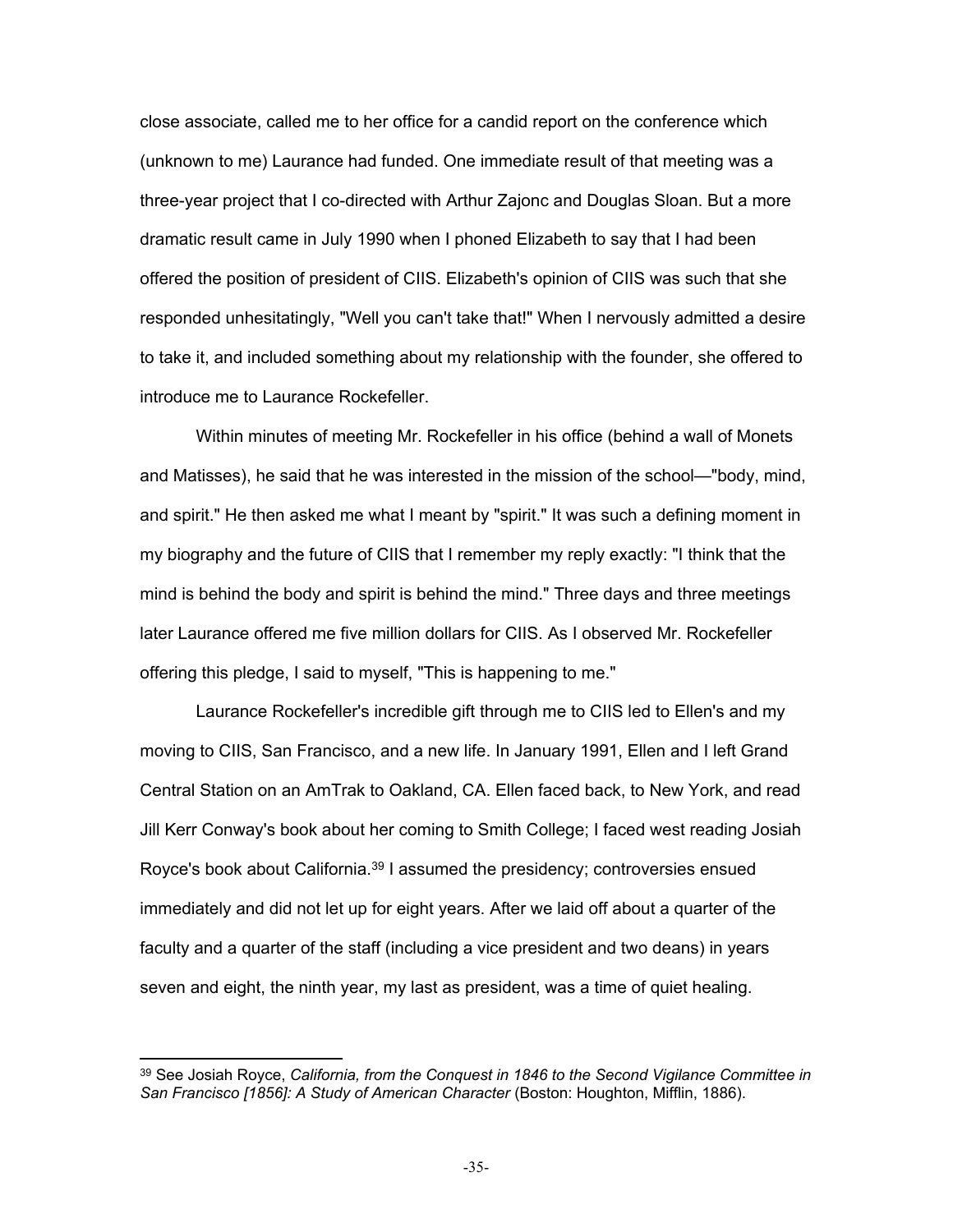Elizabeth McCormack served on the CIIS board from 1990 to 1995 and chaired the board from 1995 past my retirement in 1999 when Joe Subbiondo succeeded me as president. Elizabeth, whose 90th birthday was hosted by Bill Moyers and the multigenerational Rockefeller family, continues as a friend to CIIS and Joe Subbiondo, and of course to Ellen and me.

I had a few friends among the faculty, especially Rick Tarnas (who created the program in Philosophy, Cosmology, and Consciousness, or PCC), and Brian Swimme (who created the Center for the Story of the Universe). Both Rick and Brian attracted a host of intellectually compatible Bay Area friends and colleagues. Anne Teich, my assistant for eight years and currently executive assistant to Academic Vice President Judie Wexler, has been a friend from the time of my appointment to the present.

In the early and mid-90s, I was able to appoint Andrew Harvey, Joan Halifax, and William Irwin Thompson, each for three years. Bob Thurman and I taught a course on Gandhi and the Dalai Lama. It was definitely an exciting time but controversy, chaos, and distrust, as well as the constant fear that WASC (the accrediting agency) would place us on probation, clouded every endeavor. It was certainly not the same institution which for the past ten years has been administered so ably and pacifically by President Joseph Subbiondo and Academic Vice President Judie Wexler.

Rick and Brian at first, and then Sean Kelly, Elizabeth Allison, and Jake Sherman, have surely been part of my karmic destiny: they are all friends and highly influential colleagues. PCC has given me a superb education and an opportunity to study and teach as though *en famille*, which, in my experience is a very positive term. Mostly through Rick, or perhaps also through Roger Walsh and Frances Vaughan, or all three, or that I was president of CIIS, I was invited onto the board of the International

-36-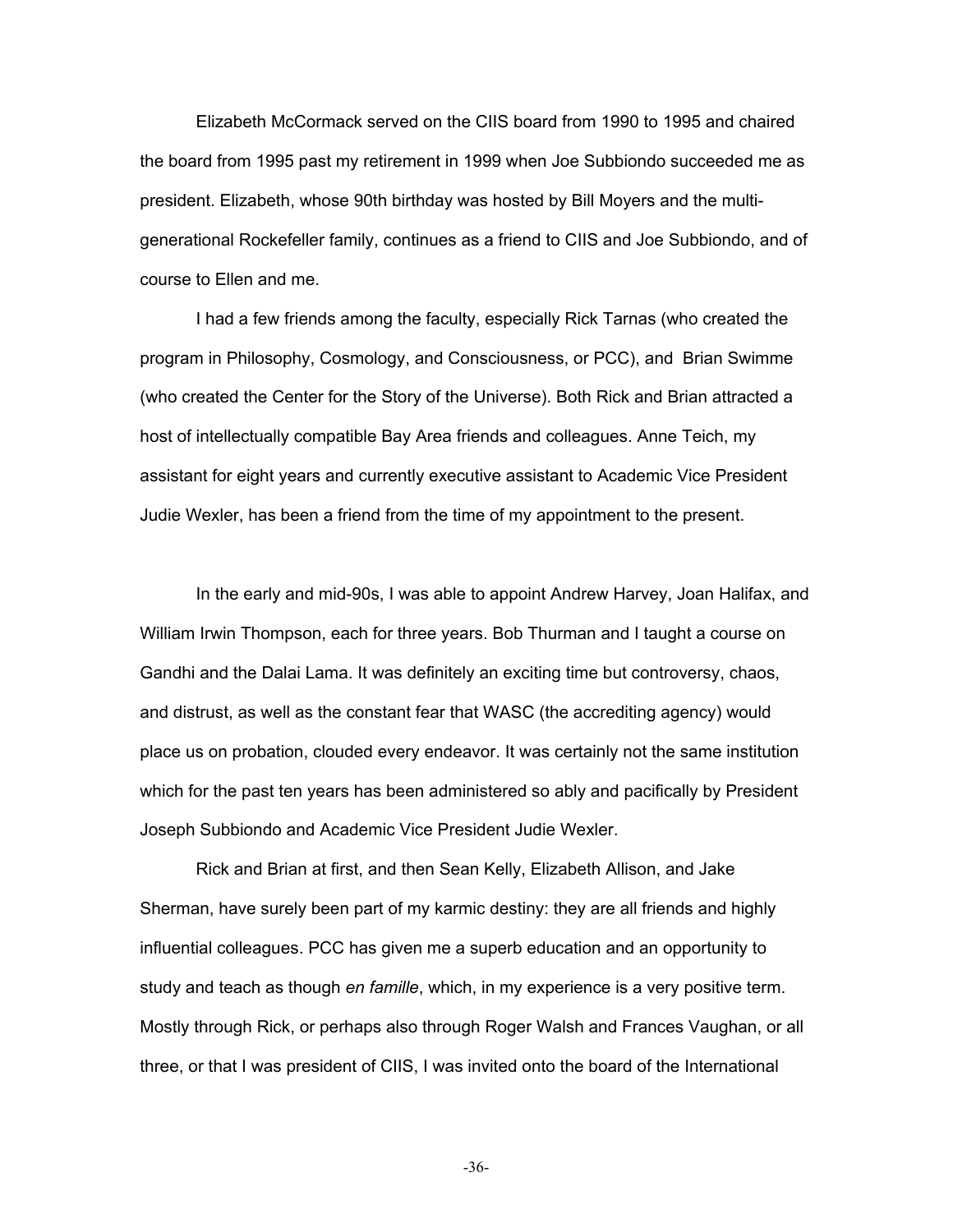Transpersonal Association (ITA), founded and directed by Stan Grof. In the early 90s I delivered talks with the ITA in Killarney (in the home city of Ellen's family) and in Prague (where I spoke to an audience of 500 on "The Spiritual Mission of America"). I was also on the board of the San Francisco Zen Center—where I observed that for a non-religion, Buddhism sometimes looks a lot like what I consider religion to be.

A more comprehensive list of karmically influential settings and institutions include my childhood house and neighborhood (neither of which were special to me but surely were influential), mid-town Manhattan (which was very special!), Queens College, Manhattanville College (also very special), the Boston University Philosophy Department, *Cross Currents,* Matagiri, The Sri Aurobindo Ashram and Auroville, the New York Branch of the Anthroposophical Society (president for five years), the Rudolf Steiner Institute (president for twelve years), the Anthroposophic Press/Steinerbooks (board member for five years), Sunbridge College (board chair for seven years), Rudolf Steiner College (board chair for seven years), International Transpersonal Association (board member for five years), CIIS (president for nine years and professor for the past 13 years, my intellectual home), and Esalen Institute, where I have spent more than 20 memorable weeks since 1987 and which I serve as a member of the Esalen corporation. I ascribe deep karmic significance to my work with Carol Cole: I am the founding chair of the board of the Sophia Project that she founded and has directed for the past thirteen years.

Two friendships which emerged in connection with CIIS have transcended my years as president. John Levy, a third- or fourth-generation San Franciscan and former executive director of the C. G. Jung Institute, was an advisor to families with generational wealth. While I was president, John invited prominent friends to a lunch that Ellen hosted almost every month. These savvy individuals, including Angeles Arrien,

-37-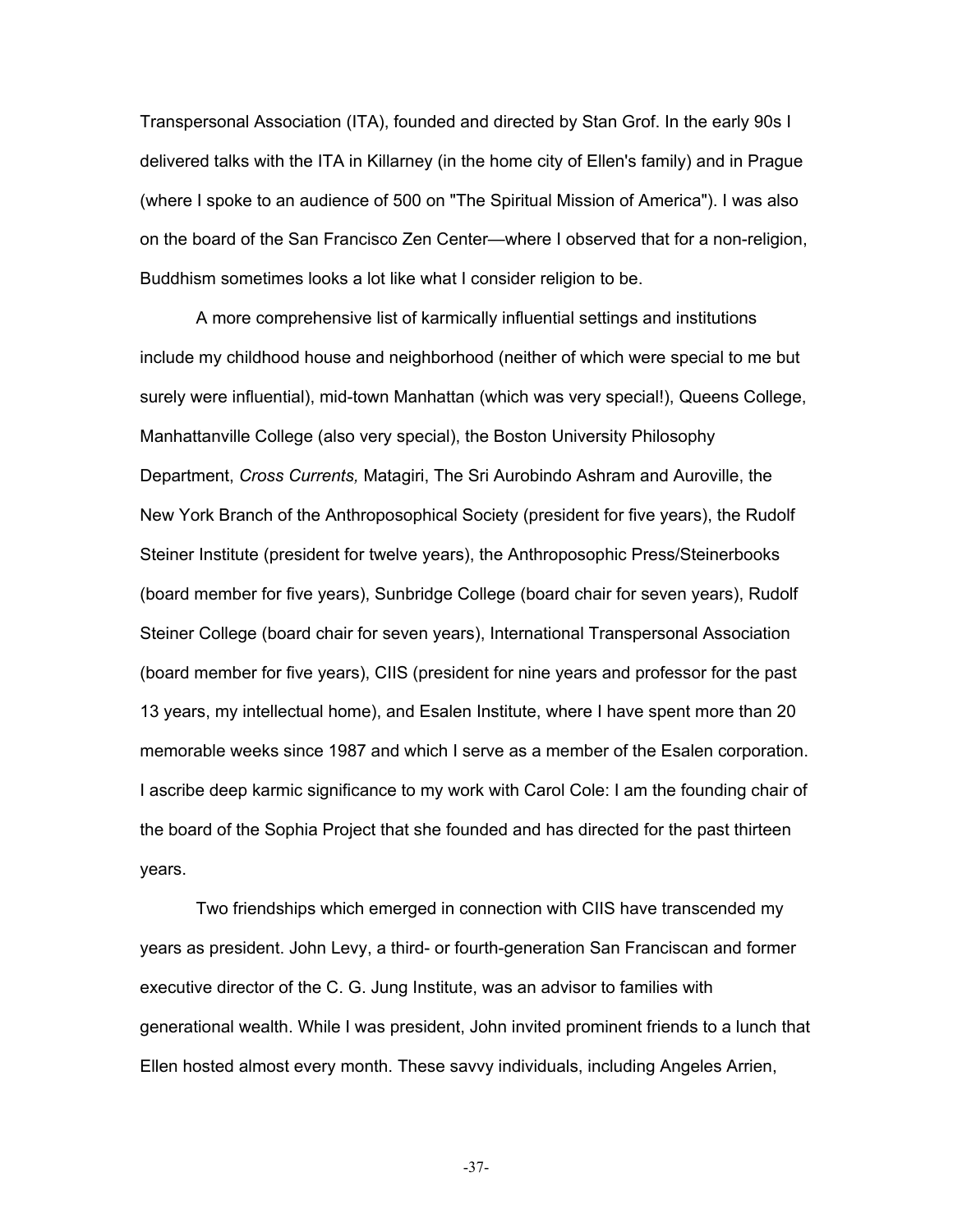Frances Vaughan, Philip Moffet, Wink Franklin, and others served as informal advisors on how to lead an institution that claimed to be a family but spent a lot of energy in selfdestructive activities. Because of my commitment to academic excellence, and my amazing connection to Elizabeth McCormack and Laurance Rockefeller (who gave CIIS another eight million dollars during my presidency), I was probably a good appointment but I have to admit that I was not gifted in responding to statements or behavior that seemed to me irrational or destructive of the institution. I was also insufficiently compassionate in response to colleagues weighed down by fear. I was busy practicing karma-yoga (selfless action) when the institute probably needed someone advanced in bhakti-yoga (love). I did love CIIS but I had trouble with individuals whose behavior, it seemed to me, was hurting it. Of course, many of these same colleagues had the same opinion of my influence.

Through John Levy I met Bob Graham who had been a successful accountant and had created a family foundation that had been doing micro-lending to Mayan women in Guatemala. Bob finished a PCC MA and also served as chair of the finance committee of the board. It was Bob who, with my encouragement, spent three weeks in our finance office, after which he reported that CIIS had no resources, owed a half million dollars, and was counting on collecting a half million dollars in bad debts. Bob gave the first financial report that faculty and staff said they believed. It was also a financial report that gave us six months to cut one million dollars from a five-milliondollar annual budget or face closure. A few weeks later, at a lunch for which Laurance Rockefeller and Elizabeth McCormack had flown from New York, Laurance Rockefeller turned to Bob and said: "You are my barometer. Whatever you give I will match." Bob gave generously, Elizabeth gave generously, Laurance matched generously, confidence was restored, and the school was saved. An observer familiar with the concept of karma

-38-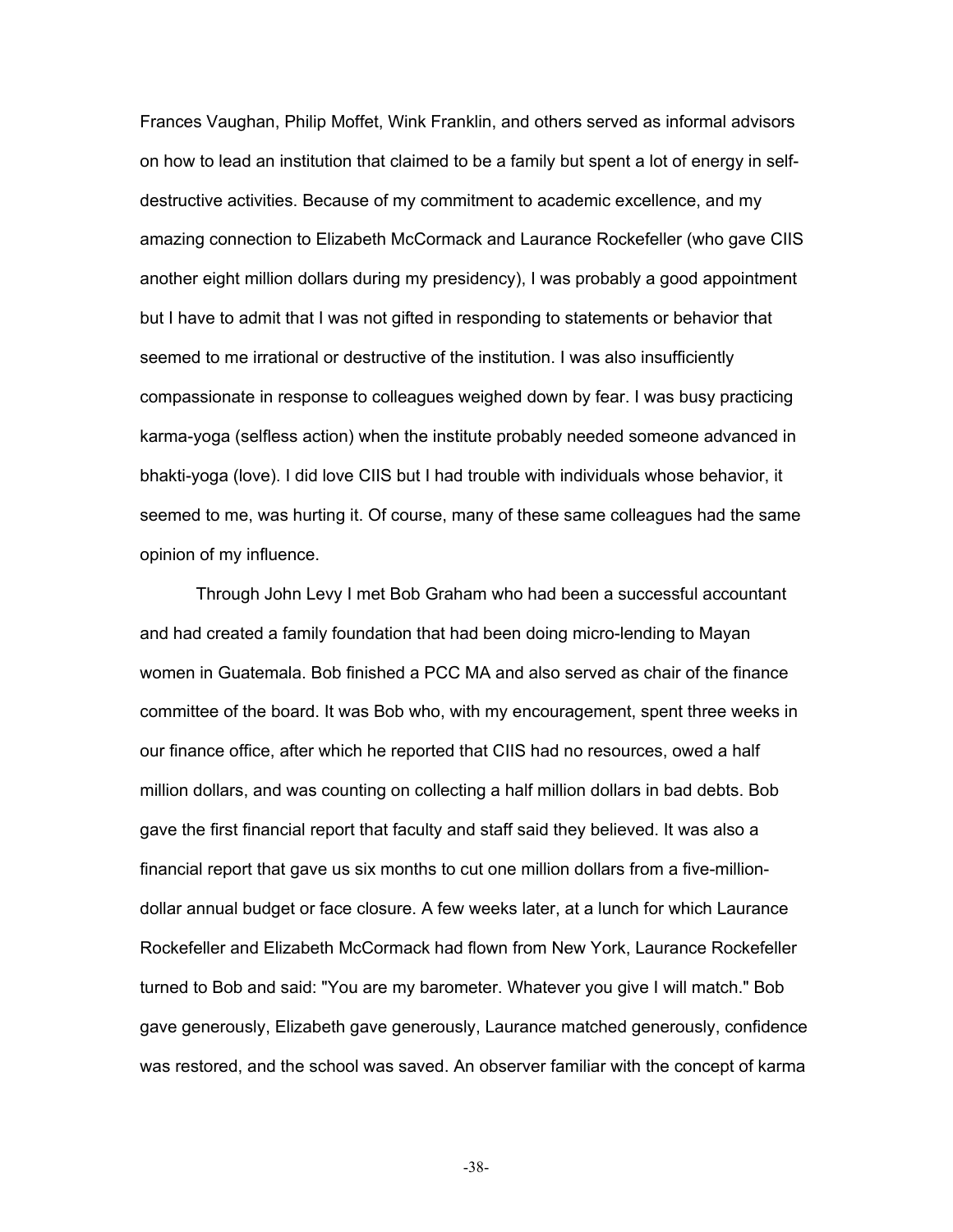would have had to admit that it was working overtime at that lunch. Once again I was led to say, "I am not doing this; this is happening to me."

One of the great advantages of life in San Francisco, at least for someone such as myself with an abiding interest in religious community, symbols, rituals, and architecture, is Grace Cathedral, a haven, a masterpiece, and a source of inspiration. Its liturgy is beautiful and believable. The sermons are intelligent and liberal. Ellen's friendship with Lauren Artress led me to Grace. Once there, I came to know Alan Jones, the dean, with whom I drove to Frances Vaughan and Roger Walsh's home in Tiburon for monthly discussions with Ram Dass, Stan Grof, Angie Arrien, Huston Smith, and Charlie Tart. In a sweet bit of karma, at the Top of the Mark Hopkins Hotel, Alan offered Ellen the position of assistant to the dean which she held for the next eleven years. In recent years we have been friends of Mark Stanger (who led a pilgrimage to Jerusalem that we joined—four months after Ellen's second stroke), Dean Jane Shaw, and the bishop of California, Marc Andrus, and his wife Sheila.

#### *Fourth Quarter: Looking Ahead*

Mick Jagger and Paul Simon (who went to Queens College two years after me), are both 70. My brother John, at 81, recently won a teaching award at Texas A&M and was recently appointed University Distinguished Professor. Edgar Morin, 92, Sean Kelly's primary mentor, recently delivered a stirring keynote speech to the Integral Theory conference. With these and many other examples of individuals remaining productive in their 70s and 80s, and some in their 90s, my perspective on my karma reaches to the end of this decade, until 2020, or age 80. On the other side of this consideration, our intellectual community just lost Robert Bellah. With various dimensions of aging and death in mind, particularly with increasing awareness (from previously almost no awareness at all!) that my life could end, certainly eventually and

-39-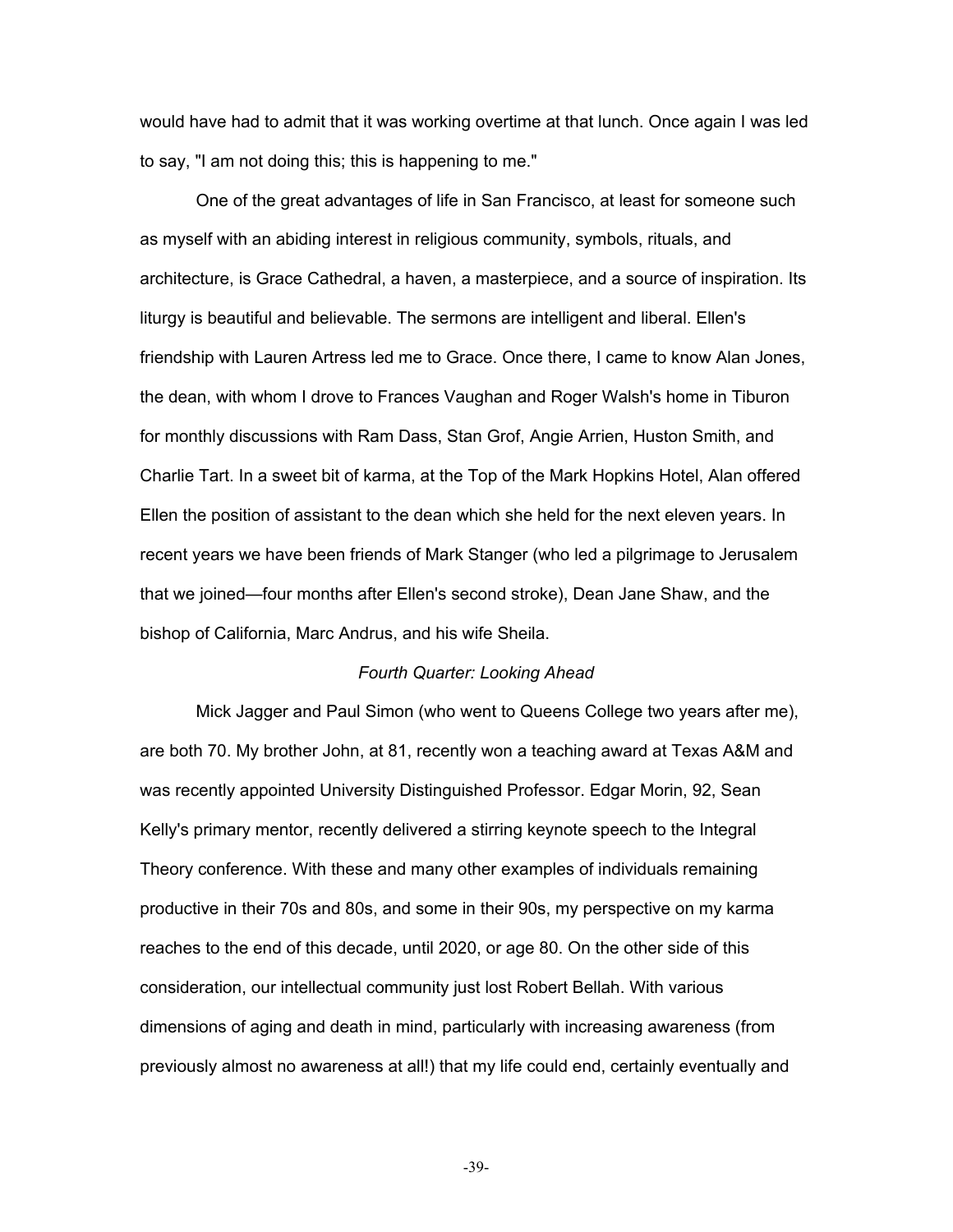perhaps suddenly, I have begun to plan the next "five plus" years with an eye to the shrinking of opportunity, energy, and years. Here is a summary of what I like to think is a karmically-informed game plan.

I plan to continue teaching as long as I have academic energy and interests, and as long as my CIIS colleagues and students want me to. Courses I want to teach include: *The Karma of America; Krishna, Buddha, and Christ;* with Steven Goodman, *Anthroposophical and Tibetan Perspectives on Karma and Rebirth; Modern Spiritual Masters*, and if *Karma and Biography* will be successful, I will teach it again.

I plan to finish writing *Unique Not Alone: Steiner and Others*, a full-length book, now 80% finished and due in December 2013. On sabbatical, spring 2014, I want to write a lengthy introduction to Steiner's lectures on the Gospel of John (which my friend Fred Amrine plans to translate). Following that, I would like to edit and write a lengthy introduction to a volume of Steiner's writings on Buddha, a companion to my edition of *The Bhagavad Gita and the West* which was published in 2009.

I am committed to tracking the ecological situation and finding ways to bring ethical (as in virtue ethics) and spiritual perspectives (especially anthroposophy) to that ominous fact of our lives. As "there is no away," there is no way to hide from this topic. We need to practice the yogas of the Gita, or the Buddhist Eightfold Path, or Steiner's thinking-feeling-willing, in a determined effort to restore the loving relationship between humanity and Earth, both of which are permeated with divinity, both of which are suffering due to human ignorance, indifference, and greed. As Thomas Berry understood deeply, the classical Chinese texts provide an ecological world view that is so needed. The *Neiye*, a proto-Daoist text teaches

The Way [Dao] fills the entire world.

It is everywhere that people are.

-40-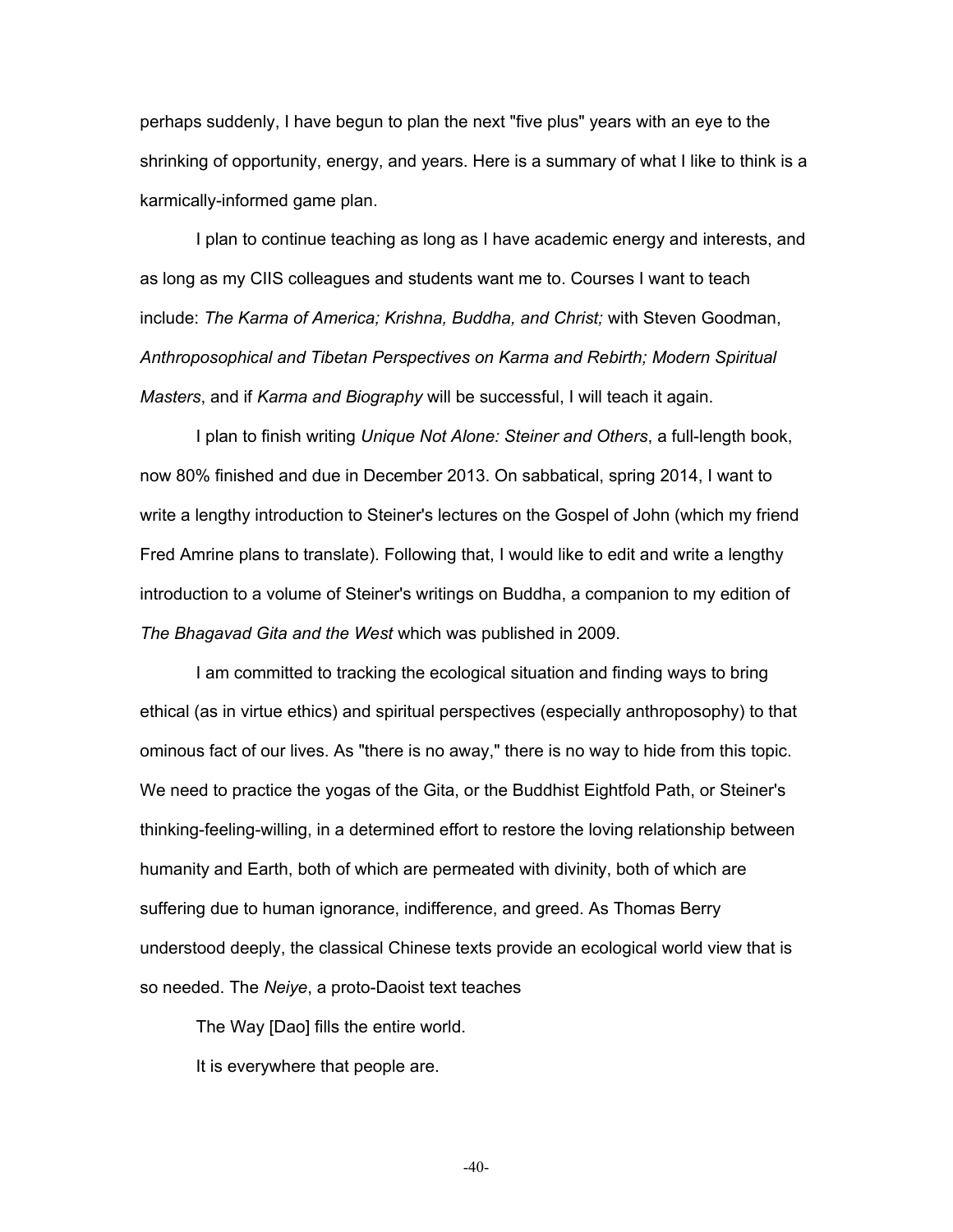But people are unable to understand this.<sup>40</sup>

I want to think through just how best to understand the relationship among certain terms such as Dao, Spirit, and perhaps Karma, that join, or rejoin, humans to their Earth body, to the Cosmos, and to divinity itself. I plan to continue to read, teach, and write in the wide space between theism and naturalism.

I hope to continue researching a few topics that are entirely new to me but suddenly quite compelling: wisdom (as in my essay for the volume on wisdom edited by my friend Roger Walsh<sup>41</sup> ); forgiveness (as in Archbishop Tutu's book, *No Future Without Forgiveness<sup>42</sup>* ); and hope and grace, as in the late writings of Josiah Royce. In recent years Royce has emerged as my favorite philosopher, a champion of loyalty, individuality, hope, grace, the Logos, and the Beloved Community (a concept which he introduced and which later migrated across the Charles River to Boston University Divinity School where Martin Luther King learned of it and devoted his tragically short life to it).

About seven years ago Arthur Zajonc invited me to serve as a mentor in a Fetzer Institute project concerned with introducing spiritual perspectives in higher education. We met several times a year for four years, with very positive results for almost every one involved. Paul Wapner, another mentor, and I were able to organize a seminar on "Ecology, Spirituality, and Social Justice" for one week each summer for twelve colleagues, including Elizabeth Allison and Jake Sherman. We have met at Lama, near Taos, New Mexico; Upaya Zen Center, in Santa Fe; and in January 2014 we will meet

<sup>40</sup> Quoted in Robert Bellah, *Religion in Human Evolution* (Cambridge, MA: Harvard University Press, 2011) 445, from Harold D. Roth, *Original Tao: Inward Training (*Nei-yeh*) and the Foundations of Taoist Mysticism* (NY: Columbia University Press, 1999).

<sup>41</sup> Roger Walsh, ed., *The World of Wisdom* (Albany, NY: SUNY Press, forthcoming).

<sup>42</sup> Archbishop Desmond Tutu, *No Future Without Forgiveness* (NY: Random House, 1999).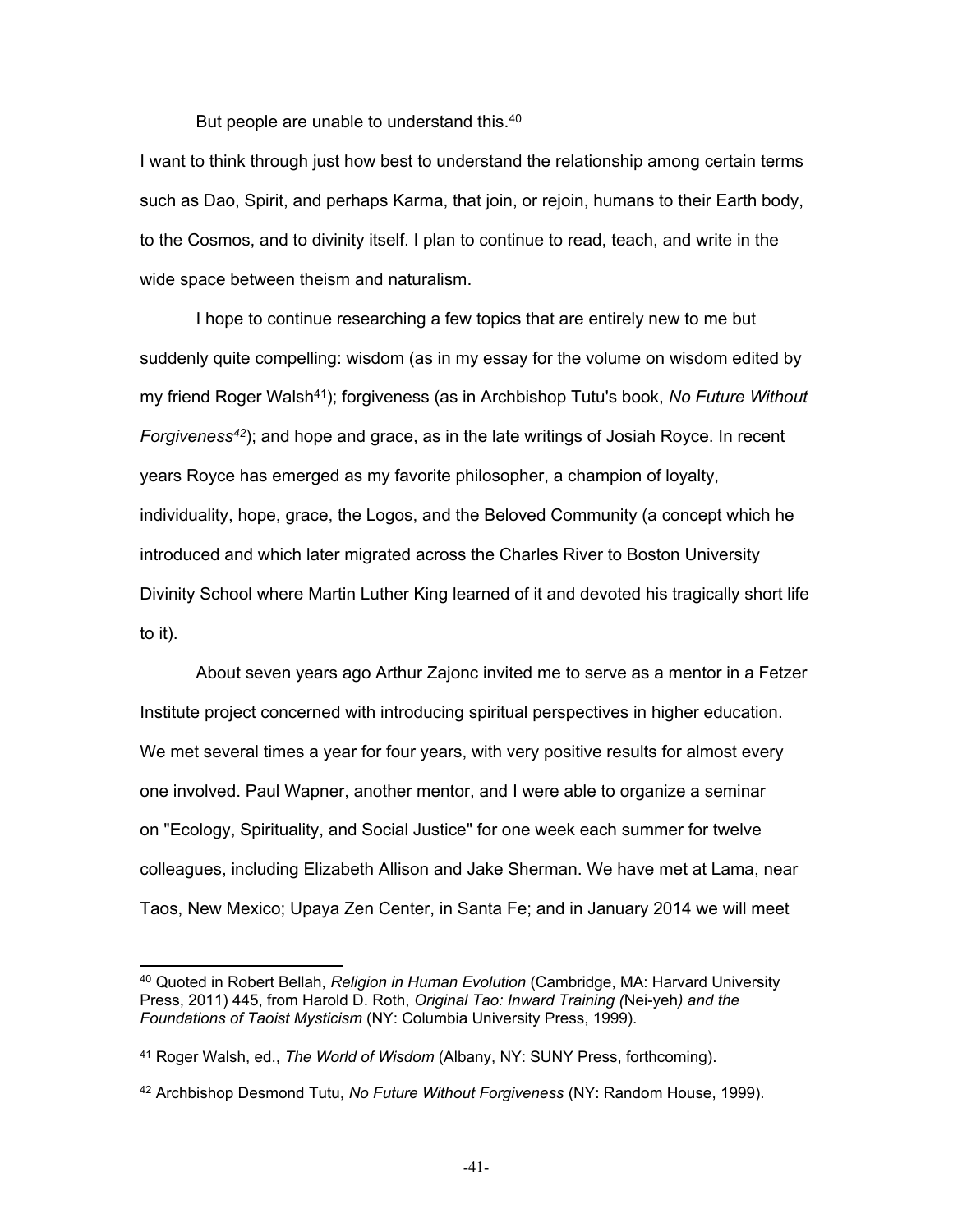as a Center for Theory and Research Seminar at Esalen. Additionally, this project led me to a friendship with B. J. Miller, M.D., initially head of palliative care at UCSF, and for the past several years head of the San Francisco Zen Hospice.<sup>43</sup> He and I are gathering a group of colleagues in order to study death and afterlife.

While I have an entire semester to deepen my understanding of karma and its place in my biography, it would be nice to be able to attempt a few generalizations, still speculative, but perhaps useful as a plateau for the next stage of investigation.

While writing this essay I have had to admit the extent to which my memory is both flawed and selective. As I have been reminded by my recent reading of Royce, all thinking about the past is present. This essay is shot through with my present understanding of myself, my family and friends, of individuality and community, anthroposophy, higher beings, Buddhism and Christianity, New York and San Francisco, CIIS, aging, forgiveness, and death. This is a very different essay than I would have written twenty, or even ten, years ago, and it seems reasonable to assume that I will write a different one after teaching this course, and again ten years from now.

My overall state of mind, or orientation and approach, to my karma and my autobiography is gratitude. I have had a pretty easy and privileged life. I am also aware of a mix of positives and negatives that are already present and surely on their way. I am more keenly aware that in terms of energy, productivity, and some kinds of excitement, I feel that I have peaked. I am getting a sense that the sun is lower in the sky—not setting exactly, but definitely past late afternoon. No more meetings with Laurance Rockefeller. Compensatorily, my current mode of excitement is increasingly quieter and deeper. I am watching my grandchildren grow, my students succeed, my books and essays accumulate. I am also taking on deeper topics: wisdom, forgiveness, hope, afterlife.

<sup>43</sup> See B. J. Miller, M.D., or San Francisco Zen Hospice Project.